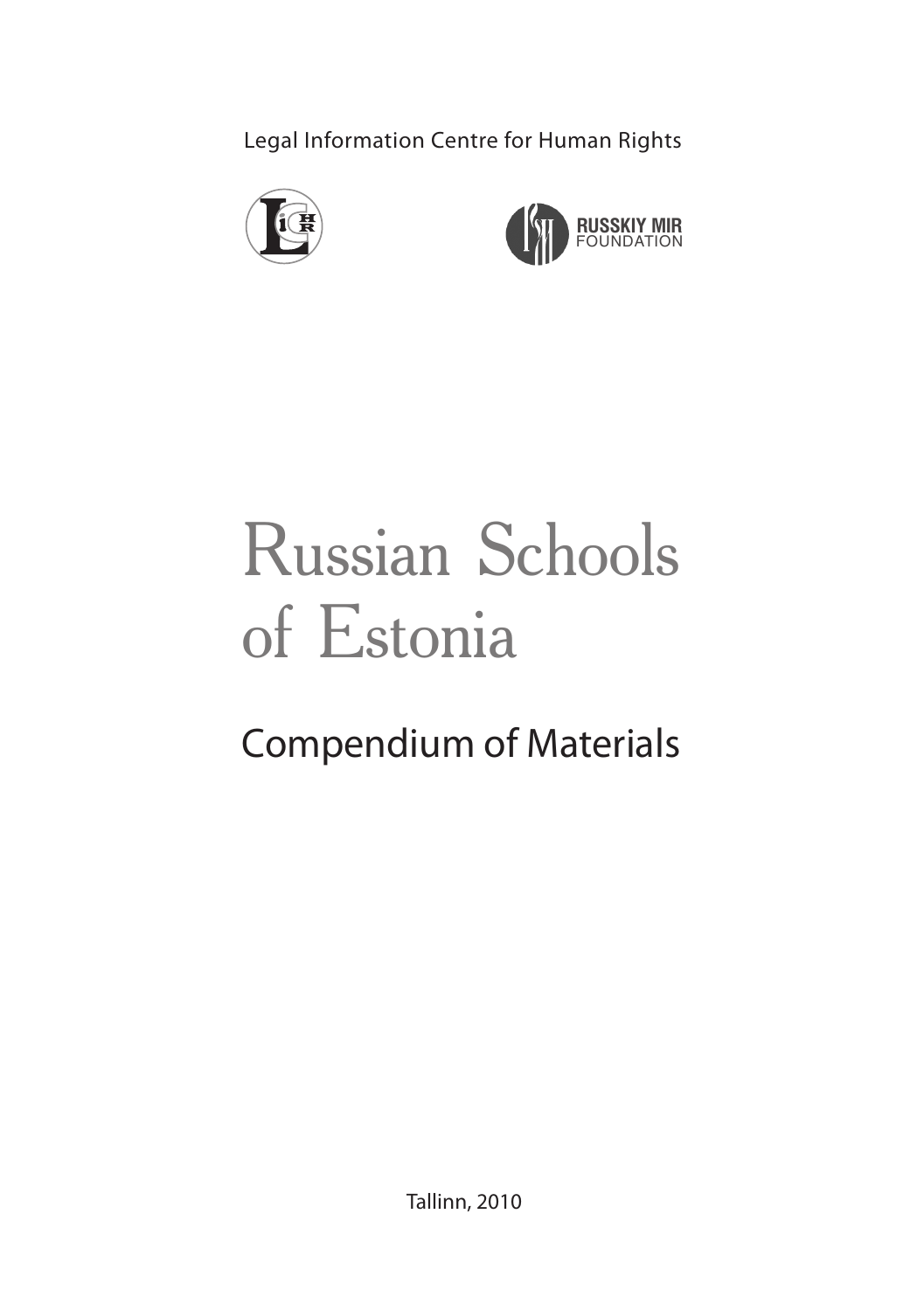Legal Information Centre for Human Rights

#### RUSSIAN SCHOOLS OF ESTONIA. Compendium of Materials

ISBN 978‑9985‑9967‑2‑0

The book is published in the frames of the project "Creation of conditions for preserving of education in Russian in Estonia, through implementation and application of European anti-discrimi natory principles." The donor of the project is the Russkiy Mir Foundation.

Käesolev raamat on välja antud projekti "Tingimuste loomine venekeelse hariduse säilimiseks Eestis, läbi Euroopa diskrimineerimisvastaste põhimõtete juurutamise ja rakendamise" raames, mida finantseeris fond "Russkiy Mir".



© Legal Information Centre for Human Rights, 2010

Postal address:

LICHR

Estonia pst. 5a

Tallinn 10143

Estonia

Phone: +372 6464 270

Fax: +372 64 64 272

E-mail: centre@lichr.ee

Internet: www.lichr.ee

#### **Dear Reader!**

In Estonia, the Russian language is considered to be a foreign language. Consequently problems arise related to derogation of rights of Russian-speakers in the public sphere and, in particular regarding the availability of education in Russian. The currently effective state programme of devel opment of education provides for transition of Russian upper secondary schools to the instruction, at the lesser of 60% in the state (Estonian) language. This transition started in September 2007, overlooking as it did the outstanding practical problems (training of teachers, textbooks, etc), the negative public mood in majority of the ethnic non-Estonian population, and the ominous forecasts of experts.

The political situation in Estonia is clearly not conducive to undertakings aimed at support– ing and promoting education in Russian. Effective as of 1 September 2010, the new Basic School and Upper Secondary School Act did not supersede strong politicisation in the question of preservation of education in Russian. Teachers of Russian schools are subject to constant psychological pressure on part of school administration and Language Inspectorate, harrowed by pestilent fear to lose one's job.

By reference to the above, in 2009-2010 the Legal Information Centre for Human Rights (LICHR) was engaged in realising the project "Creation of conditions for preserving of educa‑ tion in Russian in Estonia, through implementation and application of European anti-discriminatory principles".1 The project was aimed at analysing the situation in the sphere of Russian school education and providing legal aid to teachers at Russian educational establishments, as well as law-related training of separate individuals, groups and public figures, making decisions in the sphere of education.

Within the framework of the project, the following intermediate goals were set:

- 1. By way of disseminating information and law-related training, to improve the pos‑ sibilities of civil society to counteract flagrant abuse of human rights and discrimination in the sphere of Russian education in Estonia;
- 2. To contribute to embedding international anti-discriminatory mechanisms into Esto nian law (incl. the sphere of education);
- 3. To provide for protection against discrimination and unequal treatment in the sphere of Russian education on individual level, in anticipation and in the interest of creation of the requisite law enforcement practice.

The basic directions in the framework of the project were:

- Survey of the situation in the sphere of non-discrimination and equal treatment monitoring and analysis of legislative and judicial practice, carrying out of sociological research;
- $\bullet$  Supply of legal aid;
- Contribution to enhanced level of law-related awareness in the community (carrying out training events on law and releasing publications in mass media);
- Contribution to the social dialogue in issues of observing human rights and non-discriminatory treatment through publications in mass media and organisation of seminars.

<sup>1</sup> Realisation of the project was envisaged for the period 16 June 2009‑30 December 2010, however for reasons out‑ side the control of the executive agency, the term of completion of the project was put back to March 2011.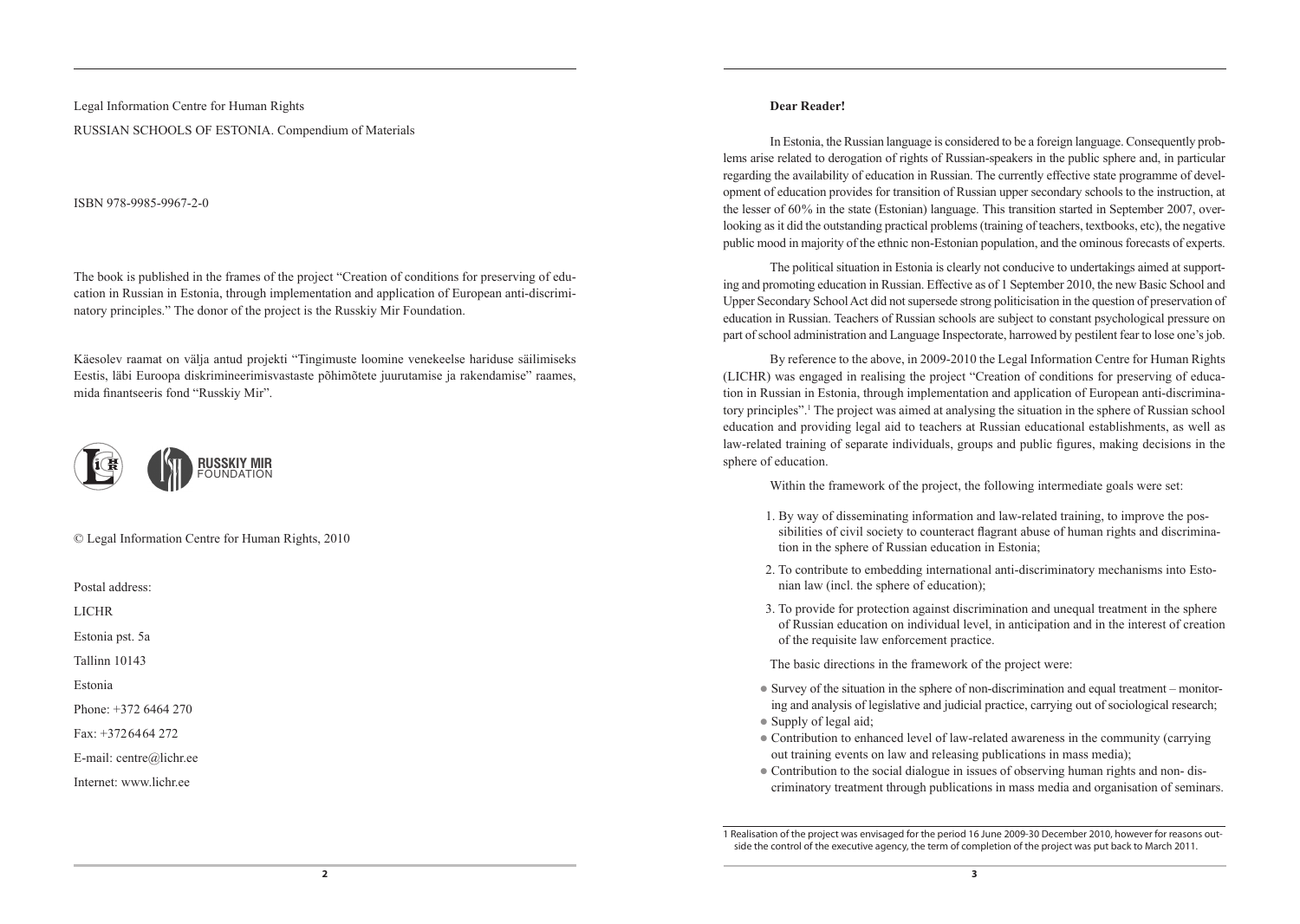Within the framework of the project there were contemplated and performed the follow– ing types of activities:

- 1. carrying out presentations of the project;
- 2. providing legal aid to the community;
- 3. monitoring of legislation and law-enforcement practice;
- 4. carrying out sociological surveys on state of the Russian-language education in Estonia, with the follow-up round-table discussion of their results;
- 5. carrying out events on law-related training;
- 6. publication in mass media and on website of the Centre of communications and articles, pertinent to the project;
- 7. preparing and publication of the collection you are currently holding in your hand;
- 8. preparing and carrying out of the summing-up seminar.

*The Legal Information Centre for Human Rights is expressing its deep gratitude to the donor of the project – the Russkiy Mir Foundation. The organisation is also thankful to the Tallinn City Government for complementary financial support of the sociological survey.*

The greatest difficulty encountered when realising the project was how to sweep aside the apprehensions and misgivings which the pedagogues from Russian schools experience before Language Inspectorate. Underlying those apprehensions is the inadequate level of legal culture and consequently passiveness and unpreparedness to brace oneself for and withstand the pressure, emanating from power authorities and mass media in Estonian, Language Inspectorate, not too infrequently also from unlawful acts of administration of schools. Therefore we visualised as our primary task, bringing home to the teachers the imperative need for them not to stay aside of the socially essential problems.

Inordinately high interest, far larger than we would reasonably expect, was accorded by dif‑ ferent people somehow related to education, to our first event – presentation of the project, which we held within framework of the roundtable "Principles of equal treatment and education in the Russian language in Estonia". Presentation was held on 7 July 2009, during summer vacations, however the alertness of participants and level of openness of discussion were beyond our expectations.

Further on LICHR gave a number of informative talks at events held for employees in the sphere of education and for parents. Altogether the events of the Centre on "liquidation of il‑ literacy in law" were attended by over 300 residents not only from the capital of Estonia but also from other towns of Estonia (Narva, Loksa, Rakvere, Tartu), where our collaborators travelled for meeting with teachers and parents. Such method of work apparently appealed to participants, and the Centre has been receiving invitations to attend school-meetings of parents and to hold special information classes for members of school trade-unions.

To enhance the level of law-related knowledge important for protection of the right to receive education in the native language, the Legal Information Centre for Human Rights held a think-tank seminar "Russian school in Estonia: right to education and application of the princi‑ ple of equal treatment" on 26‑27 August 2010. Invited to participate at the seminar were not only teachers and parents from Estonia but also specialists from Russia and Latvia, enabling compar ing the situation in Estonia and Latvia, and also discussing international standards of provision for education in minority native language. Within framework of the discussion, our audience was most of all worried about the authorities vested in the Language Inspectorate, the possibilities for protection of the right of children to receive education in their native language, how to unite teachers and parents for deciding crucial problems of school.

Besides that the Legal Information Centre for Human Rights helped those directly referring to us in quest of a solution to concrete problems. Our jurists gave consultations free-ofcharge to all interested parties over hot-line telephone, by on-line consultations or at meetings in office. From mid-2009 to end-2010 we were approached for advice by about 300 teachers and parents. On the basis of their applications, there were drawn inquiries and appeals to govern mental institutions, to town and rural boards / commissions on education, to administrations of schools; there were filed complaints to courts and commissions on solution of labour disputes.

During the progress of the project, the experts and partners of LICHR carried out monitoring of the legislation and law-enforcement practice, some results of which are incorporated in Chapter I of this collection. When preparing the publication on monitoring, used were the works and papers by following specialists: *Evgeniya Pavlenko, Aleksei Semjonov, Vadim Poleshchuk, Jelena Karzhetskaja, Elena Ezhova, Julia Kovalenko-Djagileva, Mstislav Rusakov, Viktoria Neborjakina, Sergei Seredenko, and others.*

At the time of meetings of representatives of the Legal Information Centre for Human Rights with teachers and parents, as well as at the time of special events of training, seminars and conferences, organised by us and other organisations, there was held a group survey-questionnaire. Chapter II of this Collection is devoted to the results obtained, which are to be defined as opinions of the most active teachers and those of activists from among members of boards of guardians and student self-governments. The first discussion of results took place on 7 December 2010 at a special round-table with active participation of professional sociologists.

We do not doubt the success of this project. However we do not entertain illusions that as a result of the activities under this project only, the Russian education in Estonia will be safeguarded. Our aim is rather creating conditions for preservation of the Russian language and rich Russian culture for generations of Russian children born outside the borders of Russia, – lacking the viable education in the native language, this aim will be effectively out of reach.

*Staff of the Legal Information Centre for Human Rights*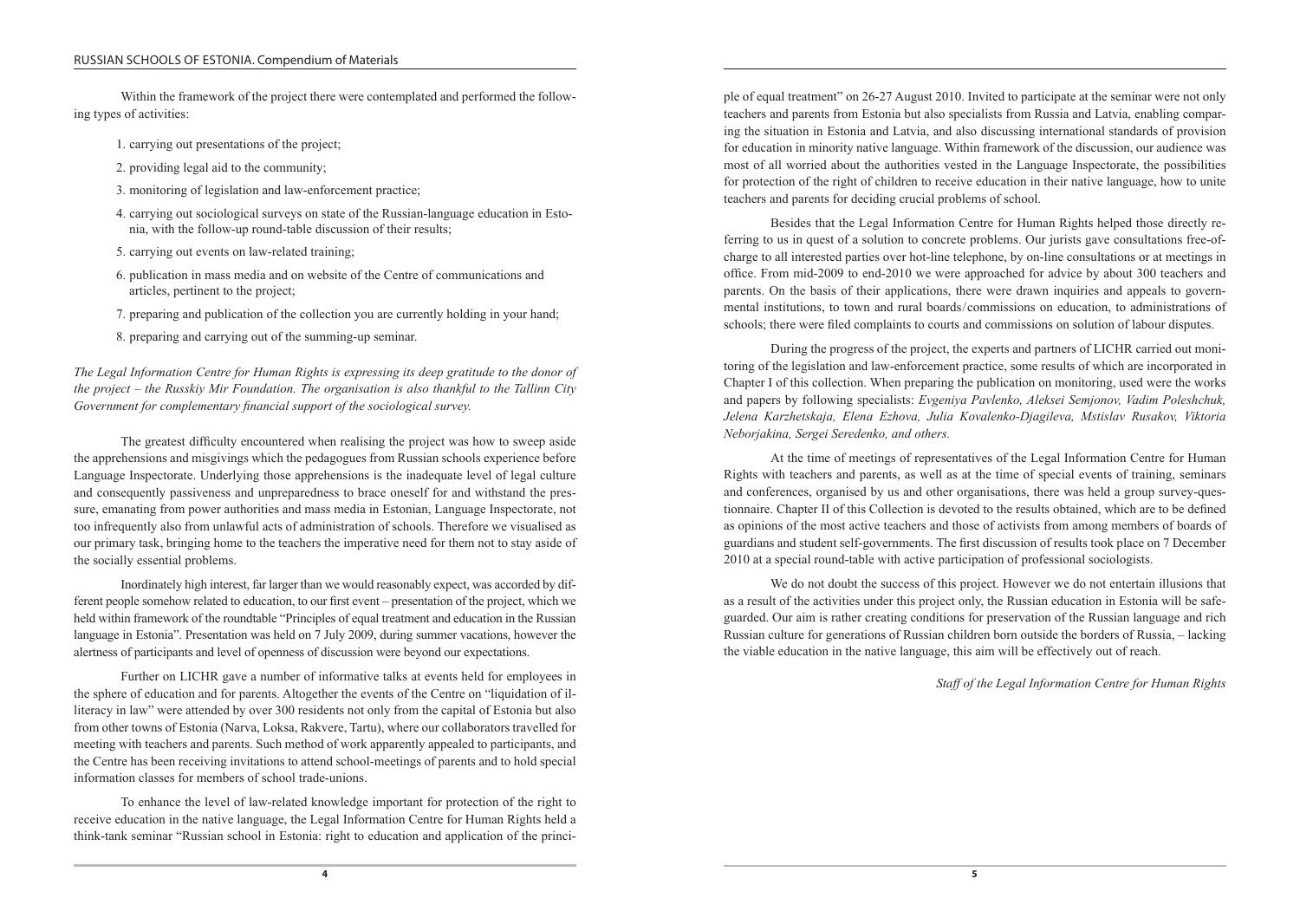#### **CONTENTS**

#### **PART 1**

| TOPICAL PROBLEMS OF RUSSIANS SCHOOLS IN ESTONIA 7                                  |
|------------------------------------------------------------------------------------|
| 1.1. Discrimination and principles of equal treatment in the system of education 7 |
|                                                                                    |
|                                                                                    |
| 1.4. Boards of quardians as instrument for protection                              |
| of Russian schools in Estonia and a control of Russian control of 20               |

#### **PART 2**

| STUDY REPORT "SOCIALLY ACTIVE TEACHERS AND PARENTS ON RUSSIAN                |
|------------------------------------------------------------------------------|
|                                                                              |
| 2.1. Russian education in general: problems, priorities and expectations. 27 |
|                                                                              |
|                                                                              |
|                                                                              |
|                                                                              |
|                                                                              |
|                                                                              |
|                                                                              |

|--|--|

# **PART 1. Topical problems of Russians schools in Estonia**

# **1.1. Discrimination and principles of equal treatment in the system of education**

*Right to education* is one of the basic and fundamental human rights, laid down in international legal acts and guaranteed constitutionally.

Article 13 of the International Covenant on Economic, Social and Cultural Rights (ICESCR) stipulates that the States Parties to the Covenant recognise the right of everyone to ed‑ ucation. Clause 1 Article 13 sets forth the goals and tasks, to achieve whereof the education shall be directed: the full development of the human personality and the sense of its dignity, the respect for human rights and fundamental freedoms. Moreover, "education shall enable all persons to participate effectively in a free society, promote understanding, tolerance and friendship among all nations and all racial, ethnic or religious groups". The combating of discrimination, stipulated in Clause 2 Article 2 of the Covenant, is subject to neither progressive realization nor the availability of resources; it applies fully and immediately to all aspects of education and encompasses all internationally prohibited grounds. 2

Article 2 Protocol 1 of the European Convention for Protection of Human Rights and Fundamental Freedoms, wherein the right to education has also been included, specifies that "No person shall be denied the right to education. In the exercise of any functions which it assumes in relation to education and teaching, the State shall respect the right of parents to ensure such education and teaching in conformity with their own religions and philosophical convictions". As ob– served by jurist Elena Ezhova, this Article clearly and exactly enunciates the idea, firstly on uni– versality of the right to education (no one can be denied the right thereto); secondly on important role and function of the state in the area of education; and thirdly on obligation of the state to respect the religious and philosophical convictions of the parents.

According to "General Comment No**.** 13: The right to education" of UN Committee on Economic, Social and Cultural Rights,<sup>3</sup> education is both a human right in itself and an indispensable means of realizing other human rights. Inherent to education in all its forms and on all its levels must be the following interspersed and fundamental aspects:

- "a) *Availability*. Functioning educational institutions and programmes have to be avail– able in sufficient quantity within the jurisdiction of the State party...
- b) *Accessibility*. Educational institutions and programmes have to be accessible to everyone, without discrimination, within the jurisdiction of the State party. Accessibility has three overlapping dimensions:
	- i) Non-discrimination education must be accessible to all, especially the most

<sup>2</sup> E/C. 12/1999/10, 8 December 1999, Committee on Economic, Social and Cultural Rights, Implementation of the international covenant on economic, social and cultural rights, General Comment no. 13, para 31, available at http://www.fao.org/righttofood/kc/downloads/vl/docs/AH353.pdf (20.12.2010). 3 Ibid, para 6.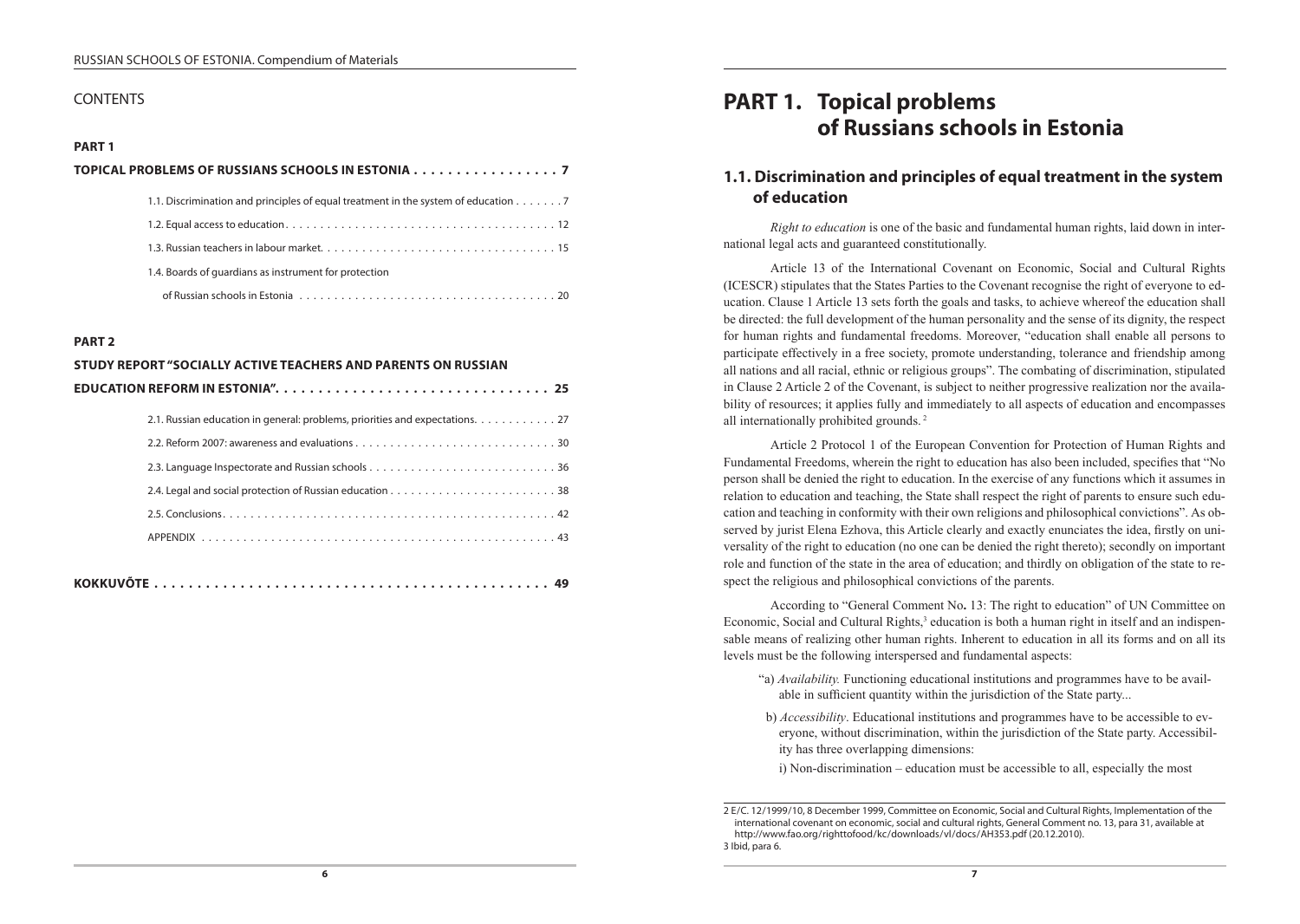vulnerable groups, in law and fact, without discrimination on any of the prohibited grounds …

ii) Physical accessibility – education has to be within safe physical reach, either by attendance at some reasonably convenient geographic location (e. g. a neighbourhood school) or via modern technology (e. g. access to a "distance learning" programme);

iii) Economic accessibility – education has to be affordable to all...

c) *Acceptability* – the form and substance of education, including curricula and teaching methods, have to be acceptable (e. g. relevant, culturally appropriate and of good quality) to students and, in appropriate cases, parents…"

When considering the appropriate application of these "interrelated and essential features" the best interests of the student shall be a primary consideration<sup>4</sup>.

It thence transpires that absence in education of any of its inherent features will suggest and testify to a restriction on access to education.

Already Mr. Max van der Stoel, when he was High Commissioner of OSCE on National Minorities said "It is clear that education is an extremely important element for the preservation and the deepening of the identity of persons belonging to a national minority".<sup>5</sup> In what follows we will highlight some documents, being generally recognised as international standards on what pertains to receiving of the education in language of minorities:

- Framework Convention for the Protection of National Minorities, 1995;
- Document of the Copenhagen Meeting of the Conference on the Human Dimension of the CSCE, 1990;
- The Hague Recommendations Regarding the Education Rights of National Minorities, 1996;
- UN Declaration on the Rights of Persons Belonging to National or Ethnic, Religious and Linguistic Minorities, 1992.

To a various degree those documents proclaim the right of representatives of the minor‑ ities to uphold their originality through mediation of their native language.

Article 14 of Framework Convention for the Protection of National Minorities enunciates: "In areas inhabited by persons belonging to national minorities traditionally or in substantial num‑ bers, if there is sufficient demand, the Parties shall endeavour to ensure, that persons belonging to those minorities have adequate opportunities for receiving instruction in this language". The obligationtion, contained in Article 14 of the Framework Convention, is also declared in Article 4 of the UN Declaration: "States should take appropriate measures so that, wherever possible, persons belonging to minorities may have adequate opportunities to learn their mother tongue or to have instruction in their mother tongue". Article 34 of Document of the Copenhagen Meeting guarantees that "[t]he participating States will endeavour to ensure that persons belonging to national minorities, notwith– standing the need to learn the official language or languages of the State concerned, have adequate opportunities for instruction of their mother tongue or in their mother tongue".

Subject to para. 1 of the Hague Recommendations, "The right of persons belonging to national minorities to maintain their identity can only be fully realised if they acquire a proper knowledge of their mother tongue during the educational process". This right is carried out, in the first place, through education: "in primary school, the curriculum should ideally be taught in the minority language" (para. 12). Whereas the recommendations do not dismiss the need for integration of the society (para. 13): "In secondary school, a substantial part of the curriculum should be taught through the medium of the minority language... Throughout this period, the number of subjects taught in the State language, should gradually be increased. Research findings suggest that the more gradual the increase, the better for the child".

However basing on recommendations and surveys in the area of education, it is necessary to take into consideration the scope, within which the state language is taught as a subject during all years of instruction, and the optimum use of both languages. "Submersion-type approaches whereby the curriculum is taught exclusively through the medium of the State language and minority children are entirely integrated into classes with children of the majority are not in line with international standards. Likewise, this applies to segregated schools in which the entire curriculum is taught exclusively through the medium of the minority mother tongue, throughout the entire educational process and where the majority language is not taught at all or only to a minimal extent."6 .

Majority of the aforementioned international documents are moderated with provisions like e. g. "wherever feasible", or "if there is sufficient need", i. e. they provide to the state a possibility to derogate the chances of obtaining secondary education in the language of a national minority. However the shortage of funds cannot, by itself serve to that end as plausible grounds.

Because one of the characteristics of availability of education is non-discrimination, it is necessary to elucidate the meaning of that term as used in international law and in Estonian legislation.

As pointed out by jurist Evgeniya Pavlenko, prohibition of discrimination as the base principle of international law is set down in many documents<sup>7</sup>, for instance:

- Charter of the United Nations, 1945
- Universal Declaration of Human Rights, 1948
- International Covenant on Civil and Political Rights, 1966
- $\bullet$  International Covenant on Economic, Social and Cultural Rights, 1966
- International Convention on the Elimination of All Forms of Racial Discrimination, 1965
- Convention on the Elimination of All Forms of Discrimination Against Women, 1979
- Declaration on the Elimination of All Forms of Intolerance and of Discrimination Based on Religion or Belief, 1981
- UN Convention against Discrimination in Education, 1960
- European Convention for Protection of Human Rights and Fundamental Freedoms, 1950 • and many others.

<sup>4</sup> Ibid, para 7.

<sup>5</sup> The Hague Recommendations Regarding the Education Rights of National Minorities and Explanatory Note. October 1996. p. 2, http://www.osce.org/documents/hcnm/1996/10/2700\_en. pdf (20.12.2010).

<sup>6</sup> Ibid. p. 9.

<sup>7</sup> Evgeniya Pavlenko. "The principle of equal treatment in the system of education". Paper at Think-Tank Seminar "Russian school in Estonia: right to education and application of the principle of equal treatment". 26‑27 August 2010, Tallinn.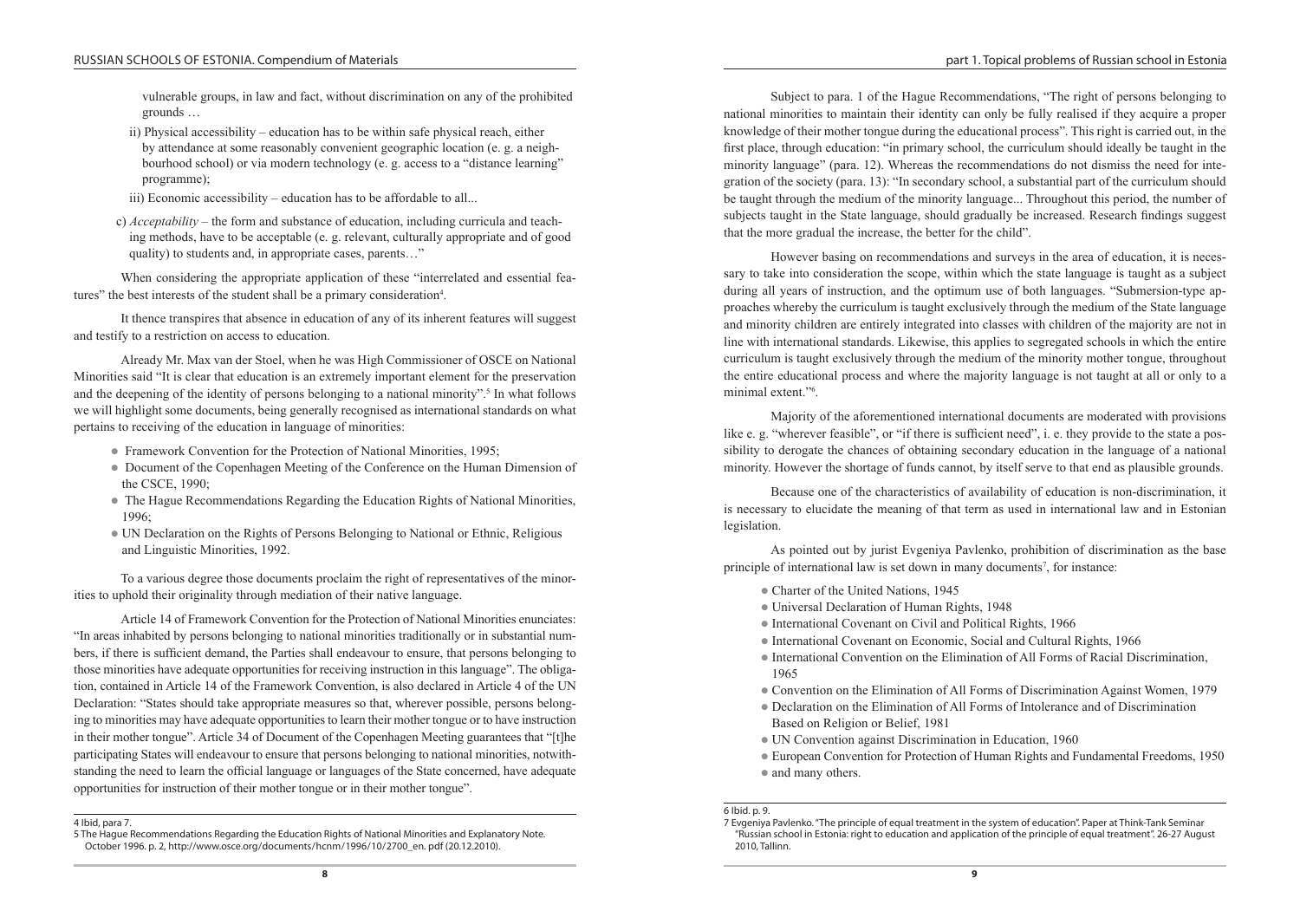International Convention on the Elimination of All Forms of Racial Discrimination (Art. 1 (1)) specifies that

*discrimination* shall mean any distinction, exclusion, restriction or preference based on race, colour, descent, or national or ethnic origin which has the purpose or effect of nullifying or impairing the recognition, enjoyment or exercise, on an equal footing, of hu– man rights and fundamental freedoms in the political, economic, social, cultural or any other field of public life.

UN Convention against Discrimination in Education (Art. 1), which Estonia has not rat ified as yet, specifies discrimination as

any distinction, exclusion, limitation or preference which, being based on race, colour, sex, language, religion, political or other opinion, national or social origin, economic condition or birth, has the purpose or effect of nullifying or impairing equality of treatment in education and in particular:

- (a) Of depriving any person or group of persons of access to education of any type or at any level;
- (b) Of limiting any person or group of persons to education of an inferior standard;
- (c) Subject to the provisions of Article 2 of this Convention<sup>8</sup>, of establishing or maintaining separate educational systems or institutions for persons or groups of persons; or
- (d) Of inflicting on any person or group of persons conditions which are incompatible with the dignity of man.

Article 14 of European Convention for Protection of Human Rights and Fundamental Freedoms specifies that

The enjoyment of the rights and freedoms set forth in this Convention shall be secured without discrimination on any ground such as sex, race, colour, language, religion, polit– ical or other opinion, national or social origin, association with a national minority, prop– erty, birth or other status.

In pursuance of the practice of European Court of Human Rights, the treatment is considered discriminating, if

- There is difference in treatment between victim and other persons, being in a compa rable situation,
- $\bullet$  It does not have objective and reasonable grounds (i. e. does not pursue a legitimate aim),
- The purpose being available, lacking is proportionality between that purpose and devices used to achieve it.

It is specifically such approach to discrimination that was laid down in one of the land– mark cases, notably the Belgian linguistic case (1968)<sup>9</sup>, when the Court acknowledged violation of Article 2, Protocol 1 together with Article 14 of the ECHR (prohibition of discrimination). In that case, in several regions of Belgium with predominantly Flemish population the French-speaking

residents were deprived of the opportunity to obtain education in French (while in neighbouring regions with compact French-speaking population there were also schools with Flemish (Dutch) as language of instruction. The Court referred in particular to place of residence as the element, underlying the discriminatory differentiation, because the linguistic minority in one region was provided conditions of access to education in their language, differing from those in the other region.

In the case Cyprus v. Turkey<sup>10</sup> (2001) the European Court of Human Rights found, too the violation of the right to education. The Court held that liquidation by government of the Turkish part of the island of the system of secondary education in Greek contravenes the European Convention of Human Rights.

In 2000, a directive was adopted in the EU, prohibiting discrimination by race and eth– nic origin / affiliation in practically all areas of public life (the so-called Race Directive). Another directive adopted in the same year prohibited discrimination on labour market for religion or belief, age, disability and sexual orientation of the person.<sup>11</sup>

The Estonian court practice on cases for discriminating was analysed by jurist Vadim Poleshchuk.<sup>12</sup>

Prohibition of discrimination in Estonian legislation is contained, in the first place in Article 12 of Constitution of the Republic of Estonia, establishing the equality of everyone before the law, and stipulating that no one shall be discriminated against on the basis of ethnicity, race, colour, sex, language, origin, religion, political or other opinion, property or social status, or "on other grounds". Universally accepted is the viewpoint that Constitution prohibits discrimination on any grounds, including those not listed in Article 12.This is of essence in view of the fact that Constitution has direct application in Estonia.

As regards the equality before law the Chamber of Constitutional Review of the Supreme Court confirmed, that the said principle concerns all spheres of life. The Court also pointed out unambiguously, that the equality before law is a fundamental human right.<sup>13</sup>

In the proceeding in Supreme Court there are often cases, where arguments of the par ties are connected to Article 12 of Constitution, however the Court has not ever specially considered, on merits the cases on ethnic, racial or religious discrimination. Nevertheless the Court has elaborated several important principles, concerning "unequal treatment". As a whole, Article 12 of Constitution is to be constructed in the way that "the equals are to be treated as the equals, but those unequal – in the way not equal". Prohibition of unequal treatment is violated when such treatment has "arbitrary character", i. e. there is no reasonable cause for that.<sup>14</sup> The issue of unequal treatment can be considered when the existing groups are subject to comparison, i. e. in the context of their dif-

<sup>8</sup> I. e. creation or preservation of separate systems of education or educational institutions (observing certain conditions) for students of different gender, on the grounds of religion or language, or for providing additional opportunities of education to a certain group.

<sup>9</sup> Judgment of the European Court of Human Rights, 23 July 1968. The case concerned certain aspects of the right of use of languages in the educational system of Belgium (Belgian linguistic case).

<sup>10</sup> Judgment of the Grand Chamber of European Court of Human Rights, 10 May 2001, case Cyprus v. Turkey, no. 25781/94.

<sup>11</sup> Council Directive 2000/43/EC of 29 June 2000 implementing the principle of equal treatment between persons irrespective of racial or ethnic origin; Council Directive 2000/78/EC of 27 November 2000 establishing a general framework for equal treatment in employment and occupation.

<sup>12</sup> Вадим Полещук. "Эстонское антидискриминационное законодательство" // Гражданское общество. Борьба с нетерпимостью и дискриминацией. Материалы семинаров, Таллин, 2008.

<sup>13</sup> Decision of Chamber on Constitutional Review of the Supreme Court of 6 March 2002 in the case №3‑4‑1‑1–02, section 13, published in RT, III 2002, 8, 74.

<sup>14</sup> Decision of Chamber on Constitutional Review of the Supreme Court of 3 April 2002 in the case №3‑4‑1‑2–02, п. 17, published in RT, III 2002, 11, 108.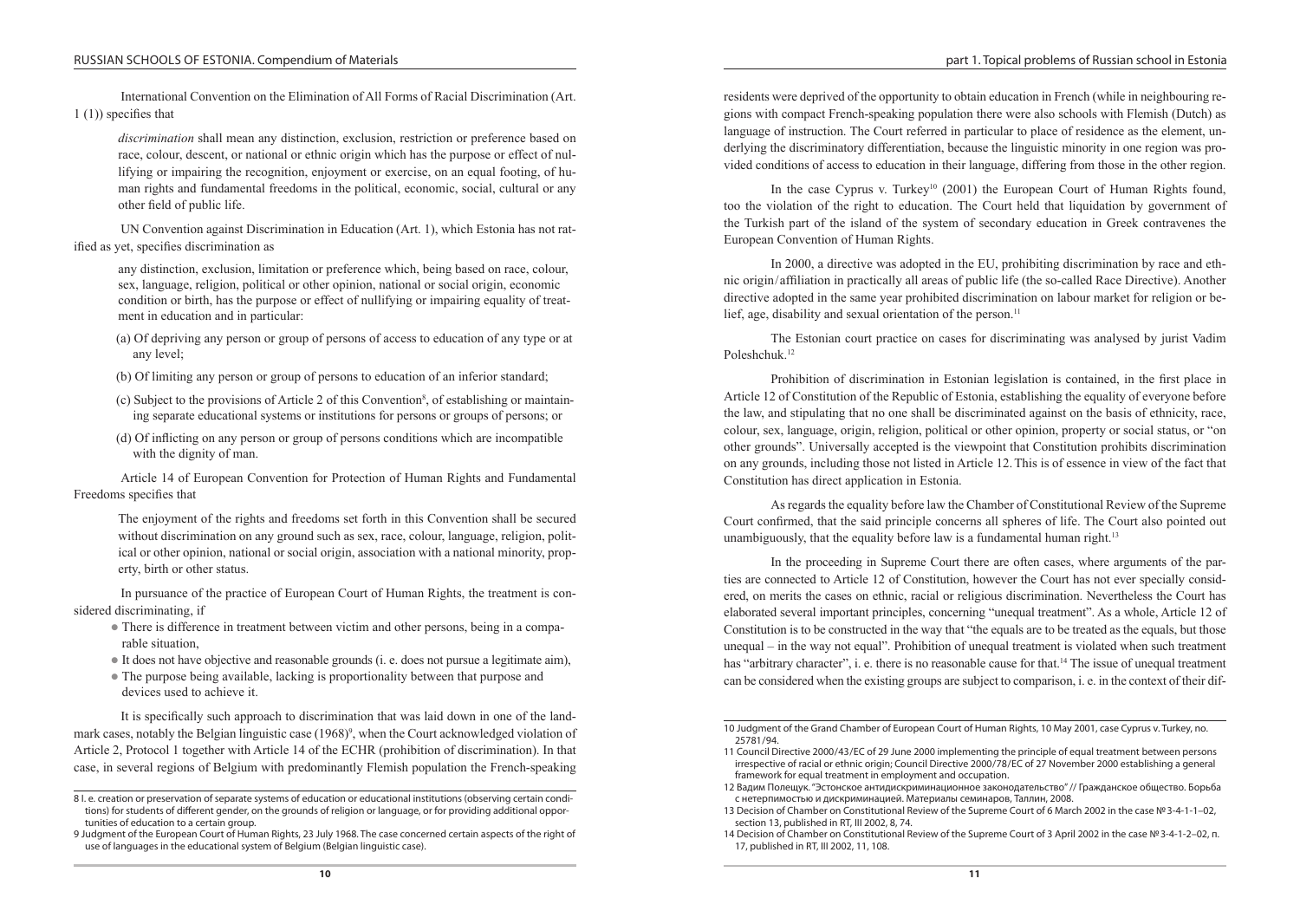ferentiation, they are in comparable situations.15 Whereas in one of the decisions the Supreme Court showed pointedly, that for justification of unequal treatment the authorities cannot refer to difficul ties of administrative or technical character.<sup>16</sup> Furthermore prohibition of discrimination is not absolute and it must be considered conjointly with Art. 11 of Constitution: "Rights and freedoms may be restricted only in accordance with the Constitution. Such restrictions must be necessary in a democratic society and shall not distort the nature of the rights and freedoms restricted".

Definitions of direct and indirect discrimination, persecution contained in Equal Treatment Act, enforced on 1 January 2009, and also the norms, concerning victimisation, i. e. protection of persons having suffered discrimination, who for instance filed a suit on employer (Art. 3), are prac‑ tically indiscernible from appropriate provisions of the Directives of 2000. The detailed anti-dis‑ criminatory norms in the law have been set down not only for the employees of a private sphere but also for public officials. What regards racial and ethnic discrimination, the law translates not only to the sphere of labour employment, but also to sphere of education, social protection and social security, health care, social benefits, supply of goods and services (Art. 2).

Equal Treatment Act does not consider as discrimination the establishment of so-called genuine and determining occupational requirements, connected with specificities or context of professional activity (given the legitimacy of the goal and proportionality of the very demand) (Art. 10). It is even allowed to take certain measures for preventing or compensating of the losses, connected with inequality of a certain group ("positive action") (Art. 6).

In view of the above international standards of universality of access to education and prohibition of discrimination in that sphere, within the frame of the project especial attention was paid to measures on protection of the right to education in the native (Russian) language; notification of the population about international principles, mechanisms and opportunities in that sphere; lobbying of adopting by Estonia of necessary measures on changing the situation and providing for observance of human rights and protection against discrimination and unequal treatment.

## **1.2. Equal access to education**

In 2009/2010 academic year the students of diurnal general education schools in Estonia, depending on language of instruction, distributed as follows: 78 % studied in Estonian, 19 % – in Russian and 2.5<sup> $\%$ </sup> – in groups of language immersion (instruction initially fully and later predominantly in Estonian). An insignificant part studied in English or Finnish.<sup>17</sup> In 2007/2008 academic year for 6000 students of Estonian schools, Estonian was not the native language.<sup>18</sup>

In September 2007, Estonia launched transition to instruction on the level of upper secondary school (10–12 forms) predominantly in Estonian (Reform 2007). Reform was carried out by reference to respective provisions of the former Basic School and Upper Secondary School Act. After adopting

the law in 1993, transition of "other language" upper secondary schools to Estonian was planned for academic year 2000/2001. In 1997 Parliament amended the law to put back the transition to academic year 2007‑2008. Decision that transition to Estonian will affect 60 % of instruction was executed in 2000 as an amendment to Basic School and Upper Secondary School Act. In 2007, against the back‑ ground of all-too-evident unpreparedness to transition and to key down the emotions running high in the society there was adopted a decision that minority school reform would be gradual and that in the first place, transferred to Estonian would be subjects like the Estonian language and literature, civics, history, geography and music. As remarked by jurist Vadim Poleshtshuk, completion of transition was to be effected in 2011: it was then that all schools would be obliged to fulfil the 60% requirement.<sup>19</sup>

The new Basic School and Upper Secondary School Act, in force as of 1 September 2010, did not bring anything radically new to what concerns the reform of Russian school. Curiously, the sitting Minister of Education and Research Tõnis Lukas of the right-wing nation‑ alist party Union of Fatherland – Res Publica attempts to force the reform by different ways. The same pertains to certain local self-governments.

Besides that, Estonia witnesses, in consequence of demographical problems, the steady decline in the number of students and as a result also that of schools. However the rate of shrinkage in the number of schools with Russian as the language of instruction is clearly higher. In academic year 1995/1996 there were in Estonia 600 Estonian, 116 Russian and 26 Estonian-Russian schools, however in academic year  $2009/2010$  as few as 465 Estonian, 61 Russian, 28 Estonian-Russian, two English, one Estonian-English and two Estonian-Finnish schools.<sup>20</sup> Hence in 14 years the number of Estonian schools shrunk by 23 %, of Russian – as much as by 47 %. Russian schools often fall under various schemes of "optimisation of schools networks".

> *On 17 December 2009, the council of the town of Loksa adopted a decision on transforming the single Russian Upper Secondary School of Loksa and the 1st Secondary School of Loksa into the Upper Secondary School of Loksa. The term assigned for carrying out all work was very short – by 1 September 2010. On 18 February, the same council adopted the decision to merge the Russian Upper Secondary School of Loksa and the 1st Secondary School of Loksa into Upper Secondary School of Loksa. The seemingly different nature of those decisions notwithstanding, the crux of the matter of both of them amounted to closing down the Russian Upper Secondary School of Loksa.*

> *On 17 February 2010 the council of Rakvere adopted the decision on amalgamation of Upper Secondary School of Rakvere and the sole Russian Upper Secondary School of Rakvere, in consequence whereof it is notably the Russian Upper Secondary School of Rakvere which is closed.*

> *Both above decisions were adopted without involving in discussion of parents, school students, staff of schools, boards of guardians of schools. Referred to by both self-governments as the cause, prompting those decisions is the complicated economic situation. In neither case were the decisions of the councils substantiated and they were put into effect through violating the legislation.*

*The said decisions were appealed against in court.*

<sup>15</sup> Decision of General Assembly of the Supreme Court of 27 January 2005 in the case №3‑4‑1‑2–05, p. 40, published in RT, III 2005, 24, 248.

<sup>16</sup> Decision of Chamber on Constitutional Review of the Supreme Court of 21 January 2004 in the case №3‑4‑1‑7– 03, section 39, published in RT, III 2004, 5, 45.

<sup>17</sup> Data of Estonian educational information system EHIS, available on website of Ministry of Education and Research, at http://www.hm.ee (20.12.2010).

<sup>18</sup> Data from Estonian educational information system EHIS. Letter of Ministry of Education and Research of 6 August 2008 №1.1‑11/9740.

<sup>19</sup> Cf. State academic curriculum for basic school and upper secondary school, Art. 28‑2 in version of 3 December 2007 (amendment published in RT, I 2007, №61, art. 392).

<sup>20</sup> Data of Estonian educational information system EHIS, available on website of Ministry of Education and Research, at http://www.hm.ee (20.12.2010).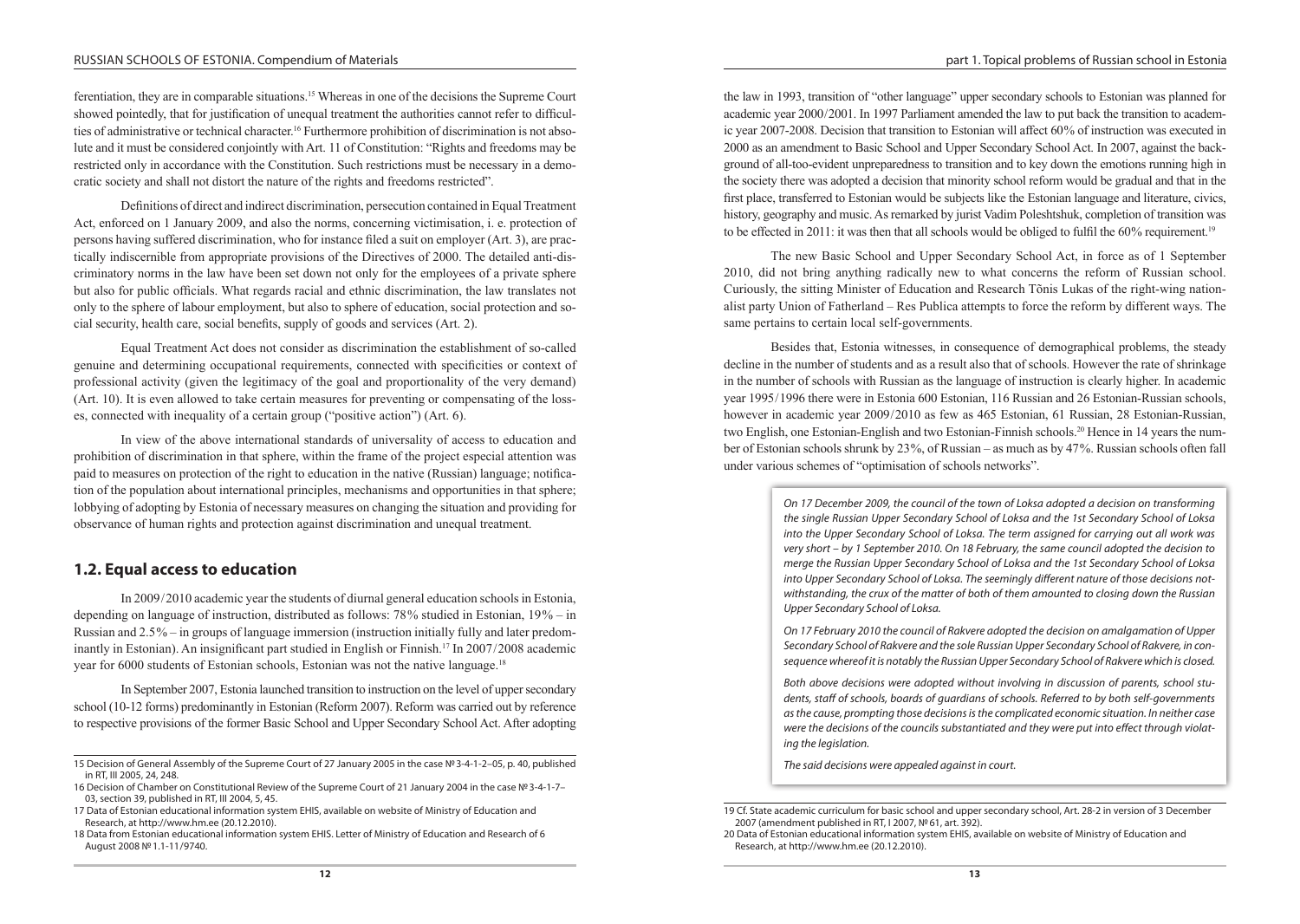Article 37 of Constitution guarantees to everyone the right to education: everyone has the right to receive instruction in Estonian; in order to make education accessible, the state and local governments shall maintain the requisite number of educational institutions; parents shall have the final decision in the choice of education for their children. The ambiguous expression "the requisite number of educational institutions" may also imply availability of a single merged school with two languages of instruction, conditional on the number of population inhabiting the territory of the given administrative unit.

Obtaining the basic and secondary education in Estonia is regulated by Basic School and Upper Secondary School Act (Art.  $9(2)$ ), under which the school student is subject to comprehensive mandatory instruction until obtaining the basic education or reaching the age of 17 (basic education is nine-year instruction), however Article 17 (2) imposes on state and local self-governments the obligation to provide to all those desirous the opportunity to obtain secondary education.

Basic School and Upper Secondary School Act (Art. 49) effective up to 1 September 2010 stipulated that schools can be closed down for one among the four reasons:

1) The need for education in the town or parish increased or decreased;

2) The opportunities to finance increased or decreased;

- 3) Reorganisation in the system of education;
- 4) Other cases, arising from law or regional policy

As revealed in the analysis by jurist Jelena Karzhetskaja, subject to Article 49 of the same law, local self-government should have notified the parents, school students, and staff of the schools about the closing down by tendering a 6–month notice, before the beginning of the aca– demic year. Thus the law automatically made the parents and school students the addressees of the decision, entitled to appeal against the decision to liquidate the schools. However in the litigation with the town government of Loksa the defendant challenged the right of parents to file a complaint on decision to close down the schools, motivating it by alleging that the parents had no right to insist on preservation of a given school, that the decision was not directed at them and consequently they could not be the subject of that decision. The courts of the first and second instances agreed with the arguments of the defendant, challenging by their decisions the existing judicial practice. Hence in 2007, in the court case on closing the Tartu Pushkin Upper Secondary School the court confirmed the right of parents to refer to court for the purpose of refuting the decision of local self-governments to close down the schools. 21

Of interest, too is the treatment by courts of Article 37 of Constitution of Estonia, according to which the parents shall have the final decision in the choice of education for their chil– dren. In view of the international recommendations, the final decision in the choice of education also implies the decision in the choice of language of instruction.22 However the courts of Estonia construct the right of choice as only the right of parent to choose the school from among those existing in the region, thus depriving the parents of the right to defend the destiny of the school, which they had sometime chosen. It is to be pointed out that in the above decision on the case of closing the Tartu Pushkin Upper Secondary School the court specified that if the decision on closing the school is acknowledged as unlawful, in evidence is still an unlawful derogation of the constitutional right of the parents.

Decisions of both town councils were handed down with material violations:

- The process of discussion of the issue was not attended by all interested parties. Because the representative body of the parents at school is the board of guardians, the town government must enquire the opinion, at least of the boards of guardians of both schools. Involvement of all interested parties would have substantially affected the decision adopted, which the self-governments did not want.
- Decisions were unmotivated, drawn with mistakes and with reference to incorrect provisions of law, used as the basis for decision adopted. The decisions (acts) refer, as substantiation to documents unavailable to the wide circle of individuals, which contravenes the Administrative Procedure Act. The decisions lack the description of factual state of matters, the statistical data and the results of surveys. By reference to the scanty data pointed out in the decisions, it is impossible to assess, which factors and circumstances the town government took into consideration when passing it.

The existing judicial practice allowed drawing a positive prognosis of the possible decision of court. Upon opinion of many jurists, the court should have quashed the verdict of both town councils for the reason of violation by them of the obligation of motivation. However actually, in the case of closing the schools at Loksa, the Tallinn Administrative Court and the Tallinn District Court opted for another path, dismissing the existing court practice. Instead of that the court itself assumed the role of executive body and its decision specified the basis for decision taken, considering its work satisfactory and the motivations presented as supported by evidence.

In the case of closing the Russian upper secondary school in Rakvere, the case however followed a different scenario. The complaint is still in procedure by Tartu Administrative Court and the parties hold negotiations on achieving the compromise.

# **1.3. Russian teachers in labour market**

Part 1 Article 6 of International Covenant on Economic, Social and Cultural Rights and Part 1 p. 1 of European Social Charter set forth the right to work, which includes the right of everyone to the opportunity to gain his living by work which he freely chooses or accepts Additionally sub-clause c of Part II of Article 7 of the same Covenant specifies equal opportunity for everyone to be promoted in his employment to an appropriate higher level, subject to no considerations other than those of seniority and competence.

Official demands on proficiency in Estonian applicable to teachers of Russian schools sub‑ stantially derogate their right to work and their opportunity in an occupation freely entered upon, as well as their promotion in service basing on tenure and qualification. Whereas subject to Article 4 of

<sup>21</sup> Decision of Tartu Administrative Court of 15 May 2007 in the case №3‑06‑2331.

<sup>22</sup> E/CN. 4/2004/45. Katarina Tomasevski. Economic Social and Cultural Rights. The rights to education. Report submitted by special rapporteur K. Tomasevski, 2004, http://www.unhchr.ch/Huridocda/Huridoca. nsf/(Symbol)/E. CN. 4.2004.45. En (20.12.2010). Special rapporteur of UNO on right to education Katarina Tomasevski, basing on Article 13 (1) of International Covenant on Economic, Social and Cultural Rights, as well as on Article 28 (1) of Convention on the Rights of the Child was convinced, that the language of instruction is di‑ rectly related to acceptability of teaching process. This implies taking into consideration of opinion of the parents

as regards the language, in which the child must obtain education. Choice of language must be equated with the opportunity to choose the direction of instruction in religion.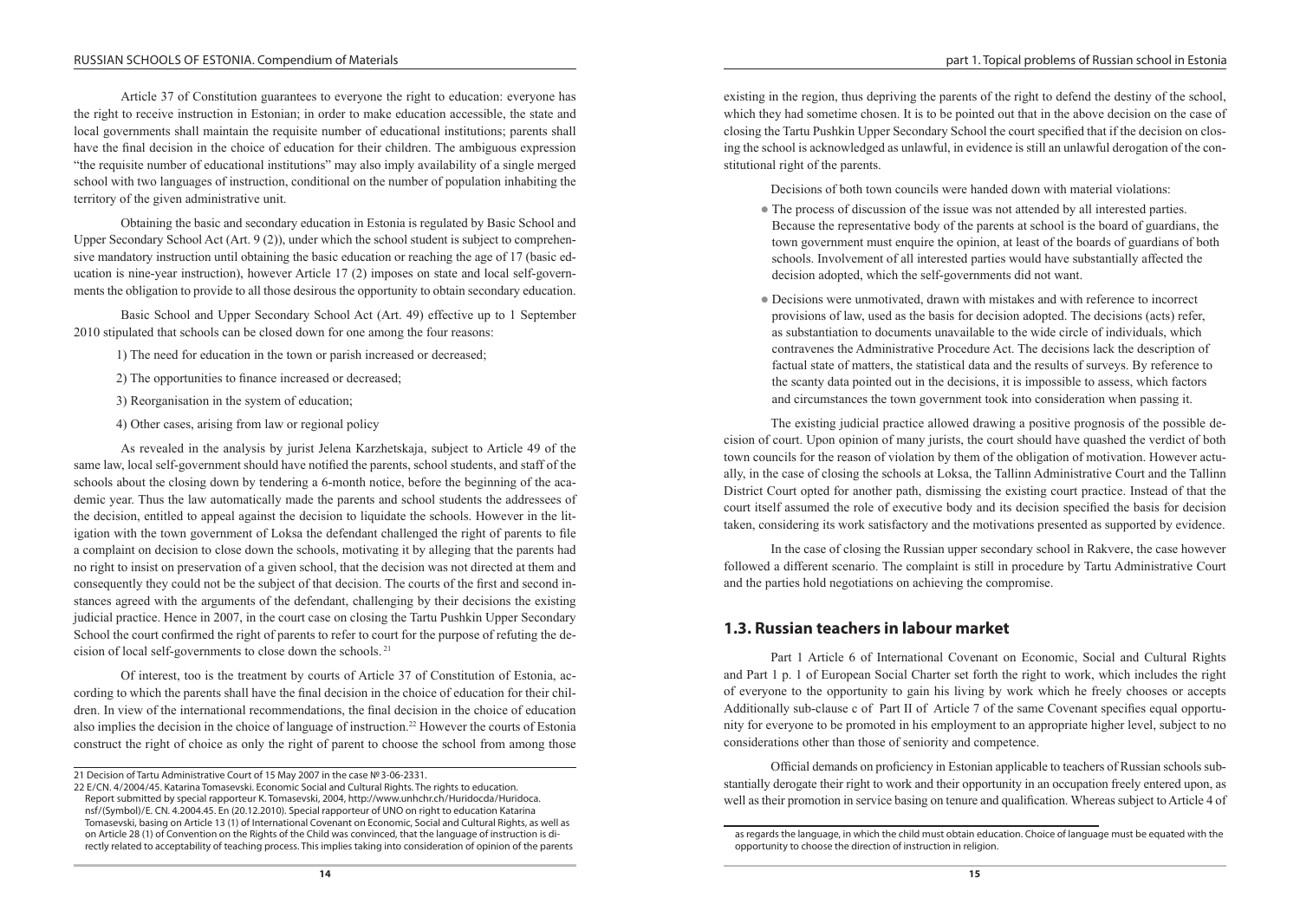the Council Directive 2000/43/EC of 29 June 2000 implementing the principle of equal treatment between persons irrespective of racial or ethnic origin (Race Directive) "a difference of treatment which is based on a characteristic related to racial or ethnic origin shall not constitute discrimination where, by reason of the nature of the particular occupational activities concerned or of the context in which they are carried out, such a characteristic constitutes a genuine and determining occupational requirement, provided that the objective is legitimate and the requirement is proportionate".

> *Russian schools are regularly visited by Language Inspectorate, for the purpose of verifying the level of proficiency of state language by teachers. The control takes place in the all-pervasive atmosphere of nervousness. The teachers are invited to interview independent on whether or not they possess necessary certificates and credentials on knowledge of Estonian. Calls to interview are executed by orders of headmasters, the failure to comply wherewith being fraught with impending reprimand. If the officer of Inspectorate deems knowledge of Estonian by teacher inadequate, a written precept will be delivered to pass the required examination. In that case the employer also actually does not recognise the available certificate, demanding fulfilment of precept.*

> *According to data of control by Language Inspectorate, the prevalent majority of teachers in Russian schools do not have mastery of Estonian on a required level. In various years the percentage of transgressors apprehended has been different. For instance according to data published on website of the Inspectorate (www.keeleinsp.ee) in 2007 the language requirements were not met by 97% of controlled pedagogues, in 2008-85%, in 2009-72%.*

> *The similar check-ups take place only in Russian schools. The teachers in Estonian schools must not, with regularity prove their professional suitability, by reference only to knowledge of the state language.*

For teachers in Russian schools, who do not teach in Estonian, the proficiency in that language is not a qualifying demand or part thereof (cf. below in detail). Consequently, the lan– guage by itself must not be the basis for derogation of rights. As to the proportionality of the demands the very statistics of the work of the Language Inspectorate casts suspicion on observance of that criterion with respect to successfully working teachers.

Language Act sets down the requirements to proficiency in Estonian, as well as use of Estonian and foreign languages (Art. 2–1). The sphere of regulation of the Act also includes exercise of state surveillance over fulfilment of the requirements of the Act and liability for their violation. State surveillance for fulfilment of the requirements is carried out by Language Inspectorate (Art. 6‑1).

Inspectorate is entitled to embark on checks both upon its own initiative basing on its plan and basing on petitions and complaints received. The facts of violation are registered with control acts. Act is drawn and signed in duplicate. The first copy is retained by the Inspectorate officer, the second delivered to the party checked. Subject to Part 2 Article 6‑2 of the Language Act, the language officer has the right to check:

1) compliance of official use of language with norms of the Estonian literary language;

2) fulfilment of requirements, set down for language of procedure with matters of the state institutions and local self-governments when holding meetings, drawing and considering documents and communication with individuals;

3) setting forth requirements to proficiency in language by public officials, employees and sole entrepreneurs;

4) use of foreign languages in business communication and when conveying information;

- 5) command of Estonian by public officials, employees and sole entrepreneurs, and to send public officials or employees, not proficient in language on a level, meeting the requirements, to the level examination.
- Officers of the Language Inspectorate shall have the right (Part 3 Art. 6‑2):
- 1) to control, without obstacles mounted, the fulfilment of requirements of Language Act and other legal acts, setting down requirements to proficiency in language and use of language;
- 2) to obtain the information needed for surveillance, to study the documents or their copies, needed for surveillance and to obtain their copies or extracts therefrom;
- 3) to submit to head of the institution, organising the level examinations, the proposal for acknowledging as invalid the certificate of public official, employee or sole entrepreneur on level of command of the language, in case he or she does not pass the examination within a prescribed term;
- 4) to submit to employer a proposal to terminate the contract of employment with the employee or submit to the person, entitled to appoint a public official in office, a proposal to relieve the public official from office, if the employee or public official does not have the command of Estonian on required level;
- 5) to submit to state and municipal institutions, departmental state or municipal institu‑ tion, commercial partnerships, not-for-profit associations, foundations and their officials or employees the injunctions on termination of violation of the requirements of this Act and legal acts adopted on its basis and for prevention of further violations.

When assessing the work of Language Inspectorate on mass checks of schools, catch– ing the eye is the fact that Inspectorate always makes an accent on the right of check on knowledge of the state language by employees and officials as conditions of fulfilling the Language Act. True, according to regulation of Government of the Republic, the guarantor of observance of the requirements is the employer. Therefore Language Inspectorate must, as its first priority to check on diligence of the employer, i. e. documentation. Check on employees, however must be ideally carried out only provided there are suspicions on violation of Language Act, expressed in ab‑ sence of required documents, availability of an injunction of the Inspectorate, complaints on employee, or upon initiative of employer.

In practice, after "paper check" there are usually carried out individual interviews with pedagogues. They are organised by administration of schools on the basis of notice from Language Inspectorate, while invitations to interview are executed as a letter from employer with schedule of appearances at interview. Invited to interview are not only the pedagogues, lacking the documents, testifying to the needed level of command in Estonian, but also employees, holding certificates of earlier format. There are no exclusions made, even to employees of superannuation age.

Language Act does not prescribe any penalties for not putting up an appearance at inter view with the language inspector, therefore the employee has the right to take a decision, whether or not he or she will go to the meeting, provided the teacher's documents are in due order and no com-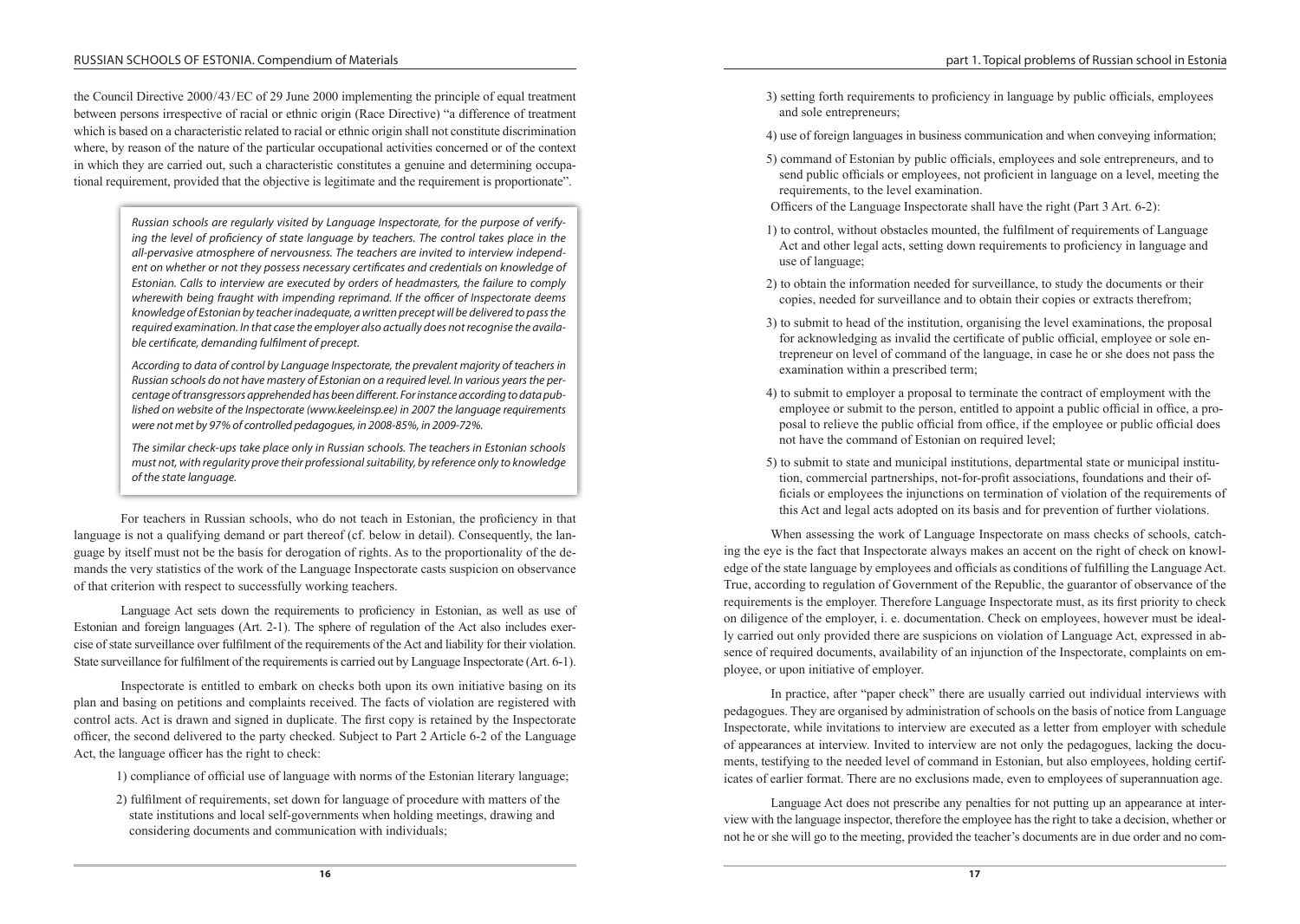plaint has been lodged on him or her. The refusal to turn up may just cause bickering with management of the school. The obligation to appear without fail will develop in case with respect to a person or organisation a procedure has been brought for offence, and he or she is invited to give explanations concerning the offence by a writ, where the cause of call has been specified. In such cases the inspector will call the person to the office of Inspectorate, because the interview must be recorded. Procedure on complaints is then regulated by a different law. The list of possible offences and sanctions applied is specified in Chapter 5-1 of Language Act. Penalty will be levied on the culprit and only for the offence, violation of the Language Act, but not for non-appearance to interview.

The currently applicable Employment Contracts Act regulates the limits of legality of employer's orders (Art. 17). The orders must concern only the essence of work of the employee, and interference on part of Language Inspectorate with respect to relation of employer with the employee are here out of place. For that matter, in the conflict situation the head may still play an important role: subject to legislation, the necessity and sufficiency of command of the state lan– guage by the employee is determined by employer. He or she can well petition for his or her employee, if the requirements concerning the language turn out too elevated.

> *Teacher of an elementary school was laid off. One of the reasons, why employer selected for laying off specifically that teacher was absence on her of a document, proving the command of Estonian on level В2. Employer refused to take into account availability on the pedagogue of the letter-certificate on command of Estonian to category D, obtained according to results of the appropriate examinations until 1999.*

*This laying-off was refuted as unlawful.*

Language Act stipulates the requirement to proficiency in Estonian on a certain level. The document, testifying to due command of language is the certificate delivered by Examination Centre. Up to 1999, in currency was the letter-system of determining the level of command (A, B, C, D, E, and F). Thereafter it was replaced by a level system – beginning, average, higher. Since 2008, a new letter-system was introduced (A2, B1, B2, and C1). Before introduction of every new system of determining of the level of command of Estonian there were long-winding disputes about validity of earlier certificates. In 2008 the lawmaker refused to equate letter-certificates of the first generation with those presently valid, and therefore the Act lacks the article, specifying their compliance with one another.

In practice, the employer takes the change of the system of certificates as a call to demand from employees the document of the new form. Employers often present to teachers of Russian schools the demand to present the new certificates on command of the state language on level B2, not accepting the letter-certificates the employees hold, obtained on results of respective examinations up to 1999. Teachers are made to pass again the examinations on knowledge of Estonian. Non-acceptance of the said certificates is also a cause for dismissal for not knowing the language, and also a negative factor when identifying the employee subject to being laid off.

Upon opinion of jurist Jelena Karzhetskaja, such acts of employer are unlawful under Article 28‑4 of Language Act. She points out that certificates, issued up to 1 July 1999 shall be taken into account as documents, testifying fulfilment by employees of requirements to knowl– edge of language (if upon employer's opinion those people know Estonian in the scope sufficient for working). If the employer is unsure whether the person has command of the language on a sufficient level, he or she can refer to the Inspectorate for the respective assessment.

As indicated above, Language Act (Art. 5‑2) allows the language official to send the teacher of Russian school to the level examination, if he or she doubts whether his or her language knowledge is in conformity with the category he or she holds.

Curiously in Latvia, up to recently one inspector of the State Language Centre could, essentially arrange the repeat examinations to holders of valid certificates in knowledge of the state language. In the judgement of the European Court of Human Rights in the case Podkolzina v. Latvia the Court acknowledged such practice as violation of European Convention of Human Rights<sup>23</sup>. The Court noted that in the above case, the decision of one inspector annulled the decision of the whole commission, having issued to the holder the certificate on knowledge of the state language, which brought about the impossibility for her to participate at municipal elections (para. 36). In the wake of the above judgement by the ECHR, respective changes occurred in Latvian leg– islation, and since then the additional examination can no longer be given (not only in the context of elections, but also within the frame of check on professional language requirements).

The situation in this country is somehow reminiscent of the Latvian one. Certificate on knowledge of language is issued on the basis of fully competent examination. Decision is adopted by examination commission, composed by specialists. Whereas the official of the Language Inspectorate reduces to nought the result of many hours long examination and can send the per‑ son for a repeat examination, thereby eroding the credibility of examination; the government-issued certificate is rendered fictional. Besides that, a nerve-racking situation is created to be sustained by holders of those certificates.

UN Committee on the Elimination of all Forms of Racial Discrimination in its conclusive notes to Estonia of 27 August 2010 urged Estonia to adopt a non-punitive approach to the promotion of the official language and revisit the role of the Language Inspectorate and the implementation of the 2008 regulation on requirements for Estonian language proficiency (para. 13).<sup>24</sup>

> *By reference to appeals of teachers, in 2010 the practice was revealed, when school headmasters make with employees, employed on the basis of termless contracts, new contracts for a term. Employer explained such acts by reference to checks of Language Inspectorate. It was explained to the employees that the persons, working on basis of term contracts, are not subject to checks by Inspectorate. Upon expiration of term of such contract, the employee was dismissed, regardless of the commitment of employer to prolong the term of the contract.*

Jurist Jelena Karzhetskaja subjected to analysis the acts of the employer, basing on two Employment Contracts Acts. (Since 1 July 2009, effective in Estonia is the new Employment Contracts Act). The law effective up to 1 July 2009 provided an exhaustive list of cases, when employer could conclude the term of employment contract. In pursuance of Article 27 (2) the term of employment contract is entered into:

<sup>23</sup> Judgement of European Court of Human Rights, 9 April 2002, case Podkolzina v. Latvia, №46726/99. 24 CERD/C/EST/CO/8‑9, available at: http://www2.ohchr.org/english/bodies/cerd/docs/co/CERD‑C-EST-CO-8\_9. doc (20.12.2010).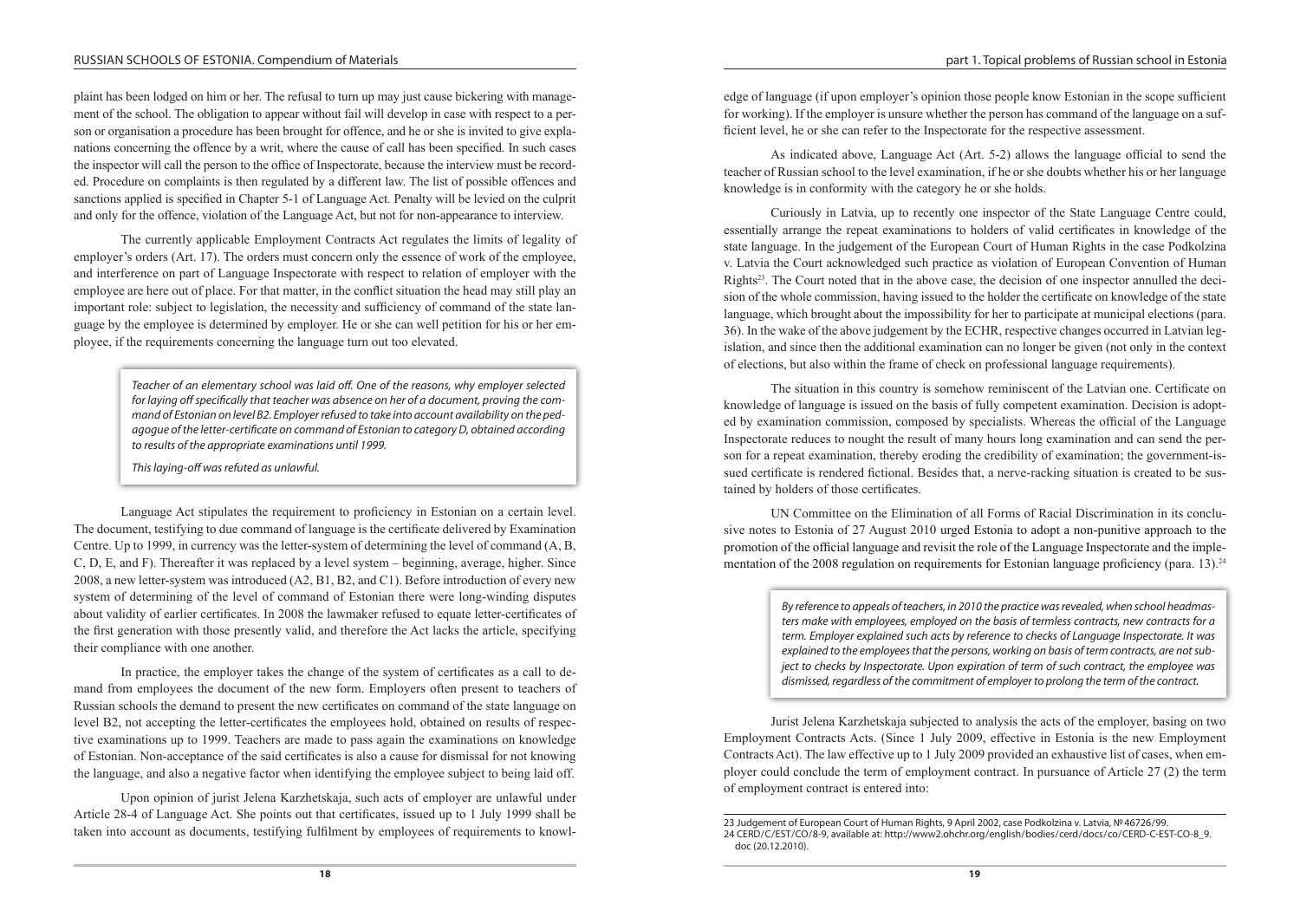1) For completion of a specific task;

2) For replacement of an employee who is temporarily absent;

- 3) For a temporary increase in work volume;
- 4) For performance of seasonal work;
- 5) If the employment contract prescribes special benefits (training at the expense of the employer, waiver by the employer of termination of the employment contract due to a lay-off of the employee etc.);
- 6) In the cases prescribed by law or by regulations of the Government or the Republic.

When concluding the term of employment contract, employer is obliged to specify in the contract the term of validity of contract and the basis for its concluding. Because the attempt to evade check by Language Inspectorate is not one among the above bases, listed in law for making the term of employment contract, the provisions about temporality of such contracts are null and void.

New Employment Contracts Act, enforced after 1 July 2009, no longer contains the ex‑ haustive list of bases for making the temporary contract. However it unequivocally specifies (Art. 9) that the temporary contract of employment can be concluded for the term of up to five years, provided it is justified under plausible causes, arising of temporary character of work, in the first place by temporary increase of volume of work or fulfilment of seasonal work. Because the work of a pedagogue cannot be temporary by nature (unless in evidence is the work at school, pending closure), such acts of headmasters of schools are considered unlawful even when taking into account the requirements of the new Employment Contracts Act. Hence the contracts are for an unspecified term as from the moment of drawing.

To conclude, it should be pointed out that the Basic School and Upper Secondary School Act effective as from 1 September 2010 provides to headmasters the opportunity to make temporary contract of employment with pedagogues. Article 75 (6) specifies that in case when holding competition for filling a vacancy, there is no teacher found meeting the qualification require– ments, headmaster may conclude temporary contract of employment for a term up to one year with the person, having at least the secondary education. In that case the headmaster organises during the year a new open competition. An important point in that case is the obligatory holding of the competition and the fact that at variance with general belief, the knowledge of Estonian is not the qualification demand to the pedagogue. Regulation of Minister of Education (№65 of 26 August 2002), approving the qualification requirements to pedagogues, refers only to the level of obligatory education and availability of the required hours of studies.

# **1.4. Boards of guardians as instrument for protection of Russian schools in Estonia**

There has been a lot of controversy and discussion lately about the education be– ing an open environment, which must involve all parties to the process of education – pedagogues, parents, school students, the interested public organisations. With every party to that process, the degree of involvement or form of participation, are different. We are however interested in the role of parents in that process, the possibilities of parents to affect the fate of education in every concrete school, the fate of the very school. If the analysis of legislation shows that involvement of parents in the process and their possibilities to adopt the decisions are high, it is through parents that the mechanism of protection of Russian education in Estonia could work.

Subject to Article 37 of Constitution, parents shall have the final decision in the choice of education for their children. Article 73 of Basic School and Upper Secondary School Act contemplates setting up in schools of board of guardians as mechanism of involvement of parents in the decision-making process, concerning the life of schools. Part 1 of said Article names as task of the board of guardians the common activity with students of school, pedagogues of school, ad‑ ministrators of school, parents of the students, school-leavers and organisations, providing support to schools, directed at instruction and upbringing, planning, surveillance, and also improvement of conditions of instruction and upbringing.

In the situation when the Ministry of Education and Research is providing all-round support to forcing the pace of school reform and transition to Estonian as language of instruction in upper secondary school, it is important for the boards of guardians to have the possibility to affect the decision of the issue of language of instruction. An important argument of trans‑ mitters of reform of the Russian school is reference to the necessity of ubiquitous expansion of use of Estonian in the frame of process of instruction. However the Advisory Committee on the Framework Convention for the Protection of National Minorities in its second opinion on Estonia (para. 132) pointed out that "it is important to ensure that increase in the volume of state language instruction in the secondary education is pursued in a manner that does not harm the quality of education in schools attended by persons belonging to national minorities and thereby limit their possibilities to access higher education."25

The language of instruction is determined after formula  $60/40$ . The language, in which 60 % instruction is conducted, is by default the language of instruction at the given school. An im‑ portant fact to the point is that Basic School and Upper Secondary School Act (Art. 15) directly refers to the schools with Russian as the language of instruction. If there is no language at school, in which 60 % of instruction is conducted, two languages, in which the major part of instruction is held, are considered to be languages of instruction.

Curiously it is to that pattern of instruction that Tallinn Department of Education is trying to attract all Russian schools of the city, offering "just in case" to introduce into charters of schools, as languages of instruction two languages – Russian and Estonian. The named model can be viewed as "lifebelt" in the situation of extreme politicisation of the question of preservation of the Russian-language education. However numbly following such recom‑ mendation, without any attempts to stand up for preservation specifically the Russian lan– guage of instruction, provides an opportunity to allege that waiver of Russian as the sole lan– guage of instruction was chosen by the very schools, not resulting from reforms introduced by coercion.

<sup>25</sup> ACFC/INF/OP/II (2005) 001, http://www.coe.int/t/dghl/monitoring/minorities/3\_fcnmdocs/PDF\_2nd\_OP\_ Estonia\_en. pdf (20.12.2010).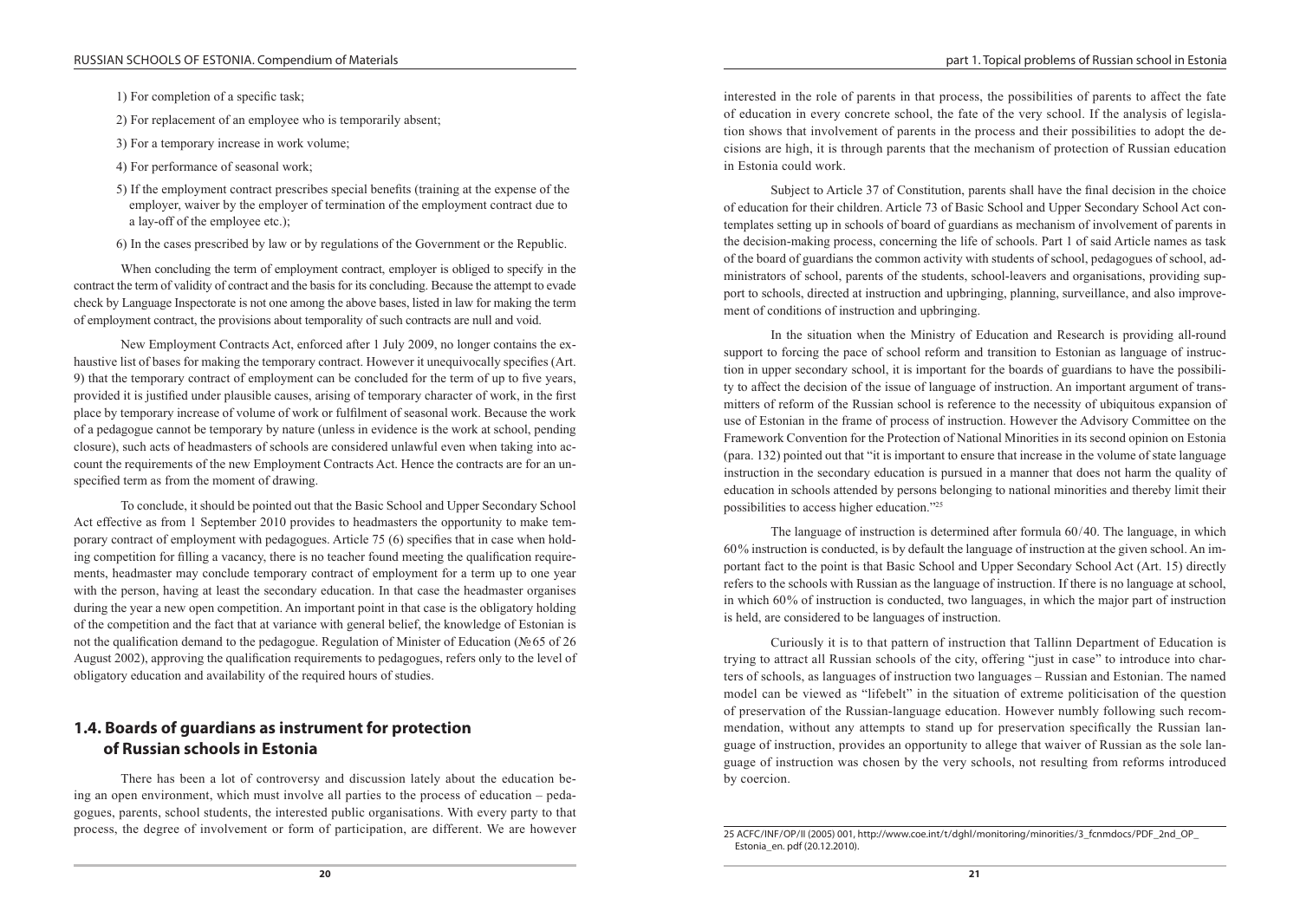**Scheme 1. The procedure of approval of the language of instruction at schools**



Upon opinion of jurist Jelena Karzhetskaja the efforts on preservation of the model of Russian upper secondary school must begin with work at approval of new charters at schools, because the charter must contain stipulation on language / languages of instruction. Under Basic School and Upper Secondary School Act the charters must be brought into compliance with new provisions of law before end 2010, and board of guardians has the right to pronounce its opinion on draft charter. This is the first attack line, where parents must explicitly stand up for their position, earnestly express their desire to preserve the Russian school. It is of note that under the new law, the opinion of the board of guardians has solely the advisory nature. Headmaster himself will decide the question in what formulation the charter will be dispatched for approval to the administrator of schools. In that point the law should be amended, notably by giving more powers and the decisive right to boards of guardians.

The following document, putting in place the language of instruction at schools is the development programme. Article 67 of Basic School and Upper Secondary School Act stipulates that the development programme of schools must contain reference to measures, which the schools must undertake, in order to provide to students the opportunity to receive upper secondary education in Estonian. However there is nothing to prevent schools to specify in the development programme, that the language of instruction will be Russian.

The development programme is drawn conjointly with the board of guardians, and approved by administrator of schools. The board of guardians can only utter its opinion on programme. When drawing the said document the parents must be adamant and stand up for their opinion and desire, while the board of guardians must, if needs be take all possible measures (collection of signatures, applications, questionnaires etc.), in order to bring home to management of the school the fact that there are numerous parents endeavouring to preserve Russian as the language of instruction. In development programme, specified as language of instruction at school, and particularly in upper secondary school, must be also the Russian language. It is only then that the board of guardians can submit an application to town or rural council, who in their turn can appeal to Government of the Republic for approval of Russian as the language of instruction in upper secondary school.

Another important document is the school curriculum, determining how and in what lan– guage instruction will be conducted at school. Under Article 17 Basic School and Upper Secondary School Act the curriculum is approved by school headmaster, granting to board of guardians the opportunity to voice its opinion before approval. However subject to Article 15 (5) for use at school of integrated programmes, including language immersion or teaching in other languages, consent of board of guardians is needed. Hence, establishing in the basic school only one language of instruction – Russian – the board of guardians has an opportunity to affect input of other lan– guage instructions. Introducing different subjects with teaching in Estonian or methods of immersion are solely a method of achievement of transition to Estonian as language of instruction in upper secondary school. Hence, withholding such consent, board of guardians has the opportunity to affect also the corresponding provisions of programmes of development. The identified interrelation of provisions of various school documents provides to boards of guardians the possibility for somewhat affecting the administration of schools aimed at preserving the Russian school.

The following stage in determining the language of instruction in programmes of school is submitting the respective application to town/rural council, which in its turn approves the lan– guage of instruction in basic school however with respect to upper secondary school it will submit the respective application to Government of the Republic.

Hence, the Basic School and Upper Secondary School Act although vests board of guardians with powers to decide the issue of language of instruction in basic school and upper secondary school, reserving the decisive word to municipality in case of basic school and for Government in case of upper secondary school. The board of guardians in the given situations plays solely the role of mediator, whose offer can be regarded as positive and as negative.

It is to be noted in this connection that Basic School and Upper Secondary School Act does not establish any criteria and procedure of considering such applications-proposals. Moreover, neither does it impose an obligation to consider them. This artificially created loophole brings about a situation, when adopting decisions is largely affected by human factor and a subjective assessment of an official, rather by seeking a balance between honouring the interests of a group of persons and motivated, legitimate measures on part of the state.

Hence regardless of the right fixed in law to determine the language of instruction at schools, the board of guardians is only vested with the competence to initiate the process of consideration of that question, however it cannot in any whatsoever way influence the final decision.

The aforementioned analysis showed that regardless of the allegedly wide powers of the board of guardians, it seems to be problematic to effect them in practice. The board can stand up as initiator of many processes, but it does not have real levers to affect the final result. The lawmaker is consciously attempting to derogate the meaningfulness and involvement of parents in the process of adopting decisions for a concrete school, which in its turn debases the meaningfulness of decisions passed by the board of guardians. Absent the changes of the established routine and laws, the board can be hardly regarded as an active mechanism of protection of Russian education in Estonia.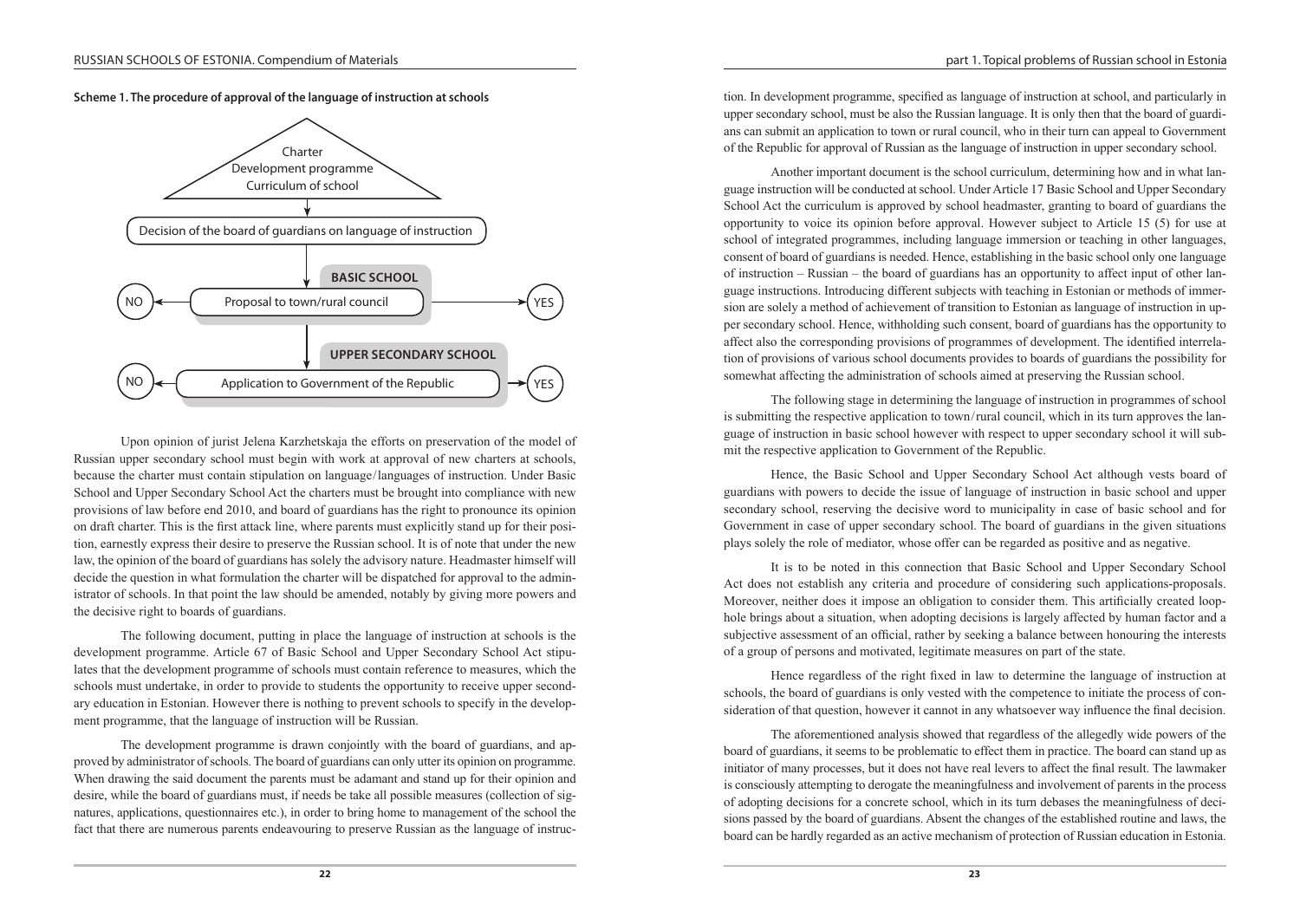Upon opinion of jurist Jelena Karzhetskaja, changes are needed in the status of boards of guardians, which would empower the advices and would therefore increase the role of parents (among others for adopting decisions on the fate of Russian school):

- $\bullet$  boards of guardians must be vested with larger powers and imposed liability for decisions adopted;
- boards of guardians must take part and have the voting right when choosing management of school, announcing competition for filling the vacancies, terminating employment contracts with staff of schools;
- boards of guardians must have the right of choice of directions of instruction of school;
- board of guardians must approve the charter and curriculum;
- board of guardians must supervise the drawing of the programmes of development of school, adopt the completed document and see to it that the programme is fulfilled;
- board of guardians must take part in drawing the budget of school and organise its fulfilment;
- $\bullet$  board of guardians must influence motivation of employees of school;
- $\bullet$  board of guardians must be entitled to call the school meeting;
- $\bullet$  board of guardians composed of parents cannot include relatives of employees of school;
- board of guardians must be vested with the right to refer to court to appeal against decisions of administrative bodies, concerning the school. Whereas it is necessary to address the grey areas in legislation.

# **Part 2. Study report "Socially Active Teachers and Parents on Russian Education Reform in Estonia"**

#### **DESCRIPTION OF THE PROBLEM**

Education in one's native (first) language is one of the key minority rights. It is considered to be a vital condition to preserving the ethnic identity (self-awareness). This right also implies the availability of a high-quality education to all young people of minority origin, whatever talents for foreign languages they have. Therefore, education in a minority's language is an important part of the fight against discrimination in education and hence the marginalisation of minorities, their conversion into a kind of ethnic *underclass*. Thus it is no wonder that the attempts to lim‑ it the availability of Russian-language education provoke active reactions in the Baltic countries.

Unfortunately the whole series of actions of Estonia's ruling coalition cannot but affect the quality of Russian-language education. These include arbitrary and ill-founded requirements of the knowledge of state/ $\alpha$ fficial (Estonian) language for the teachers and professors of Russian schools and higher educational institutions, bureaucratic games with licensing private schools, the decision that 60 % of studies in Russian upper secondary schools should be taught in Estonian (the decision was made without any public discussion of scientific arguments or economic calculations), etc.

We may reasonably assume that the authorities did not bother to prepare the vast majority of those involved in the academic process for this reform, which is confirmed by the number of "ready" schools, and by the preparation level of students, schoolmasters, teachers and parents.

The stability of the academic process is not improved by the activity of the Language Inspectorate, which is fond of regularly checking the knowledge of Estonian language by teachers in State, municipal and private Russian schools and nursery schools. Meanwhile it turned out that the linguistic requirements set for the teachers were dubious. It is evident that as most of the teachers examined by the Inspectorate in 2007‑2009 did not meet the requirements, something wrong was with the requirements as such: these are evidently arbitrary and do not correspond to social reality. Nevertheless inspectors continue their inspections, demanding that teachers again and again attend Estonian language classes and repeatedly take language qualification exams, and threaten to impose fines, leaving Russian schools' management and teachers under permanent stress.

#### **TASKS AND GOALS**

- Main goals of the study:
- to clear up the attitude of those involved in the academic process to the problems of Russian schools in Estonia;
- $\bullet$  to determine the priorities of the problems: which issues to solve first;
- $\bullet$  to formulate the proposed solutions;
- $\bullet$  to find the issues whose participants in the process (teachers, parents and students) have similar opinions and where and why their opinions differ.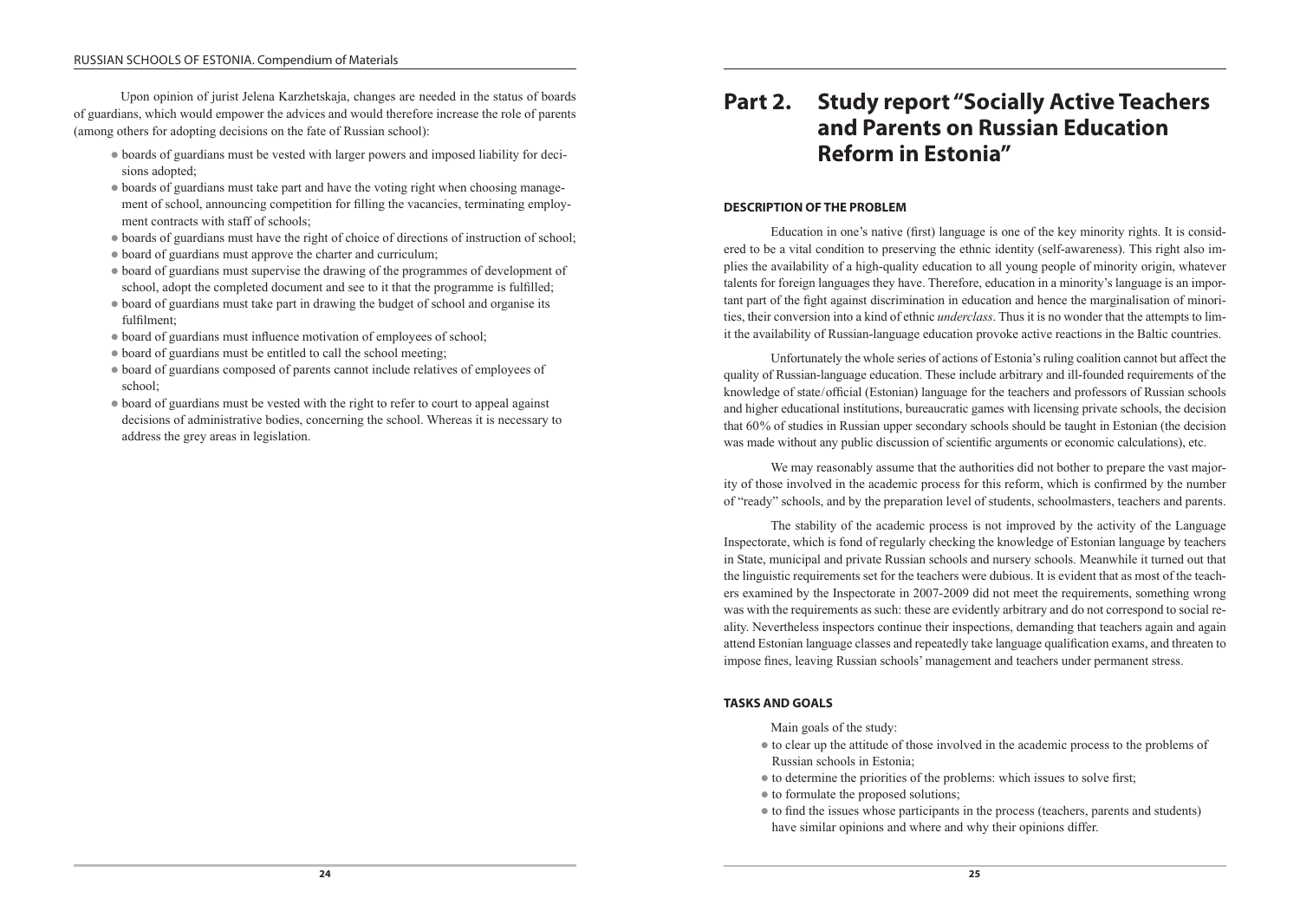#### RUSSIAN SCHOOLS OF ESTONIA. Compendium of Materials

#### **METHODS**

This project consists of the following *basic study blocks*:

- 1. Russian education in general: problems, priorities and expectations
- $\bullet$  find the hottest (as the respondents see it) problems of Russian education in Estonia;
- $\bullet$  priorities of the educational policy;
- $\bullet$  people's expectations of political parties;
- $\bullet$  the role of boards of guardians (parents), their relations with school and local administrations and influences on the pedagogical / educational process.
- 2. Reform 2007: awareness and evaluations
- $\bullet$  degree of awareness of Russian school reform in Estonia;
- public opinion about Reform 2007.
- 3. Language Inspectorate and Russian schools
- $\bullet$  direct contact with the Language Inspectorate;
- attitude to the Language Inspectorate's activities.
- 4. Legal and social protection of Russian education
- awareness of the legal tools and capabilities of said legal aid;
- $\bullet$  social tools and opportunities;
- attitude to the role of the Russian Federation in aiding and supporting Russian educa– tion in Estonia: awareness and expectations.

We developed specific indicators for each block. Using these indicators and measurable variables we compiled the questionnaires with the specially designed questions. In total we used 29 indicators and about 300 variables (including social and demographic indices).

We carried out the survey in spring – autumn 2010 in dense Russian-speaking regions: Tallinn, other towns of Harju County and towns in the Ida-Viru region in north-western Estonia. Our main tool was the *group questionnaire*. We handed out 350 questionnaires, and received back 212. The SAAR POLL, a very experienced applied sociology operator, helped us to pro– cess the data.

In order to interpret the results correctly one should keep in mind that we distributed the questionnaires at meetings of the Legal Information Centre for Human Rights (LICHR) with parents and teachers, as well as at special classes, seminars and conferences organised by the LICHR and partner institutions. Therefore, we did not plan or use representative random sample, because the LICHR did not have the resources required to carry out that type of studies. Hence the obtained results can be deemed as *opinions of the most active teachers and parents – members of boards of guardians and members of student government* (regretfully, there were so few of the latter). In fact, these are the results of the extended *focus group* that included the most prepared and interested participants of the academic process. Therefore, the results of the studies are as important as the data of an ordinary representative survey.

| Respondent's profile     |                 |                |               |  |  |  |  |  |
|--------------------------|-----------------|----------------|---------------|--|--|--|--|--|
|                          |                 | <b>TOTAL</b>   |               |  |  |  |  |  |
|                          |                 | <b>Number</b>  | $\frac{0}{0}$ |  |  |  |  |  |
| Gender                   | Male            | 39             | 18.4%         |  |  |  |  |  |
|                          | Female          | 173            | 81.6%         |  |  |  |  |  |
| Position in the academic | Teacher         | 118            | 55.7%         |  |  |  |  |  |
| process                  | Parent          | 79             | 37.3%         |  |  |  |  |  |
|                          | Student         | 15             | 7.1%          |  |  |  |  |  |
| Age                      | $15-19$         | 14             | 6.6%          |  |  |  |  |  |
|                          | $20 - 34$       | 30             | 14.2%         |  |  |  |  |  |
|                          | $35 - 44$       | 69             | 32.5%         |  |  |  |  |  |
|                          | $45 - 54$       | 53             | 25.0%         |  |  |  |  |  |
|                          | $55+$           | 42             | 19.8%         |  |  |  |  |  |
|                          | No answer       | $\overline{4}$ | 1.9%          |  |  |  |  |  |
| Place of questionnaire   | <b>Tallinn</b>  | 117            | 55.2%         |  |  |  |  |  |
|                          | Harju County    | 56             | 26.4%         |  |  |  |  |  |
|                          | Ida-Viru County | 39             | 18.4%         |  |  |  |  |  |
| <b>TOTAL</b>             |                 | 212            | 100.0%        |  |  |  |  |  |

ADMINISTRATIVE GROUP Aleksei Semjonov Jelena Karzhetskaja Vadim Poleshchuk Larisa Semjonova

# **2.1. Russian education in general: problems, priorities and expectations**

Participants in the survey clearly defined *two* basic problems of Russian education: general uncertainty of the future of Russian education and what is considered harassment by the Language Inspectorate. The participants were to choose and prioritise three main problems.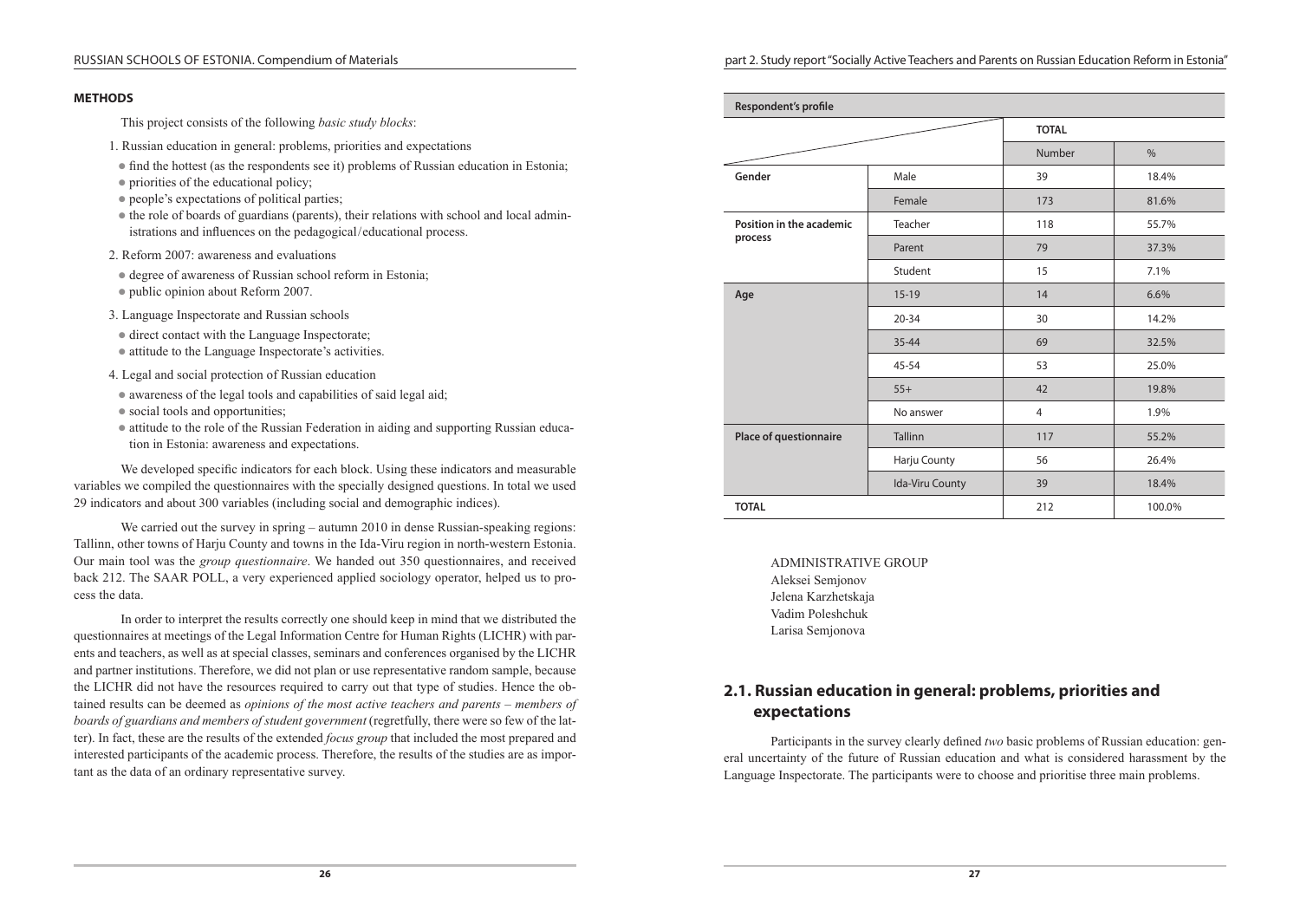|                                                 | <b>TOTAL</b>         |        | Position in the academic process |         |                |        |                |         |  |  |
|-------------------------------------------------|----------------------|--------|----------------------------------|---------|----------------|--------|----------------|---------|--|--|
|                                                 |                      |        |                                  | Teacher |                | Parent |                | Student |  |  |
|                                                 | $\frac{0}{0}$<br>No. | No.    | $\frac{0}{0}$                    | No.     | $\frac{0}{0}$  | No.    | $\frac{0}{0}$  |         |  |  |
| Uncertainty of the future of Russian education  | 156                  | 73.6%  | 88                               | 74.6%   | 58             | 73.4%  | 10             | 66.7%   |  |  |
| Harassment by the Language Inspectorate         | 111                  | 52.4%  | 65                               | 55.1%   | 42             | 53.2%  | $\overline{4}$ | 26.7%   |  |  |
| Unsatisfactory training programs                | 71                   | 33.5%  | 35                               | 29.7%   | 35             | 44.3%  | 1              | 6.7%    |  |  |
| Low wages of teachers                           | 52                   | 24.5%  | 42                               | 35.6%   | 9              | 11.4%  | $\mathbf{1}$   | 6.7%    |  |  |
| <b>Insufficient financing</b>                   | 47                   | 22.2%  | 23                               | 19.5%   | 21             | 26.6%  | 3              | 20.0%   |  |  |
| Low activity of parents and boards of guardians | 44                   | 20.8%  | 19                               | 16.1%   | 24             | 30.4%  | 1              | 6.7%    |  |  |
| Low interest of students in education           | 36                   | 17.0%  | 24                               | 20.3%   | 7              | 8.9%   | 5              | 33.3%   |  |  |
| Hard to say, I don't know                       | 21                   | 9.9%   | 10                               | 8.5%    | 8              | 10.1%  | $\overline{3}$ | 20.0%   |  |  |
| Insufficient learning aids, obsolete equipment  | 17                   | 8.0%   | 10                               | 8.5%    | 4              | 5.1%   | 3              | 20.0%   |  |  |
| Small share (inflow) of young teachers          | 17                   | 8.0%   | 8                                | 6.8%    | 5              | 6.3%   | $\overline{4}$ | 26.7%   |  |  |
| Shortage of students in classes                 | 12                   | 5.7%   | $\overline{4}$                   | 3.4%    | 4              | 5.1%   | 4              | 26.7%   |  |  |
| Other problems                                  | 6                    | 2.8%   | $\overline{2}$                   | 1.7%    | $\overline{4}$ | 5.1%   |                |         |  |  |
| <b>TOTAL</b>                                    | 212                  | 100.0% | 118                              | 100.0%  | 79             | 100.0% | 15             | 100.0%  |  |  |

**Table 1. What do you think the most acute problems of Russian education in Estonia are?**

The study shows that most of the respondents were alarmed about the future of Russian education. This issue bothered people of all groups – parents, teachers and students; male and female; people of all ages. And most of the respondents granted this problem the highest priority. Relations with the Language Inspectorate were the second most important problem – about a half of the respondents gave it priority two.

As for third place, the teachers put their "low salary", and the parents – unsatisfactory training programs. Incidentally, about one-third of teachers agree with parents. Parents, in turn, showed self-criticism and said that the boards of guardians were not active enough. One unex– pected result was that the respondents did not think the low inflow of young teachers was a serious problem (mentioned by 8 % only), though journalists often raise the issue. The same is valid in respect of the small number of students in classes.

The respondents were to define the priorities of Russian education from most important to least important. For example, respondents deemed the following issues to be "most important": **Table 2. The highest priorities concerning the educational policy for Russian schools**

|                                                |                | <b>TOTAL</b><br>Position in the academic process |                |               |                |               |                |               |  |
|------------------------------------------------|----------------|--------------------------------------------------|----------------|---------------|----------------|---------------|----------------|---------------|--|
|                                                | No.            | $\%$                                             |                | Teacher       |                | Parent        | Student        |               |  |
|                                                |                |                                                  | No.            | $\frac{0}{0}$ | No.            | $\frac{0}{0}$ | No.            | $\frac{0}{0}$ |  |
| <b>Preserve the Russian identity</b>           | 89             | 42.0%                                            | 46             | 39.0%         | 39             | 49.4%         | 4              | 26.7%         |  |
| Secure skills and knowledge required in future | 58             | 27.4%                                            | 35             | 29.7%         | 19             | 24.1%         | $\overline{4}$ | 26.7%         |  |
| Ensure stability and public order              | 31             | 14.6%                                            | 21             | 17.8%         | 8              | 10.1%         | $\overline{2}$ | 13.3%         |  |
| Hard to say, I don't know                      | 19             | 9.0%                                             | 8              | 6.8%          | 8              | 10.1%         | 3              | 20.0%         |  |
| Integration of Estonian society                | 7              | 3.3%                                             | 5              | 4.2%          | 1              | 1.3%          | 1              | 6.7%          |  |
| Acquire good command of Estonian               | 6              | 2.8%                                             | $\overline{3}$ | 2.5%          | $\overline{2}$ | 2.5%          | 1              | 6.7%          |  |
| Students forming an Estonian mind-set          | $\overline{2}$ | $0.9\%$                                          |                |               | 2              | 2.5%          |                |               |  |
| <b>TOTAL</b>                                   | 212            | 100.0%                                           | 118            | 100.0%        | 79             | 100.0%        | 15             | 100.0%        |  |

*\*sum of % may be more than 100 % because several answers were allowed*

The respondents deem that to "preserve the Russian identity" is the highest *priority* of the education. 42 % granted first priority to this issue and 29 % more granted it second priority. This factor is somewhat more important for the parents than for the teachers (49.4 vs. 39.0 %). The traditional goal of school education – "secure skills and knowledge required in future" – got second place and "acquire good command of Estonian" was third. Almost the same number of male respondents granted third place to "ensure stability and public order". The respondents did not think that "students forming an Estonian mind-set" (teach the notions and values of Estonian community) or "integration of Estonian society" were of any priority. See details of the second and third priorities in the Appendix, tables 1 and 2.

Maybe the results reflect to some extent the peculiarity of our extended focus group. In a representative randomised sampling the traditional goals of education might get first priority. However, it is evident that many respondents prefer not to reduce the school's role to simple education but tend to highlight its social and cultural function.

People's *expectations* of political parties. These are the full texts of the questions:

"Which of the political parties in Estonia do you think, to the greatest extent, are ready to:

- $\bullet$  participate in a dialogue with representatives of Russian education?
- help the schools and participants of the educational process to solve their real and urgent problems?
- evaluate the consequences of the reforms and make corrections to rectify mistakes?" Below is a comprehensible summary of the results.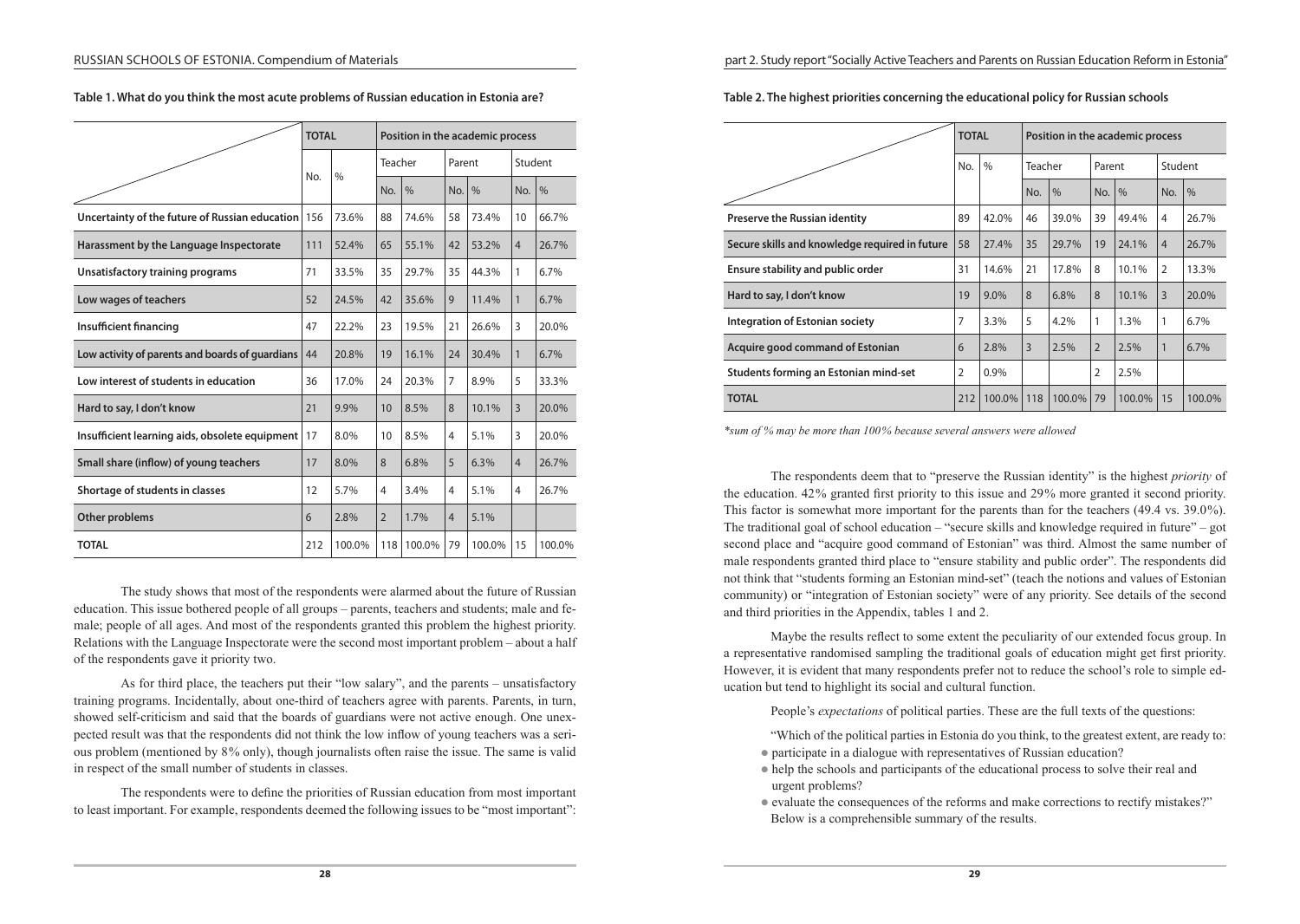**Table 3. People's expectations of political parties (%)**

|                             | <b>PARTIES</b>  |                            |                   |                 |                             |        |
|-----------------------------|-----------------|----------------------------|-------------------|-----------------|-----------------------------|--------|
|                             | Centre<br>Party | Social<br>Democratic Party | People's<br>Union | Reform<br>Party | Fatherland -<br>Res Publica | Greens |
| Ready for dialogue          | 75.6            | 17.0                       | 12.3              | 4.7             | 12.8                        | 15.6   |
| Ready to help               | 64.1            | 11.8                       | 12.2              | 6.1             | 4.2                         | 4.3    |
| Ready to correct the reform | 55.6            | 11.8                       | 9.9               | 5.6             | 4.2                         | 6.2    |

It is evident that the Centre Party has no competitors: most of the respondents believe that this party is ready to cooperate with the Russian participants of the academic process. Though the optimism notably falls when asked about concrete actions, expectations are still several times higher than about other political forces. Some people prefer the Social Democratic Party and a bit less – the People's Union. But the answers to the direct question about trust in political parties are unanimous: the respondents either trust the Centrists or do not trust anybody.

**Table 4. Which of the parties do you trust most?**

|                                            |                                | <b>TOTAL</b>   |        |  |  |  |  |
|--------------------------------------------|--------------------------------|----------------|--------|--|--|--|--|
|                                            |                                | No.            | $\%$   |  |  |  |  |
| Which of the parties do<br>you trust most? | <b>Centre Party</b>            | 107            | 50.5%  |  |  |  |  |
|                                            | <b>Reform Party</b>            |                | 0.5%   |  |  |  |  |
|                                            | <b>Social Democratic Party</b> | $\overline{4}$ | 1.9%   |  |  |  |  |
|                                            | Do not trust any               | 58             | 27.4%  |  |  |  |  |
|                                            | Don't know                     | 42             | 19.8%  |  |  |  |  |
| <b>NO. OF RESPONDENTS</b>                  |                                | 212            | 100.0% |  |  |  |  |

Breaking down the answers by groups, we would see that women and teachers (and most of the teachers are women) are notably inclined to trust the Centre Party (over 50 %) while others prefer the answer "I do not trust any (party)". In all groups the share of people who have not decided yet but at the same time do not believe anybody is about  $1/5$ . That is quite a lot. Other par ties were not mentioned at all.

# **2.2. Reform 2007: awareness and evaluations**

This study did not include the problems of the Estonian educational reform in its integrity – separation of secondary and upper secondary school, decreasing number of upper secondary schools, etc. We discussed only the Russian upper secondary school reform – the transition of 60 % of educational work into Estonian language, which began in 2007. The survey participants definitely reject the decision. Only two people say it has solid grounds and 26 or 12.3% say it is

### part 2. Study report "Socially Active Teachers and Parents on Russian Education Reform in Estonia"

reasonable to some extent. 58 % of all respondents and 60 % of teachers think that the reform has no grounds and about one quarter more say that there might be some rationale behind the reform. It is difficult to imagine a successful reform with such an attitude of the most active people from among those who have to carry it out.

|                           | <b>TOTAL</b> |               | Position in the academic process |        |                   |               |                |               |  |  |  |  |
|---------------------------|--------------|---------------|----------------------------------|--------|-------------------|---------------|----------------|---------------|--|--|--|--|
|                           | No.          | $\frac{0}{0}$ | Teacher                          |        | Student<br>Parent |               |                |               |  |  |  |  |
|                           |              |               | No.                              | $\%$   | No.               | $\frac{0}{0}$ | No.            | $\frac{0}{0}$ |  |  |  |  |
| Yes, completely           | 2            | $0.9\%$       | 1                                | 0.8%   |                   |               |                | 6.7%          |  |  |  |  |
| Yes, to certain extent    | 26           | 12.3%         | 12                               | 10.2%  | $\overline{7}$    | 8.9%          | $\overline{7}$ | 46.7%         |  |  |  |  |
| No, not enough            | 56           | 26.4%         | 33                               | 28.0%  | 20                | 25.3%         | 3              | 20.0%         |  |  |  |  |
| No, absolutely not        | 123          | 58.0%         | 71                               | 60.2%  | 48                | 60.8%         | $\overline{4}$ | 26.7%         |  |  |  |  |
| Hard to say, I don't know | 5            | 2.4%          | 1                                | 0.8%   | $\overline{4}$    | 5.1%          |                |               |  |  |  |  |
| <b>NO. OF RESPONDENTS</b> | 212          | 100.0%        | 118                              | 100.0% | 79                | 100.0%        | 15             | 100.0%        |  |  |  |  |

#### **Table 5. Do you think that the decision to reform Russian secondary schools in Estonia and teach 60% of the curriculum in Estonian is well-grounded?**

The respondents were even more pessimistic about the *aim* of the reform from the point of view of those who carry it out, i. e. Estonian authorities. More than 80 % (in several groups) are sure that this is the first step towards closing Russian-language education. It is significant that only one person evaded the answer and only four people believed that the reform was economically reasonable. This is significant because many Estonian politicians more than once said that Russian education is a luxury for "small Estonia".

**Table 6. What do you think the main aim of the reform for the Estonian authorities is?**

|                                                           |                | <b>TOTAL</b> | Position in the academic process |          |                |         |                |        |  |
|-----------------------------------------------------------|----------------|--------------|----------------------------------|----------|----------------|---------|----------------|--------|--|
|                                                           | No.            | $\%$         | Teacher                          |          | Parent         |         | Student        |        |  |
|                                                           |                |              | No.                              | $\%$     | No.            | $\%$    | No.            | $\%$   |  |
| No answer                                                 |                | 0.5%         | 1                                | 0.8%     |                |         |                |        |  |
| Improve opportunities through good<br>command of Estonian | 19             | $9.0\%$      | 12                               | $10.2\%$ | 5              | $6.3\%$ | $\overline{2}$ | 13.3%  |  |
| Create an "Estonian mind-set" for Russian youth           | 20             | 9.4%         | 8                                | 6.8%     | $\overline{7}$ | 8.9%    | 5              | 33.3%  |  |
| <b>Economic necessity</b>                                 | $\overline{4}$ | 1.9%         | $\overline{2}$                   | 1.7%     | $\mathbf{1}$   | 1.3%    | $\mathbf{1}$   | 6.7%   |  |
| First step to closing Russian-language education          | 168            | 79.2%        | 95                               | 80.5%    | 66             | 83.5%   | $\overline{7}$ | 46.7%  |  |
| <b>NO. OF RESPONDENTS</b>                                 | 212            | 100.0%       | 118                              | 100.0%   | 79             | 100.0%  | 15             | 100.0% |  |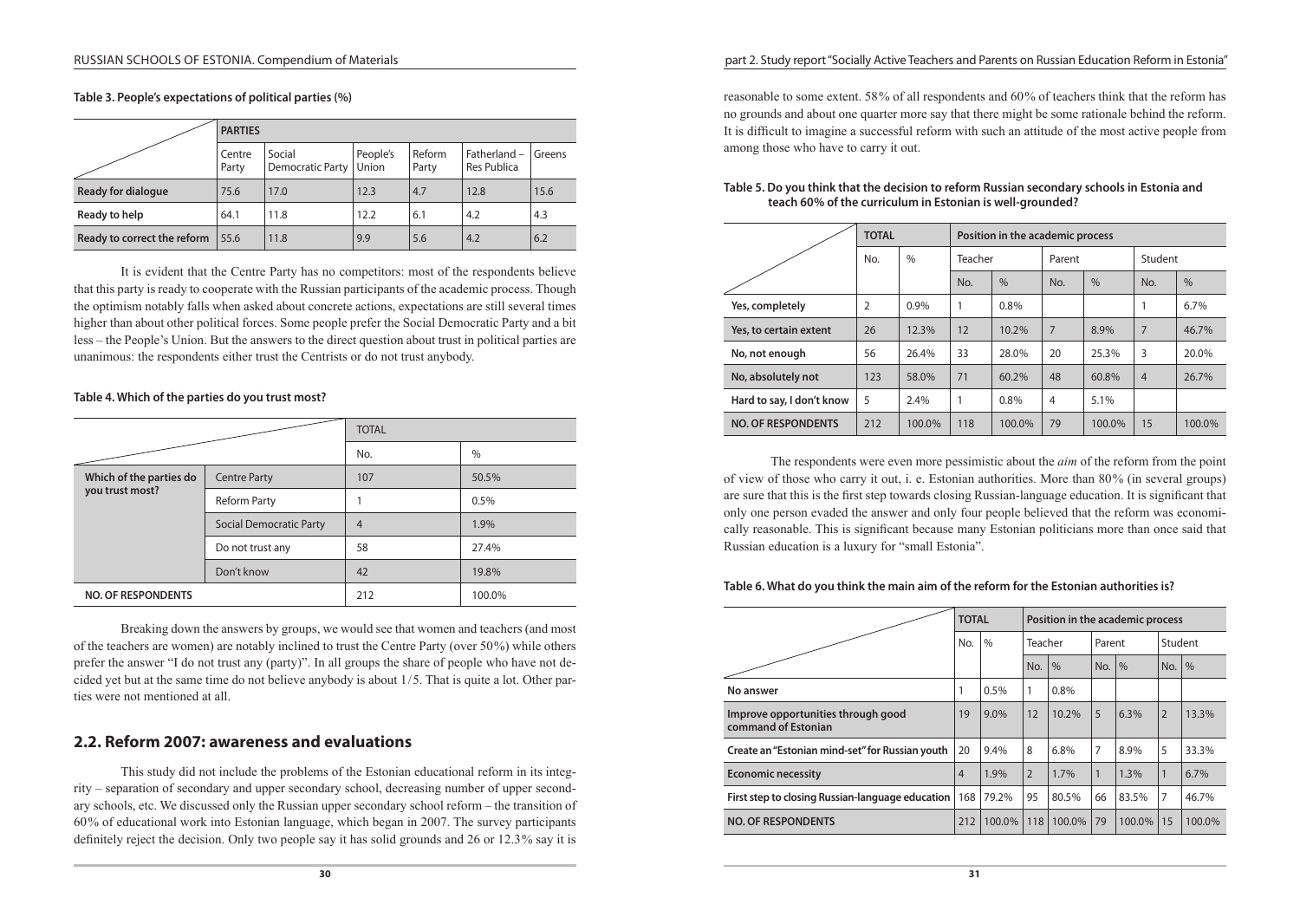#### RUSSIAN SCHOOLS OF ESTONIA. Compendium of Materials

We asked the respondents about the possible *positive* consequences of the reform. As expected, 62 % of the respondents said that improved knowledge of Estonian would be the main positive result. But a significant part of the respondents are not still sure that the aim will be achieved.

#### **Table 7. Which of the following opinions about the possible positive results of the reform do you agree with?**

|                                                                     | <b>TOTAL</b> |               | Position in the academic process |        |        |               |                |               |  |  |
|---------------------------------------------------------------------|--------------|---------------|----------------------------------|--------|--------|---------------|----------------|---------------|--|--|
|                                                                     | No.          | $\frac{0}{0}$ | Teacher                          |        | Parent |               | Student        |               |  |  |
|                                                                     |              |               | No.                              | $\%$   | No.    | $\frac{0}{0}$ | No.            | $\frac{0}{0}$ |  |  |
| Russian youth will have better command<br>of Estonian               | 131          | 61.8%         | 81                               | 68.6%  | 41     | 51.9%         | 9              | 60.0%         |  |  |
| Youth will have equal opportunities to<br>continue education        | 63           | 29.7%         | 36                               | 30.5%  | 20     | 25.3%         | $\overline{7}$ | 46.7%         |  |  |
| Russian youth will be more involved in<br>social life               | 59           | 27.8%         | 32                               | 27.1%  | 18     | 22.8%         | 9              | 60.0%         |  |  |
| Russians will be more integrated in<br><b>Estonian society</b>      | 58           | 27.4%         | 35                               | 29.7%  | 13     | 16.5%         | 10             | 66.7%         |  |  |
| Russian students will get higher marks in<br>state exams            | 58           | 27.4%         | 32                               | 27.1%  | 19     | 24.1%         | $\overline{7}$ | 46.7%         |  |  |
| <b>None</b>                                                         | 44           | 20.8%         | 17                               | 14.4%  | 26     | 32.9%         | $\mathbf{1}$   | 6.7%          |  |  |
| Russian youth will have equal<br>opportunities on the labour market | 30           | 14.2%         | 18                               | 15.3%  | 7      | 8.9%          | 5              | 33.3%         |  |  |
| <b>TOTAL</b>                                                        | 212          | 100.0%        | 118                              | 100.0% | 79     | 100.0%        | 15             | 100.0%        |  |  |

*\*sum of % may be more than 100 % because several answers were allowed*

Other variants of the possible positive results were mentioned by 20–30% of the respondents. With one exception: only 30 people (14.2<sup>%</sup>) believe that the official aim – to increase the competitiveness of ethnic Russian youth on the labour market – will be achieved. Activists of the parental boards of guardians are even less optimistic (only 9 %) and the study showed that the older respondents are, the more sceptical they are about the matter. Maybe they rely on reallife examples and incidents.

But many more respondents mentioned the possible *negative* results of the reform:

**Table 8. Which of the following opinions about the possible negative results of the reform do you agree with?**

|                                                                                                 | <b>TOTAL</b> |               | Position in the academic process |               |        |               |              |               |  |
|-------------------------------------------------------------------------------------------------|--------------|---------------|----------------------------------|---------------|--------|---------------|--------------|---------------|--|
|                                                                                                 | No.          | $\frac{0}{0}$ | Teacher                          |               | Parent |               | Student      |               |  |
|                                                                                                 |              |               | No.                              | $\frac{0}{0}$ | No.    | $\frac{0}{0}$ | No.          | $\frac{0}{0}$ |  |
| Additional psychological pressure                                                               | 207          | 97.6%         | 116                              | 98.3%         | 78     | 98.7%         | 13           | 86.7%         |  |
| Large share of students will not cope with the<br>disciplines in Estonian                       | 196          | 92.5%         | 107                              | 90.7%         | 74     | 93.7%         | 15           | 100.0%        |  |
| The academic process will be affected by<br>uneven knowledge of Estonian                        | 195          | 92.0%         | 107                              | 90.7%         | 75     | 94.9%         | 13           | 86.7%         |  |
| More students will quit schools                                                                 | 177          | 83.5%         | 97                               | 82.2%         | 69     | 87.3%         | 11           | 73.3%         |  |
| Students will have worse command of Russian<br>and connections with Russian culture will weaken | 162          | 76.4%         | 93                               | 78.8%         | 59     | 74.7%         | 10           | 66.7%         |  |
| Russian youth will start losing its ethnic<br>identity                                          | 156          | 73.6%         | 90                               | 76.3%         | 56     | 70.9%         | 10           | 66.7%         |  |
| Russian students will get worse marks on state<br>exams                                         | 152          | 71.7%         | 80                               | 67.8%         | 64     | 81.0%         | 8            | 53.3%         |  |
| Young people will have communication<br>problems with their parents                             | 73           | 34.4%         | 41                               | 34.7%         | 31     | 39.2%         | $\mathbf{1}$ | 6.7%          |  |
| <b>TOTAL</b>                                                                                    | 212          | 100.0%        | 118                              | 100.0%        | 79     | 100.0%        | 15           | 100.0%        |  |

*\*sum of % may be more than 100 % because several answers were allowed*

The respondents were almost unanimous about the first three answers: psychological pressure on students will increase, some of them will not cope with academic disciplines taught in Estonian (a fear shared by *all* students), and the quality of education will decrease. Other negative forecasts were not that unanimous but still supported by many – 70 % of the respondents and more. There are some insignificant differences among groups. E. g. parents (especially men) were more afraid of low State (final) exam marks, while teachers fear it less. More women than men (85.5 v. 74.4 %, respectively) think that more students will simply quit school. But these are all  $\delta$  details – in general the respondents agree that the reform as it is will cause a lot of serious prob– lems. The least "dangerous" was the possibility of the "conflict of generations" – only one-third of the respondents considered it important. But according to the study the "most competent," if we can say so, people (age 45–54) were the most troubled ones.

The results showed that the attitude of the active teachers and general population to the reform was well expected.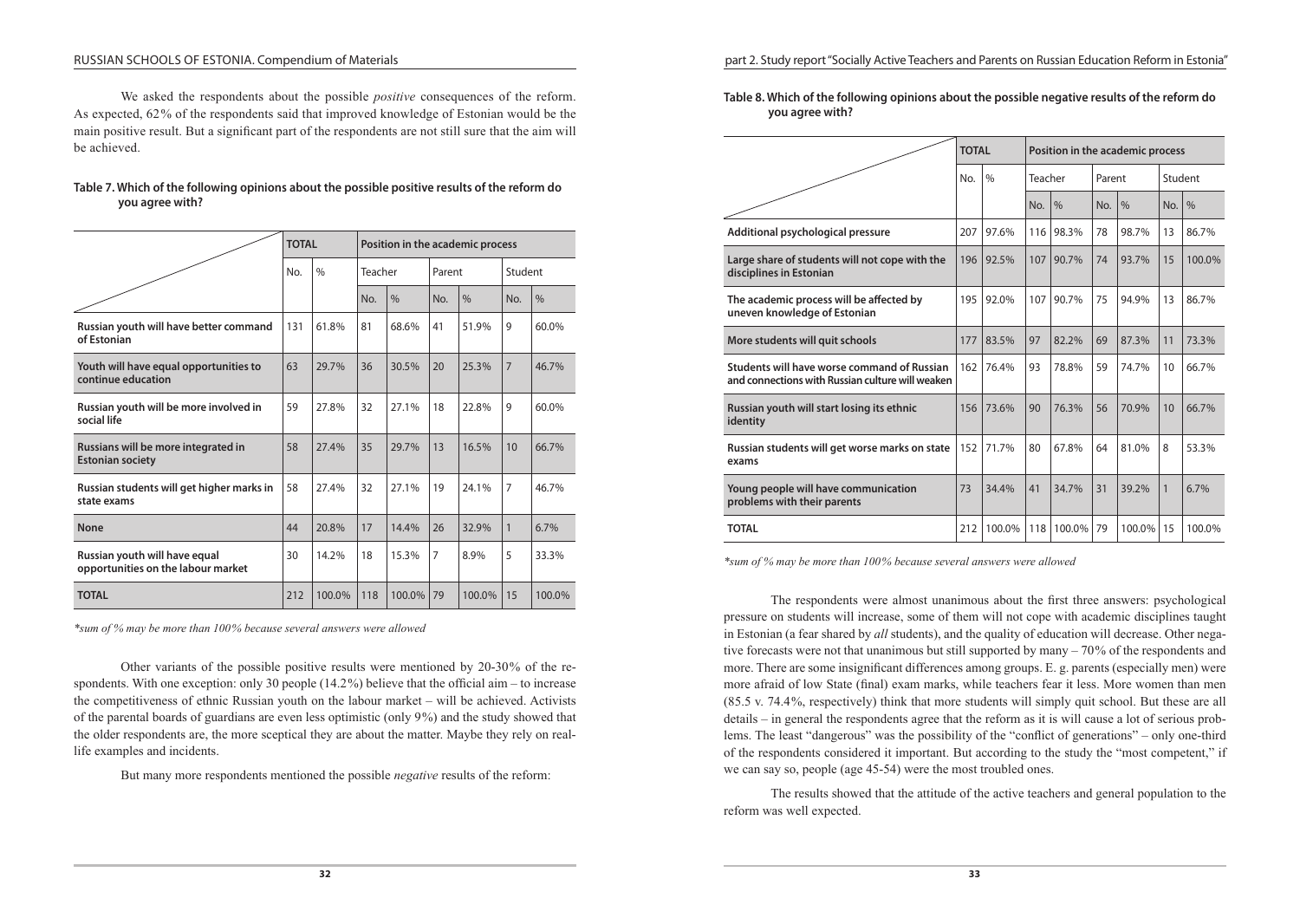part 2. Study report "Socially Active Teachers and Parents on Russian Education Reform in Estonia"

**Table 9. What is your attitude to the reform as a whole?**

|                                | <b>TOTAL</b> |               | Position in the academic process |               |                |        |                |        |  |  |
|--------------------------------|--------------|---------------|----------------------------------|---------------|----------------|--------|----------------|--------|--|--|
|                                | No.          | $\frac{0}{0}$ | Teacher                          |               | Parent         |        | Student        |        |  |  |
|                                |              |               | No.                              | $\frac{0}{0}$ | No.            | $\%$   | No.            | $\%$   |  |  |
| I support it in general        | 13           | 6.1%          | 9                                | 7.6%          | $\overline{2}$ | 2.5%   | $\overline{2}$ | 13.3%  |  |  |
| I do not support it in general | 75           | 35.4%         | 51                               | 43.2%         | 20             | 25.3%  | $\overline{4}$ | 26.7%  |  |  |
| I do not support it at all     | 85           | 40.1%         | 41                               | 34.7%         | 42             | 53.2%  | $\overline{2}$ | 13.3%  |  |  |
| Hard to say                    | 39           | 18.4%         | 17                               | 14.4%         | 15             | 19.0%  | $\overline{7}$ | 46.7%  |  |  |
| <b>NO. OF RESPONDENTS</b>      | 212          | 100.0%        | 118                              | 100.0%        | 79             | 100.0% | 15             | 100.0% |  |  |

Several aspects here are worth detailed examination. First, the share of those absolutely against the reform is several times larger than the share of those few "pros". Second, the teachers are less peremptory than the parents and evidently not only because they were "afraid" of expressing their opinion. Then, there are a lot of those who were not able to define their attitude. But if we remember the survey settings, the respondents were the people who specially came to discuss the issue. Therefore, it was logical to suggest that the respondents clearly express their opinion.

#### **Table 10. The public opinions about the reform are very different. Which of the following attitudes do you share?**

|                                                                                                          | <b>TOTAL</b> |               |              | Position in the academic process |                |        |                |        |  |  |
|----------------------------------------------------------------------------------------------------------|--------------|---------------|--------------|----------------------------------|----------------|--------|----------------|--------|--|--|
|                                                                                                          | No.          | $\frac{0}{0}$ | Teacher      |                                  | Parent         |        | Student        |        |  |  |
|                                                                                                          |              |               | No.          | $\frac{0}{0}$                    | No.            | $\%$   | No.            | $\%$   |  |  |
| No answer                                                                                                |              | 0.5%          | $\mathbf{1}$ | 0.8%                             |                |        |                |        |  |  |
| The reform is necessary, its aims and<br>methods are correct                                             |              | 0.5%          |              |                                  |                |        | $\mathbf{1}$   | 6.7%   |  |  |
| The reform is necessary but it should be<br>smoother and more gradual                                    | 29           | 13.7%         | 16           | 13.6%                            | $\overline{7}$ | 8.9%   | 6              | 40.0%  |  |  |
| The reform is possible but there are no<br>human or material resources now                               | 50           | 23.6%         | 28           | 23.7%                            | 19             | 24.1%  | 3              | 20.0%  |  |  |
| The reform is not necessary: it is<br>methodologically groundless, and the<br>results are not considered | 62           | 29.2%         | 37           | 31.4%                            | 22             | 27.8%  | 3              | 20.0%  |  |  |
| The reform is absolutely not necessary                                                                   | 69           | 32.5%         | 36           | 30.5%                            | 31             | 39.2%  | $\overline{2}$ | 13.3%  |  |  |
| <b>NO. OF RESPONDENTS</b>                                                                                | 212          | 100.0%        | 118          | 100.0%                           | 79             | 100.0% | 15             | 100.0% |  |  |

Only one respondent (a student) supported the reform as it is now. Those who deem the reform necessary either think that it should be "smooth and gradual" or that "there are no human or material resources now". And in total there are only 37.3% of moderate pessimists. Most respondents  $(61.7%)$  are sure that the reform is not required: they either think "it is not necessary at all" or demand clear methodological support and analysis of the results. It is interesting that there is not much difference between the groups, though the parents rather insist that the reform is not necessary and the teachers prefer to require methodological support. The authorities did not make enough efforts to provide such support. According to the answers only up to one-seventh of the respondents actually participated in the classes or received methodological materials. And not more than 2.5% found these classes "interesting and informative" (see Appendix, tables 3-5).

Nevertheless the reform has been legally approved and now the issue is how fast it will be applied. We should say that the respondents show surprisingly constructive positions, howev– er sceptical they are.

|                                      | <b>TOTAL</b>   |         | Position in the academic process |        |        |         |              |        |  |  |
|--------------------------------------|----------------|---------|----------------------------------|--------|--------|---------|--------------|--------|--|--|
|                                      | No.            | $\%$    | Teacher                          |        | Parent |         | Student      |        |  |  |
|                                      |                |         | No.                              | $\%$   | No.    | $\%$    | No.          | $\%$   |  |  |
| No answer                            | ٠              | 0.5%    |                                  | 0.8%   |        |         |              |        |  |  |
| Increased even more                  | $\overline{2}$ | $0.9\%$ |                                  |        | 1      | $1.3\%$ | $\mathbf{1}$ | цб.7%  |  |  |
| Significantly decreased              | 35             | 16.5%   | 22                               | 18.6%  | 12     | 15.2%   | $\mathbf{1}$ | 6.7%   |  |  |
| Let every school decide individually | 123            | 58.0%   | 68                               | 57.6%  | 43     | 54.4%   | 12           | 80.0%  |  |  |
| No share is required                 | 51             | 24.1%   | 27                               | 22.9%  | 23     | 29.1%   | $\mathbf{1}$ | 6.7%   |  |  |
| <b>NO. OF RESPONDENTS</b>            | 212            | 100.0%  | 118                              | 100.0% | 79     | 100.0%  | 15           | 100.0% |  |  |

**Table 11. After some time 60% of the curriculum (educational work) of Russian upper secondary schools will be in Estonian. Do you think that the Estonian share of the curriculum (60%) should be…**

Actually the majority of the respondents show a flexible approach to the reform, i. e. granting an individual school the rights to define the speed and the intermediate aims of the process. They presume that the authorities will cooperate with and help the schools. Unfortunately the respondents rather negatively evaluate the current level of the cooperation. The respondents are mostly dissatisfied with the proposed 60/40 shares of the languages (93.4%) and the time conditions of the reform (95.3 %). The respondents have a better opinion on how the authorities consider the regional peculiarities, as well as the teachers' opinions and experience, help schools and provide information about the reform. The share of dissatisfied people here is 80-85%. Against this background the opinion about the choice of obligatory disciplines to be taught in Estonian is rather unexpected: 26.4 % of the respondents approved it, while more than 70.8 % were negative about it (Appendix, table 6).

Knowing all this the question about the success of the reform was rhetorical for the respondents.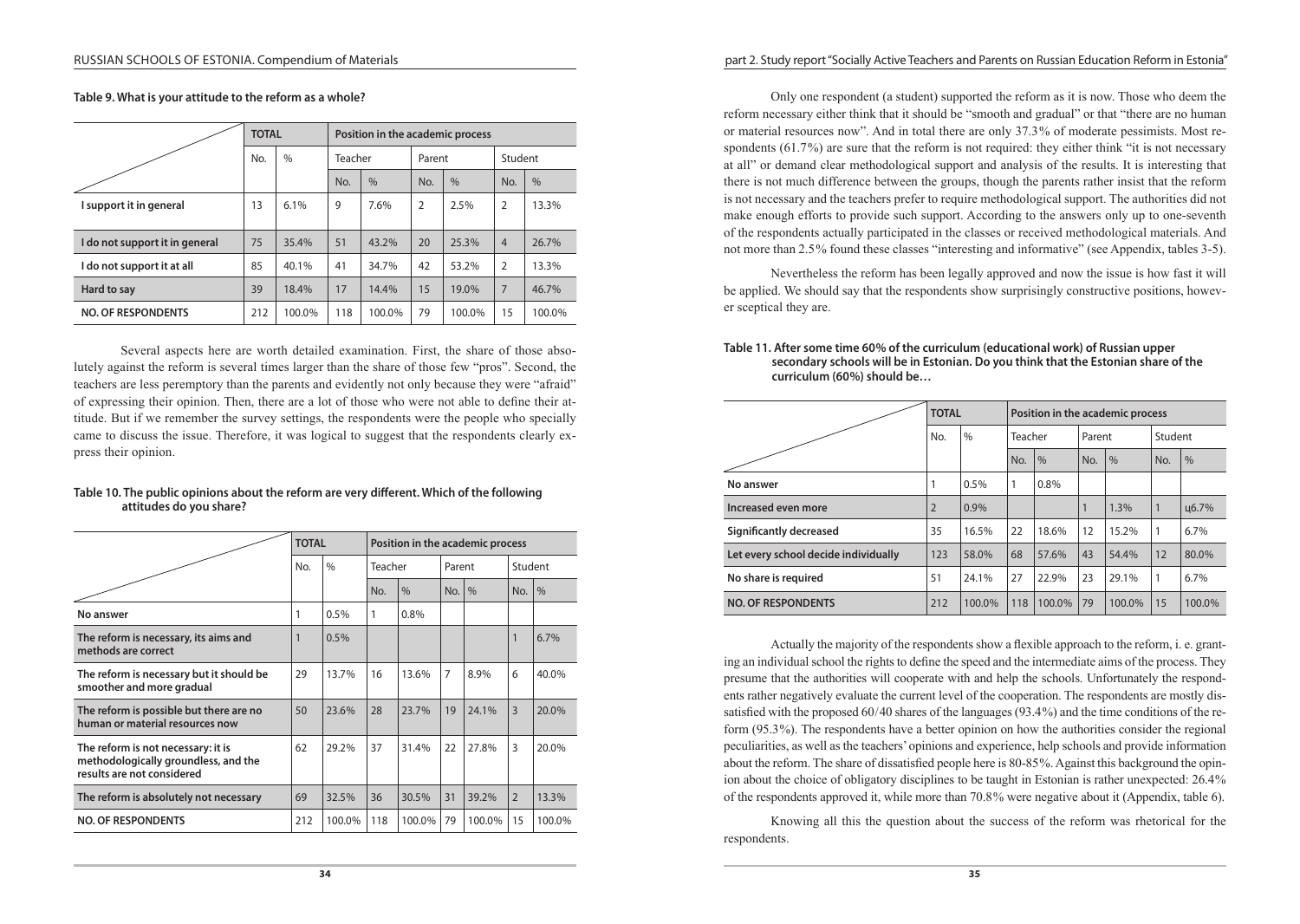# **2.3. Language Inspectorate and Russian schools**

The Russian-language mass media in Estonia wrote a lot about the pressure that the Language Inspectorate imposed on Russian schools' teachers. Our study proved that this is really a problem: most of the respondents-teachers had personal experience with this institution.

**Table 12. Have you had personal experience with the Language Inspectorate?**

|                                                        | Position in the academic process -<br><b>Teacher</b> |        |  |  |  |  |
|--------------------------------------------------------|------------------------------------------------------|--------|--|--|--|--|
|                                                        | No.                                                  | $\%$   |  |  |  |  |
| No answer                                              | 3                                                    | 2.5%   |  |  |  |  |
| Yes, they contacted me to check my command of Estonian | 72                                                   | 61.0%  |  |  |  |  |
| Personally not, but I have colleagues who have         | 36                                                   | 30.5%  |  |  |  |  |
| No, I know about it from the mass media only           |                                                      | 5.9%   |  |  |  |  |
| <b>NO. OF RESPONDENTS</b>                              | 118                                                  | 100.0% |  |  |  |  |

*\* only teachers answered this question*

A natural question was to what extent the Language Inspectorate's attention to this group (the Russian teachers) was really necessary. In particular, to what extent they used Estonian in their routine work.

#### **Table 13. How often do you have to use Estonian in your routine work?**

|                             | Position in the academic process - Teacher |               |
|-----------------------------|--------------------------------------------|---------------|
|                             | No.                                        | $\frac{0}{0}$ |
| No answer                   | $\overline{2}$                             | 1.7%          |
| Regularly, almost every day | 16                                         | 13.6%         |
| From time to time           | 58                                         | 49.2%         |
| <b>Practically never</b>    | 42                                         | 35.6%         |
| <b>NO. OF RESPONDENTS</b>   | 118                                        | 100.0%        |

*\* only teachers answered this question*

In fact it turned out that only a small number of teachers used Estonian. Meanwhile the question is not only how often the language is used but also to what extent the respondents should know the language. And here we would also like to know what the key participants of the academic process think.

**Table 14. To what extent do you think the requirements of the language command, set for your occupation, meet real life conditions?**

|                                     | Position in the academic process - Teacher |        |  |  |  |  |
|-------------------------------------|--------------------------------------------|--------|--|--|--|--|
|                                     | No.                                        | $\%$   |  |  |  |  |
| No answer                           | $\overline{2}$                             | 1.7%   |  |  |  |  |
| In general meet                     | 19                                         | 16.1%  |  |  |  |  |
| <b>Rather meet</b>                  | 10                                         | 8.5%   |  |  |  |  |
| Rather not meet (are too high)      | 59                                         | 50.0%  |  |  |  |  |
| Absolutely do not meet (farfetched) | 28                                         | 23.7%  |  |  |  |  |
| <b>NO. OF RESPONDENTS</b>           | 118                                        | 100.0% |  |  |  |  |

*\* only teachers answered this question*

Almost 74 % of the teachers think that the official requirements of Estonian command are either too high or farfetched. We do not dare to comment on these results.

In principle the stress caused by the demand to fulfil inadequate requirements can be softened by professional and benevolent behaviour from the inspectors. Unfortunately the Language Inspectorate cannot boast about such attitude.

#### **Table 15. What is your impression of the Language Inspectorate officials' behaviour?**

|                                  | Position in the academic process - Teacher |               |  |  |
|----------------------------------|--------------------------------------------|---------------|--|--|
|                                  | No.                                        | $\frac{0}{0}$ |  |  |
| Dry and nagging                  | 48                                         | 40.7%         |  |  |
| Attentive and benevolent         | 36                                         | 30.5%         |  |  |
| Do not know, I have not met them | 33                                         | 28.0%         |  |  |
| Aggressive and ill-disposed      | 5                                          | 4.2%          |  |  |
| <b>TOTAL**</b>                   | 118                                        | 100.0%        |  |  |

*\*sum of % may be more than 100 % because several answers were allowed*

*\*\* only teachers answered this question*

Nevertheless the inspectors were attentive and benevolent in 36 cases out of 89. And the raids lately are significantly less often. However, the described situation does not cause a positive evaluation of the Inspectorate's activity by the teachers, or other people involved in the academic process. The following results confirm it.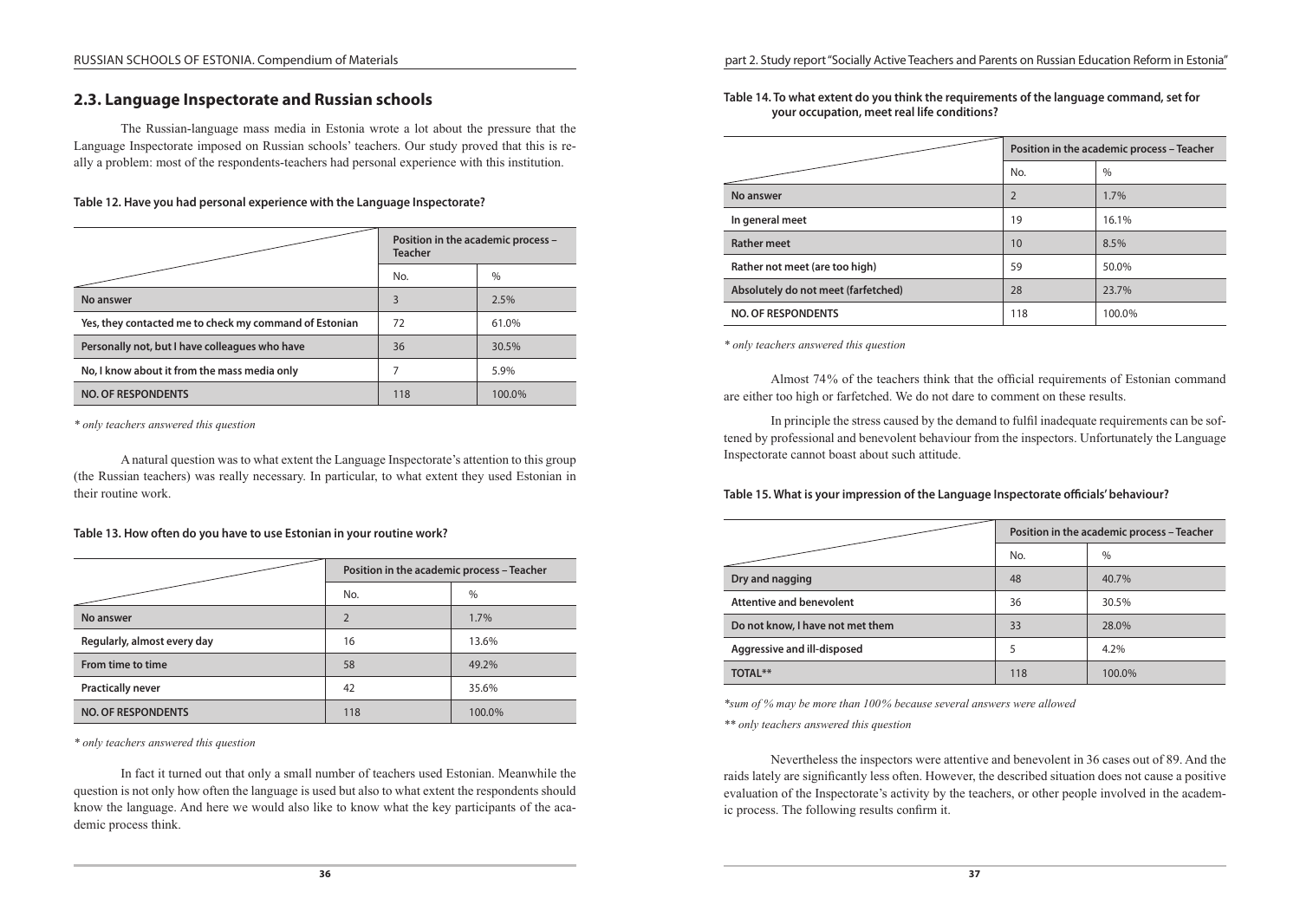|                                                                                     | <b>TOTAL</b>   |               | Position in the academic process |               |     |         |                |        |  |
|-------------------------------------------------------------------------------------|----------------|---------------|----------------------------------|---------------|-----|---------|----------------|--------|--|
|                                                                                     | No.            | $\frac{0}{0}$ |                                  | Teacher       |     | Parent  | Student        |        |  |
|                                                                                     |                |               | No.                              | $\frac{0}{0}$ | No. | $\%$    | No.            | $\%$   |  |
| The inspections are meaningless and only<br>create unnecessary stress               | 125            | 59.0%         | 79                               | 66.9%         | 39  | 49.4%   | $\overline{7}$ | 46.7%  |  |
| The raids and inspections undermine the<br>existence of Russian education           | 65             | 30.7%         | 32                               | 27.1%         | 29  | 36.7%   | $\overline{4}$ | 26.7%  |  |
| The inspections are hard to understand but<br>we have to bear it, as a law is a law | 29             | 13.7%         | 14                               | 11.9%         | 13  | 16.5%   | 2              | 13.3%  |  |
| The inspections are important and<br>necessary                                      | 3              | 1.4%          |                                  |               | 1   | $1.3\%$ | $\overline{2}$ | 13.3%  |  |
| No answer                                                                           | $\overline{2}$ | $0.9\%$       | $\overline{2}$                   | 1.7%          |     |         |                |        |  |
| <b>TOTAL</b>                                                                        | 212            | 100.0%        | 118                              | 100.0%        | 79  | 100.0%  | 15             | 100.0% |  |

#### **Table 16. What is your personal opinion about the inspections of the Russian schools by the Language Inspectorate?**

*\*sum of % may be more than 100 % because several answers were allowed*

# **2.4. Legal and social protection of Russian education**

In general the respondents did not know much about the laws that directly regulate the issues of Russian education.

#### **Table 17. Do you know Estonian legal tools in the sphere of education?**

|                                                         | <b>TOTAL</b>   |               | Position in the academic process |               |              |        |                |         |  |
|---------------------------------------------------------|----------------|---------------|----------------------------------|---------------|--------------|--------|----------------|---------|--|
|                                                         |                |               |                                  | Teacher       |              | Parent |                | Student |  |
|                                                         | No.            | $\frac{0}{0}$ | No.                              | $\frac{0}{0}$ | No.          | $\%$   | No.            | $\%$    |  |
| <b>Child Protection Act</b>                             |                |               |                                  |               |              |        |                |         |  |
| No answer                                               | $\overline{4}$ | 1.9%          | 3                                | 2.5%          | $\mathbf{1}$ | 1.3%   |                |         |  |
| Yes, I have read the document                           | 44             | 20.8%         | 29                               | 24.6%         | 13           | 16.5%  | $\overline{2}$ | 13.3%   |  |
| I have a general idea but did not read it<br>thoroughly | 83             | 39.2%         | 52                               | 44.1%         | 24           | 30.4%  | $\overline{7}$ | 46.7%   |  |
| Only by hearsay                                         | 81             | 38.2%         | 34                               | 28.8%         | 41           | 51.9%  | 6              | 40.0%   |  |
| <b>NO. OF RESPONDENTS</b>                               | 212            | 100.0%        | 118                              | 100.0%        | 79           | 100.0% | 15             | 100.0%  |  |
| Language Act                                            |                |               |                                  |               |              |        |                |         |  |
| No answer                                               | $\overline{2}$ | 0.9%          | $\mathbf{1}$                     | 0.8%          | $\mathbf{1}$ | 1.3%   |                |         |  |
| Yes, I have read the document                           | 74             | 34.9%         | 45                               | 38.1%         | 25           | 31.6%  | 4              | 26.7%   |  |
|                                                         |                |               |                                  |               |              |        |                |         |  |

#### part 2. Study report "Socially Active Teachers and Parents on Russian Education Reform in Estonia"

| I have a general idea but did not read it<br>thoroughly | 89  | 42.0%  | 53           | 44.9%   | 31             | 39.2%     | 5              | 33.3%  |  |
|---------------------------------------------------------|-----|--------|--------------|---------|----------------|-----------|----------------|--------|--|
| Only by hearsay                                         | 47  | 22.2%  | 19           | 16.1%   | 22             | 27.8%     | 6              | 40.0%  |  |
| <b>NO. OF RESPONDENTS</b>                               | 212 | 100.0% | 118          | 100.0%  | 79             | $100.0\%$ | 15             | 100.0% |  |
| <b>Basic School and Upper Secondary School Act</b>      |     |        |              |         |                |           |                |        |  |
| No answer                                               | 3   | 1.4%   | $\mathbf{1}$ | $0.8\%$ | $\overline{2}$ | 2.5%      |                |        |  |
| Yes, I have read the document                           | 91  | 42.9%  | 68           | 57.6%   | 16             | 20.3%     | $\overline{7}$ | 46.7%  |  |
| I have a general idea but did not read it<br>thoroughly | 82  | 38.7%  | 39           | 33.1%   | 39             | 49.4%     | $\overline{4}$ | 26.7%  |  |
| Only by hearsay                                         | 36  | 17.0%  | 10           | 8.5%    | 22             | 27.8%     | $\overline{4}$ | 26.7%  |  |

The Basis School and Upper Secondary School Act is a kind of exception, as two-fifths of the respondents and almost three-fifths of the teachers have read it. The teachers knew more than the parents about the three laws. It is no doubt though that the average level of information might have been higher, as the respondents were the most active participants of the academic process.

**NO. OF RESPONDENTS** 212 100.0% 118 100.0% 79 100.0% 15 100.0%

We also asked the respondents where they would seek solutions to the problems or legal aid. In fact this was the question of what institutions or official bodies the respondents trusted.

#### **Table 18. If you have a question or need help to solve a problem related to the school reform or the Language Inspectorate's activity whom will you contact first?**

|                                                                        |                   | <b>TOTAL</b>  |                 | Position in the academic process |                |               |                |        |  |  |
|------------------------------------------------------------------------|-------------------|---------------|-----------------|----------------------------------|----------------|---------------|----------------|--------|--|--|
|                                                                        | No.               | $\frac{0}{0}$ | <b>Teacher</b>  |                                  | Parent         |               | Student        |        |  |  |
|                                                                        |                   |               | No.             | $\frac{0}{0}$                    | No.            | $\frac{0}{0}$ | No.            | $\%$   |  |  |
| Will not contact anybody - no use                                      | 64                | 30.2%         | 45              | 38.1%                            | 15             | 19.0%         | $\overline{4}$ | 26.7%  |  |  |
| Human rights NGO                                                       | 63                | 29.7%         | 32              | 27.1%                            | 30             | 38.0%         | $\mathbf{1}$   | 6.7%   |  |  |
| Lawyer                                                                 | 39                | 18.4%         | 19              | 16.1%                            | 18             | 22.8%         | $\overline{2}$ | 13.3%  |  |  |
| <b>Friends and colleagues</b>                                          | 17                | 8.0%          | 10 <sup>1</sup> | 8.5%                             | 5              | 6.3%          | $\overline{2}$ | 13.3%  |  |  |
| <b>Official bodies (Ministry or</b><br><b>Department of Education)</b> | $12 \overline{ }$ | 5.7%          | 4               | 3.4%                             | 5              | 6.3%          | 3              | 20.0%  |  |  |
| <b>Teacher's Association</b>                                           | 10                | 4.7%          | 5               | 4.2%                             | $\overline{4}$ | 5.1%          | 1              | 6.7%   |  |  |
| No answer                                                              | 4                 | 1.9%          | $\overline{2}$  | 1.7%                             |                |               | $\overline{2}$ | 13.3%  |  |  |
| <b>Trade Union</b>                                                     | $\overline{4}$    | 1.9%          | $\overline{4}$  | 3.4%                             |                |               |                |        |  |  |
| <b>Chancellor of Justice</b>                                           | $\mathfrak{D}$    | .9%           |                 |                                  | $\overline{2}$ | 2.5%          |                |        |  |  |
| <b>TOTAL</b>                                                           | 212               | 100.0%        | 118             | 100.0%                           | 79             | 100.0%        | 15             | 100.0% |  |  |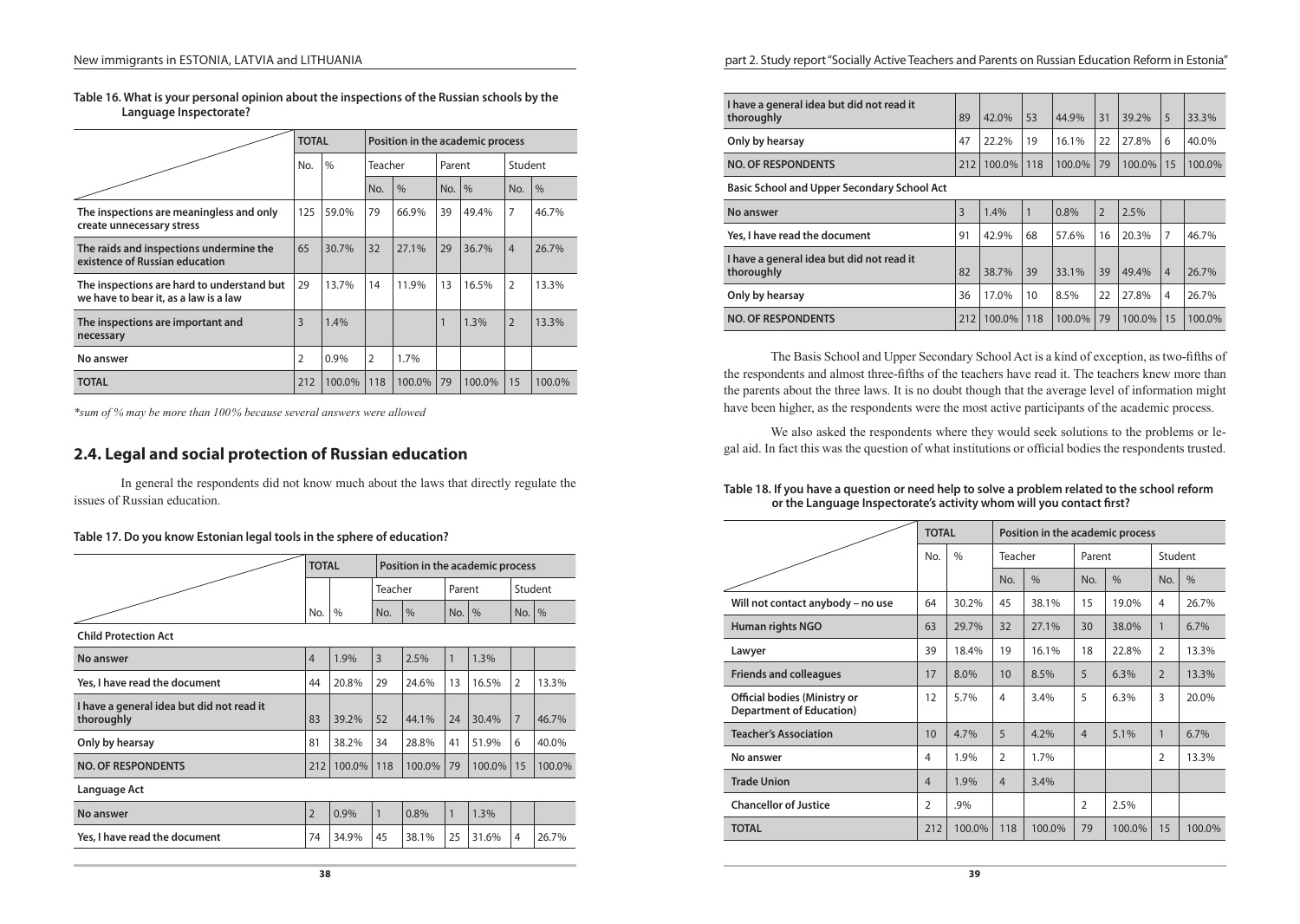About one-third of the respondents and more than one-third of the teachers were complete pessimists: they do not believe anybody and will not seek help. About the same number of people trust human rights NGOs and parents trust them more. Almost one-fifth will rely on the help of lawyers. It seems as if official institutions and official professional associations have even less trust than "friends and colleagues".

Answering the question of what resources shall be used for the purposes of the school reform, with whom to have a dialogue, and what social bodies to involve, the respondents grant‑ ed priority to the parents' boards of guardians  $(85\%)$ . Local authorities were of secondary importance for the purposes of dialogue and cooperation  $(76%)$ , followed by the trade unions and student governments (64-65%) (see Appendix, table 7. Unfortunately these tools, according to the respondents, are not too efficient in real life: 36% mentioned the boards of guardians and the remaining variants got 23‑24 % (Appendix, table 8). The evaluation of the board of guardians was not unanimous either.

#### **Table 19. Are you satisfied with the role of the board of guardians in school life?**

|                           | <b>TOTAL</b> |               | Position in the academic process |        |        |        |                |        |  |  |  |
|---------------------------|--------------|---------------|----------------------------------|--------|--------|--------|----------------|--------|--|--|--|
|                           |              |               | Teacher                          |        | Parent |        | Student        |        |  |  |  |
|                           | No.          | $\frac{0}{0}$ | $\frac{0}{0}$<br>No.             |        | No.    | $\%$   | No.            | $\%$   |  |  |  |
| Rather yes                | 52           | 24.5%         | 31                               | 26.3%  | 19     | 24.1%  | $\overline{2}$ | 13.3%  |  |  |  |
| Rather no                 | 82           | 38.7%         | 45<br>38.1%                      |        | 33     | 41.8%  | $\overline{4}$ | 26.7%  |  |  |  |
| Hard to say, I don't know | 78           | 36.8%         | 42                               | 35.6%  | 27     | 34.2%  | 9              | 60.0%  |  |  |  |
| <b>NO. OF RESPONDENTS</b> | 212          | 100.0%        | 118                              | 100.0% | 79     | 100.0% | 15             | 100.0% |  |  |  |

It is worth mentioning that the evaluations of the parents and the teachers are almost the same, which means they are quite reliable. But negative evaluations prevail. On the other hand we see that many respondents did not answer: either they cannot define their attitude or simply cannot say anything about the board of guardians in their schools. The peculiarity of the sampling is that we cannot explain it by absence of information.

The respondents think that organisations from Russia must help to preserve and develop Russian education in Estonia. 90% of the respondents agree with it. Below we see the respondents' preference of the specific organisations and bodies that should help.

**Table 20. What organisations and institutions of the Russian Federation shall be involved in the preservation and development of Russian education in Estonia?**

|                                                                                               | <b>TOTAL</b> |               | Position in the academic process |               |        |               |         |               |  |
|-----------------------------------------------------------------------------------------------|--------------|---------------|----------------------------------|---------------|--------|---------------|---------|---------------|--|
|                                                                                               | No.          | $\frac{0}{0}$ | Teacher                          |               | Parent |               | Student |               |  |
|                                                                                               |              |               | No.                              | $\frac{0}{0}$ | No.    | $\frac{0}{0}$ | No.     | $\frac{0}{0}$ |  |
| Program for supporting compatriots abroad                                                     | 171          | 90.0%         | 97                               | 89.8%         | 62     | 88.6%         | 12      | 100.0%        |  |
| Russian institutions of higher education<br>and centres for academic methodology              | 163          | 85.8%         | 98                               | 90.7%         | 56     | 80.0%         | 9       | 75.0%         |  |
| <b>Russkiy Mir Foundation</b>                                                                 | 114          | 60.0%         | 66                               | 61.1%         | 40     | 57.1%         | 8       | 66.7%         |  |
| <b>Civil Associations in Russia (Teachers</b><br>Association, Trade Union of Education, etc.) | 112          | 58.9%         | 66                               | 61.1%         | 40     | 57.1%         | 6       | 50.0%         |  |
| Governmental bodies of the Russian<br><b>Federation</b>                                       | 97           | 51.1%         | 51                               | 47.2%         | 40     | 57.1%         | 6       | 50.0%         |  |
| Government of Moscow (St. Petersburg,<br>border regions)                                      | 79           | 41.6%         | 47                               | 43.5%         | 27     | 38.6%         | 5       | 41.7%         |  |
| <b>TOTAL**</b>                                                                                | 190          | 100.0%        | 108                              | 100.0%        | 70     | 100.0%        | 12      | 100.0%        |  |

*\*sum of % may be more than 100 % because several answers were allowed*

*\*\* only those answered who gave a positive answer to the question if organisations from Russia should participate in keeping Russian education in Estonia*

Of course the formal division is somehow conventional. Both the Russkiy Mir Foundation and the program for supporting compatriots abroad involve universities, centres for academic methodology and public organisations in their projects. The same is true about the governmental organisations and city governments of Moscow and St. Petersburg. The most important information received from these results is that the respondents expect and welcome aid and cooperation with the Russian organisations.

At the same time not all respondents know about the actual aid supplied to Russian schools. "Russian institutions of higher education and centres for academic methodology" were the most mentioned  $(48.1\%)$ . Many people knew about the program for supporting compatriots abroad (38.2 %). The activities of the Russkiy Mir Foundation were mentioned by 29.7 % (and even fewer teachers, 23.7 %), which is slightly less than awareness about the governments of Moscow, St. Petersburg, or border areas (32.5 %). Other organisations are known even less and the share of the respondents who answered "don't know" was from 50 to 80 % in all groups (Appendix, table 9).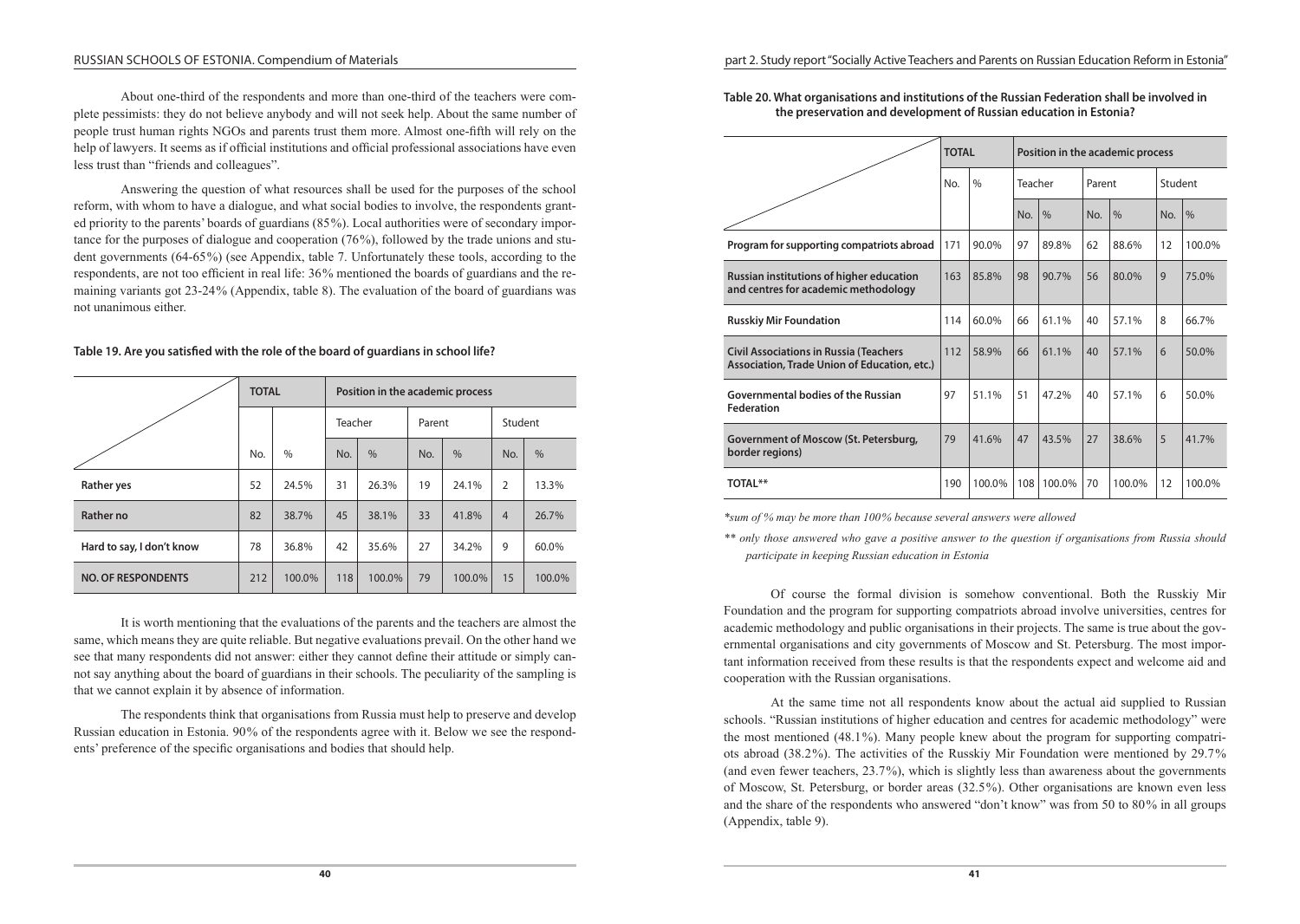## **2.5. Conclusions**

Most of the respondents express serious concern about the future of Russian education as a consequence of the reform underway.

Therefore, the respondents deem that preserving the Russian ethnic identity is the highest priority of education. And the traditional goal of school education – to acquire knowledge and skills – turned out to the second priority.

Most of the respondents believe that the Centre Party is ready to cooperate with the Russian participants of the academic process. And this is actually the only party that they trust.

Most of the respondents believe that Russian education reform has no methodological basis, that its aims are vague, that the stages and the evaluation criteria were defined arbitrarily, and that the required resources were not calculated. We can add that as far as we know, no monitoring of the reform's *quality* is even planned.

Most of the respondents agree that as a result of the reform the students will better command Estonian. But only one-fifth of the respondents believe that Russian youth will have equal opportunities with ethnic Estonians on the labour market.

Russian education activists support a flexible approach to the reform where the main player would be an *individual school*, which would define the speed and the intermediate goals of the process.

The respondents-teachers confirm that they rarely need Estonian in their routine work and few of them use it. Additionally, most of the teachers believe that the official requirements of Estonian command are either too high or even farfetched. Therefore, the checks of the Language Inspectorate only create unnecessary stress and some even think that such examinations undermine the very existence of Russian education.

The respondents showed a rather mean level of knowledge about the laws that are the basis of the reform, though the teachers knew more than others. In case of any problem the respondents would seek solutions from non-governmental human rights organisations. It appears that they do not always trust official institutions or professional associations.

The respondents expressed their will to cooperate with other actors in order to solve the problems of Russian education. Most respondents granted priority to the parents' boards of guardians. But in fact the available tools are not used efficiently.

The respondents think that organisations from Russia must help to preserve and develop Russian education in Estonia. But not all respondents know about the actual support that Russiabased organisations render to Russian educations in Estonia.

# **APPENDIX**

**TABLE 1. The priorities concerning the educational policy for Russian educations? Secondary importance**

|                                                | <b>TOTAL</b> |               | Position in the academic process |        |                |        |         |               |  |  |
|------------------------------------------------|--------------|---------------|----------------------------------|--------|----------------|--------|---------|---------------|--|--|
|                                                | No.          | $\frac{0}{0}$ | Teacher                          |        | Parent         |        | Student |               |  |  |
|                                                |              |               | No.                              | $\%$   | No.            | $\%$   | No.     | $\frac{0}{0}$ |  |  |
| Secure skills and knowledge required in future | 59           | 31.1%         | 28                               | 25.7%  | 27             | 39.1%  | 4       | 33.3%         |  |  |
| <b>Preserve the Russian identity</b>           | 55           | 28.9%         | 33                               | 30.3%  | 20             | 29.0%  | 2       | 16.7%         |  |  |
| Acquire good command of Estonian               | 39           | 20.5%         | 21                               | 19.3%  | 12             | 17.4%  | 6       | 50.0%         |  |  |
| Ensure stability and public order              | 24           | 12.6%         | 17                               | 15.6%  | $\overline{7}$ | 10.1%  |         |               |  |  |
| <b>Integration of Estonian society</b>         | 7            | 3.7%          | 7                                | 6.4%   |                |        |         |               |  |  |
| Form an Estonian mind-set of the students      | 6            | $3.2\%$       | $\overline{3}$                   | 2.8%   | 3              | 4.3%   |         |               |  |  |
| <b>TOTAL</b>                                   | 190          | 100.0%        | 109                              | 100.0% | 69             | 100.0% | 12      | 100.0%        |  |  |

*\*sum of % may be more than 100 % because several answers were allowed*

#### **TABLE 2. The priorities concerning the educational policy for Russian educations? Third most important**

|                                                | <b>TOTAL</b> |        | Position in the academic process |               |                |         |                |        |  |  |
|------------------------------------------------|--------------|--------|----------------------------------|---------------|----------------|---------|----------------|--------|--|--|
|                                                | No.          | $\%$   | Teacher                          |               | Parent         |         | Student        |        |  |  |
|                                                |              |        | No.                              | $\frac{0}{0}$ | No.            | $\%$    | No.            | $\%$   |  |  |
| Acquire good command of Estonian               | 60           | 32.1%  | 31                               | 28.4%         | 26             | 39.4%   | 3              | 25.0%  |  |  |
| Ensure stability and public order              | 43           | 23.0%  | 25                               | 22.9%         | 16             | 24.2%   | $\overline{2}$ | 16.7%  |  |  |
| Secure skills and knowledge required in future | 38           | 20.3%  | 23                               | 21.1%         | 14             | 21.2%   | 1              | 8.3%   |  |  |
| <b>Preserve the Russian identity</b>           | 26           | 13.9%  | 17                               | 15.6%         | 6              | 9.1%    | $\overline{3}$ | 25.0%  |  |  |
| Form an Estonian mind-set of the students      | 11           | 5.9%   | $\overline{7}$                   | 6.4%          | $\overline{2}$ | 3.0%    | 2              | 16.7%  |  |  |
| <b>Integration of Estonian society</b>         | 9            | 4.8%   | 6                                | 5.5%          | $\overline{2}$ | $3.0\%$ | $\mathbf{1}$   | 8.3%   |  |  |
| <b>TOTAL</b>                                   | 187          | 100.0% | 109                              | 100.0%        | 66             | 100.0%  | 12             | 100.0% |  |  |

*\*sum of % may be more than 100 % because several answers were allowed*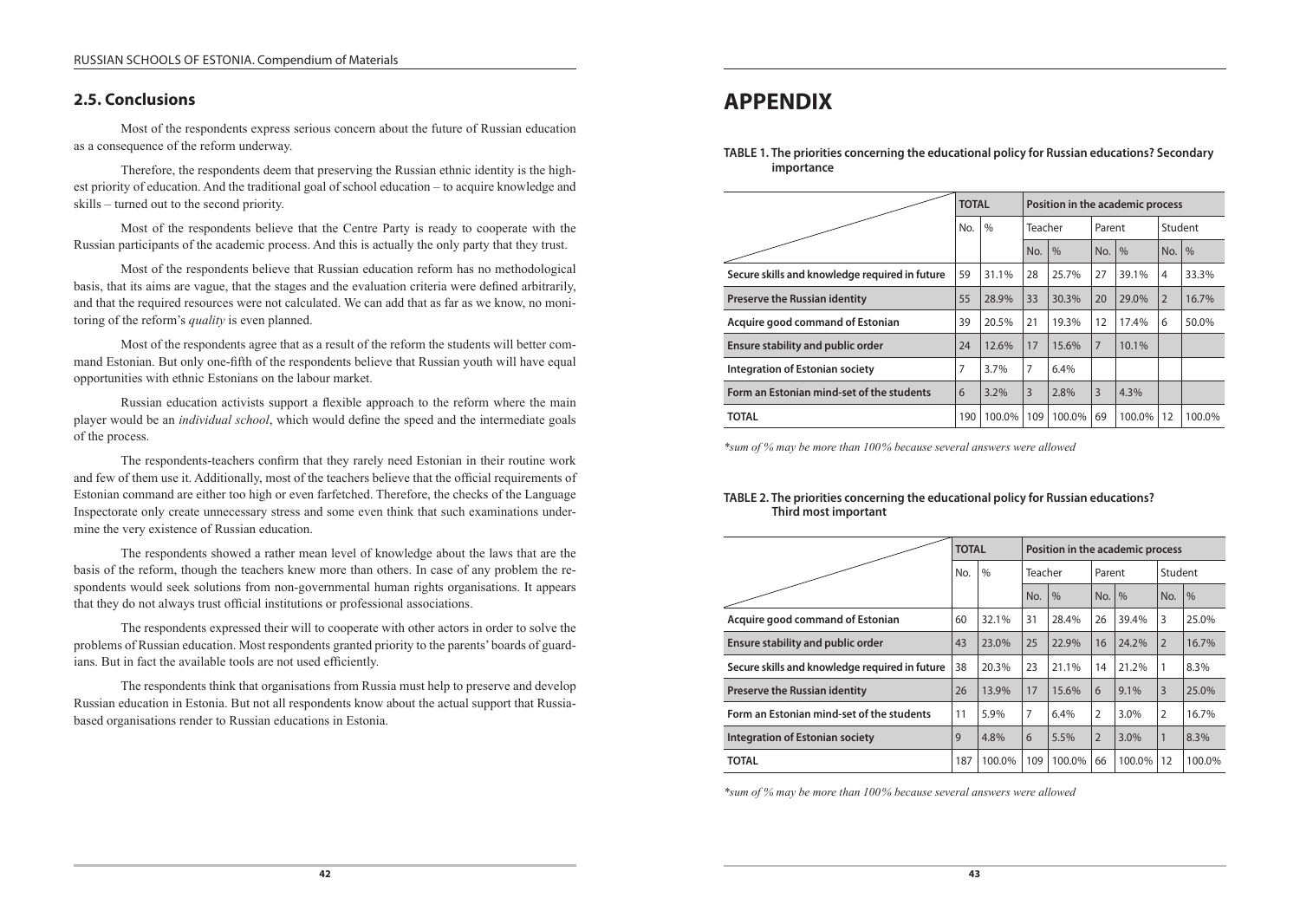#### **TABLE 3. Did you participate in the events of the Ministry of Education and Research (meetings, seminars, or round tables) aimed at supporting and promoting the reform?**

|                                         | <b>TOTAL</b> |               | Position in the academic process |               |        |               |                |               |  |  |
|-----------------------------------------|--------------|---------------|----------------------------------|---------------|--------|---------------|----------------|---------------|--|--|
|                                         |              |               | Teacher                          |               | Parent |               | Student        |               |  |  |
|                                         | No.          | $\frac{0}{0}$ | No.                              | $\frac{0}{0}$ | No.    | $\frac{0}{0}$ | No.            | $\frac{0}{0}$ |  |  |
| Yes, it was interesting and informative | 5            | 2.4%          | 3                                | 2.5%          |        |               | $\overline{2}$ | 13.3%         |  |  |
| Yes, but with little practical output   | 29           | 13.7%         | 21                               | 17.8%         | 6      | 7.6%          | $\overline{2}$ | 13.3%         |  |  |
| No, but I know about such events        | 99           | 46.7%         | 62                               | 52.5%         | 28     | 35.4%         | 9              | 60.0%         |  |  |
| No, never heard about it                | 79           | 37.3%         | 32                               | 27.1%         | 45     | 57.0%         | $\overline{2}$ | 13.3%         |  |  |
| <b>NO. OF RESPONDENTS</b>               | 212          | 100.0%        | 118                              | 100.0%        | 79     | 100.0%        | 15             | 100.0%        |  |  |

**TABLE 4. Did you participate in the events of the City Department for Education (meetings, seminars, or round tables) aimed at supporting the reform?**

|                                         | <b>TOTAL</b>   |        | Position in the academic process |        |                |        |         |        |  |  |
|-----------------------------------------|----------------|--------|----------------------------------|--------|----------------|--------|---------|--------|--|--|
|                                         |                |        | Teacher                          |        | Parent         |        | Student |        |  |  |
|                                         | No.            | $\%$   | No.                              | $\%$   | No.            | $\%$   | No.     | $\%$   |  |  |
| No answer                               | 4              | 1.9%   | $\overline{2}$                   | 1.7%   | $\overline{2}$ | 2.5%   |         |        |  |  |
| Yes, it was interesting and informative | $\overline{2}$ | .9%    |                                  | .8%    |                |        | 1       | 6.7%   |  |  |
| Yes, but with little practical output   | 20             | 9.4%   | 14                               | 11.9%  | 5              | 6.3%   | 1       | 6.7%   |  |  |
| No, but I know about such events        | 91             | 42.9%  | 58                               | 49.2%  | 25             | 31.6%  | 8       | 53.3%  |  |  |
| No, never heard about it                | 95             | 44.8%  | 43                               | 36.4%  | 47             | 59.5%  | 5       | 33.3%  |  |  |
| <b>NO. OF RESPONDENTS</b>               | 212            | 100.0% | 118                              | 100.0% | 79             | 100.0% | 15      | 100.0% |  |  |

**TABLE 5. Have you seen any scientific or methodological materials supporting and explaining the reform?**

|                                                       | <b>TOTAL</b> |         | Position in the academic process |        |        |        |                |               |  |  |
|-------------------------------------------------------|--------------|---------|----------------------------------|--------|--------|--------|----------------|---------------|--|--|
|                                                       | No.          | $\%$    | Teacher                          |        | Parent |        | Student        |               |  |  |
|                                                       |              |         | No.                              | $\%$   | No.    | $\%$   | No.            | $\frac{0}{0}$ |  |  |
| No answer                                             | 2            | 0.9%    | $\overline{2}$                   | 1.7%   |        |        |                |               |  |  |
| Yes, I have studied such materials                    | 19           | $9.0\%$ | 11                               | 9.3%   | 6      | 7.6%   | $\overline{2}$ | 13.3%         |  |  |
| I know about such materials but have not<br>seen them | 71           | 33.5%   | 45                               | 38.1%  | 20     | 25.3%  | 6              | 40.0%         |  |  |
| Do not know anything about such materials             | 120          | 56.6%   | 60                               | 50.8%  | 53     | 67.1%  | $\overline{7}$ | 46.7%         |  |  |
| <b>NO. OF RESPONDENTS</b>                             | 212          | 100.0%  | 118                              | 100.0% | 79     | 100.0% | 15             | 100.0%        |  |  |

#### **TABLE 6. What decisions or actions of the authorities in respect of Russian education reform do you approve of/consider sufficient and what decisions or actions do you disapprove of/consider insufficient?**

|                                                                                  |              |                |               |                |        |                | Position in the academic process |                |        |
|----------------------------------------------------------------------------------|--------------|----------------|---------------|----------------|--------|----------------|----------------------------------|----------------|--------|
|                                                                                  |              | No.            | $\frac{0}{0}$ | Teacher        |        | Parent         |                                  | Student        |        |
|                                                                                  |              |                |               | No.            | $\%$   | No.            | $\%$                             | No.            | $\%$   |
| Decision to teach 60% of                                                         | No answer    | 1              | 0.5%          | $\mathbf{1}$   | 0.8%   |                |                                  |                |        |
| curriculum in Estonian                                                           | I disapprove | 198            | 93.4%         | 112            | 94.9%  | 75             | 94.9%                            | 11             | 73.3%  |
|                                                                                  | I support    | 13             | 6.1%          | 5              | 4.2%   | 4              | 5.1%                             | 4              | 26.7%  |
| <b>NO. OF RESPONDENTS</b>                                                        |              | 212            | 100.0%        | 118            | 100.0% | 79             | 100.0%                           | 15             | 100.0% |
| Choice of the obligatory                                                         | No answer    | 6              | 2.8%          | 4              | 3.4%   | $\overline{2}$ | 2.5%                             |                |        |
| disciplines to be taught in<br><b>Estonian</b>                                   | I disapprove | 150            | 70.8%         | 83             | 70.3%  | 60             | 75.9%                            | $\overline{7}$ | 46.7%  |
|                                                                                  | I support    | 56             | 26.4%         | 31             | 26.3%  | 17             | 21.5%                            | 8              | 53.3%  |
| <b>NO. OF RESPONDENTS</b>                                                        |              | 212            | 100.0%        | 118            | 100.0% | 79             | 100.0%                           | 15             | 100.0% |
| Terms and pace of the reform                                                     | No answer    | 7              | 3.3%          | 4              | 3.4%   | $\overline{2}$ | 2.5%                             | 1              | 6.7%   |
|                                                                                  | I disapprove | 202            | 95.3%         | 113            | 95.8%  | 77             | 97.5%                            | 12             | 80.0%  |
|                                                                                  | I support    | 3              | 1.4%          | 1              | 0.8%   |                |                                  | 2              | 13.3%  |
| <b>Consideration of the regional</b>                                             | No answer    | $\overline{7}$ | 3.3%          | $\overline{4}$ | 3.4%   | $\overline{2}$ | 2.5%                             | $\mathbf{1}$   | 6.7%   |
| peculiarities while planning and<br>carrying out the reform                      | Insufficient | 181            | 85.4%         | 104            | 88.1%  | 70             | 88.6%                            | 7              | 46.7%  |
|                                                                                  | Sufficient   | 24             | 11.3%         | 10             | 8.5%   | $\overline{7}$ | 8.9%                             | $\overline{7}$ | 46.7%  |
| <b>NO. OF RESPONDENTS</b>                                                        |              | 212            | 100.0%        | 118            | 100.0% | 79             | 100.0%                           | 15             | 100.0% |
| Consideration of the teachers'<br>and student groups' opinions<br>and experience | No answer    | 7              | 3.3%          | 4              | 3.4%   | 3              | 3.8%                             |                |        |
|                                                                                  | Insufficient | 176            | 83.0%         | 107            | 90.7%  | 63             | 79.7%                            | 6              | 40.0%  |
|                                                                                  | Sufficient   | 29             | 13.7%         | 7              | 5.9%   | 13             | 16.5%                            | 9              | 60.0%  |
| <b>NO. OF RESPONDENTS</b>                                                        |              | 212            | 100.0%        | 118            | 100.0% | 79             | 100.0%                           | 15             | 100.0% |
| Consideration of the parents'                                                    | No answer    | 5              | 2.4%          | 3              | 2.5%   | $\overline{2}$ | 2.5%                             |                |        |
| and students' opinions                                                           | Insufficient | 180            | 84.9%         | 108            | 91.5%  | 65             | 82.3%                            | $\overline{7}$ | 46.7%  |
|                                                                                  | Sufficient   | 27             | 12.7%         | 7              | 5.9%   | 12             | 15.2%                            | 8              | 53.3%  |
| <b>NO. OF RESPONDENTS</b>                                                        |              | 212            | 100.0%        | 118            | 100.0% | 79             | 100.0%                           | 15             | 100.0% |
| Role and assistance of the                                                       | No answer    | 12             | 5.7%          | 5              | 4.2%   | 7              | 8.9%                             |                |        |
| Ministry of Education and<br>Research in the reform realisation                  | Insufficient | 176            | 83.0%         | 104            | 88.1%  | 62             | 78.5%                            | 10             | 66.7%  |
|                                                                                  | Sufficient   | 24             | 11.3%         | 9              | 7.6%   | 10             | 12.7%                            | 5              | 33.3%  |
| <b>NO. OF RESPONDENTS</b>                                                        |              | 212            | 100.0%        | 118            | 100.0% | 79             | 100.0%                           | 15             | 100.0% |
| Role and assistance of the City                                                  | No answer    | 15             | 7.1%          | 7              | 5.9%   | 8              | 10.1%                            |                |        |
| <b>Department for Education in</b><br>the reform realisation                     | Insufficient | 167            | 78.8%         | 99             | 83.9%  | 60             | 75.9%                            | 8              | 53.3%  |
|                                                                                  | Sufficient   | 30             | 14.2%         | 12             | 10.2%  | 11             | 13.9%                            | 7              | 46.7%  |
| <b>NO. OF RESPONDENTS</b>                                                        |              | 212            | 100.0%        | 118            | 100.0% | 79             | 100.0%                           | 15             | 100.0% |
| Providing the public with full                                                   | No answer    | 12             | 5.7%          | 5              | 4.2%   | 7              | 8.9%                             |                |        |
| information about the expected<br>results of the reform                          | Insufficient | 178            | 84.0%         | 105            | 89.0%  | 63             | 79.7%                            | 10             | 66.7%  |
|                                                                                  | Sufficient   | 22             | 10.4%         | 8              | 6.8%   | 9              | 11.4%                            | 5              | 33.3%  |
| <b>NO. OF RESPONDENTS</b>                                                        |              | 212            | 100.0%        | 118            | 100.0% | 79             | 100.0%                           | 15             | 100.0% |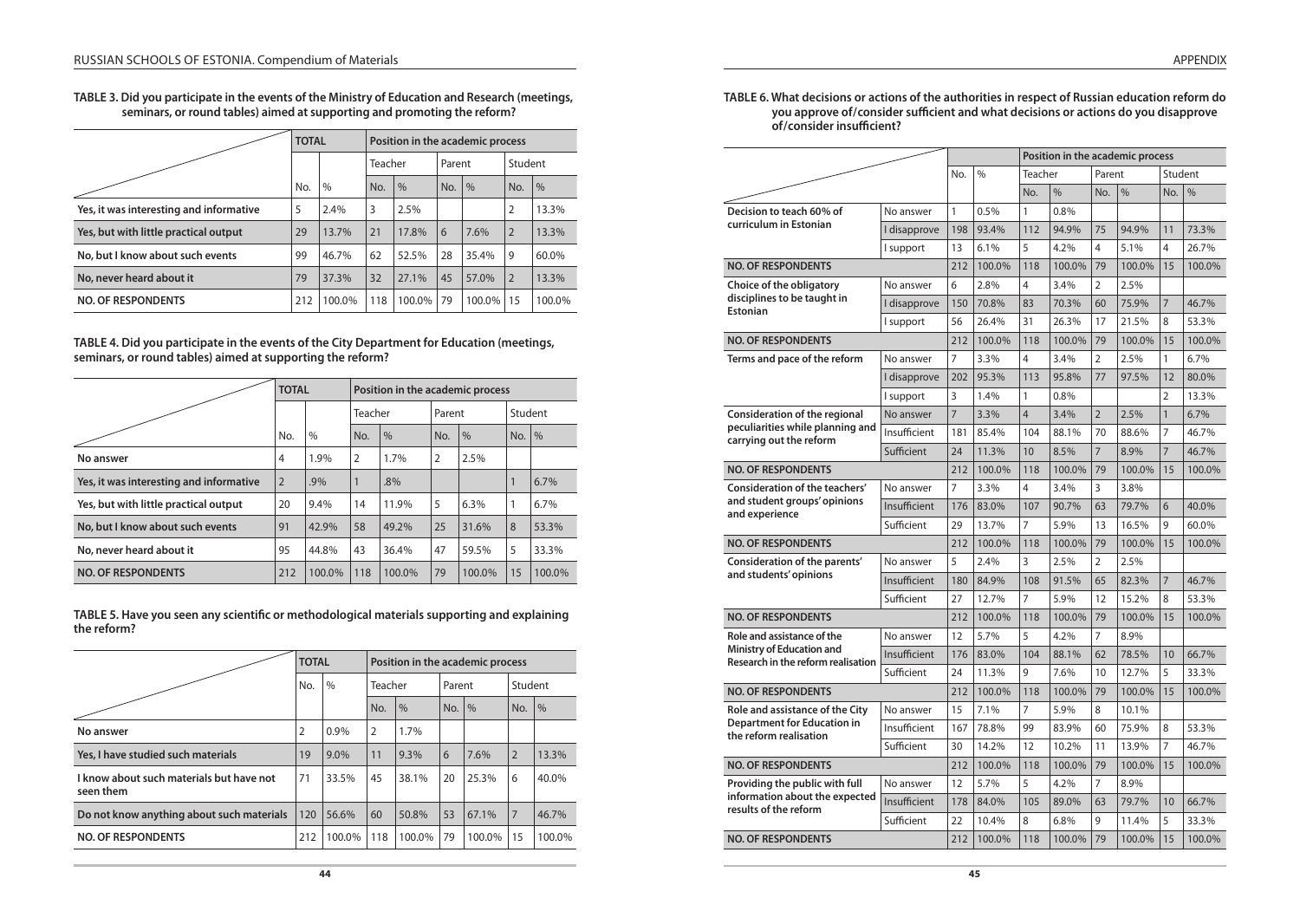|                                                    |            | <b>TOTAL</b>   |               |                | Position in the academic process |                |               |                |               |
|----------------------------------------------------|------------|----------------|---------------|----------------|----------------------------------|----------------|---------------|----------------|---------------|
|                                                    |            | No.            | $\frac{0}{0}$ | Teacher        |                                  | Parent         |               | Student        |               |
|                                                    |            |                |               | No.            | $\frac{0}{0}$                    | No.            | $\frac{0}{0}$ | No.            | $\frac{0}{0}$ |
| Civil associations and<br>trade unions             | Yes        | 139            | 65.6%         | 83             | 70.3%                            | 47             | 59.5%         | 9              | 60.0%         |
|                                                    | <b>No</b>  | 10             | 4.7%          | $\overline{2}$ | 1.7%                             | $\overline{7}$ | 8.9%          | $\mathbf{1}$   | 6.7%          |
|                                                    | Don't know | 63             | 29.7%         | 33             | 28.0%                            | 25             | 31.6%         | 5              | 33.3%         |
| <b>NO. OF RESPONDENTS</b>                          |            | 212            | 100.0%        | 118            | 100.0%                           | 79             | 100.0%        | 15             | 100.0%        |
| Dialogue and cooperation<br>with local authorities | Yes        | 162            | 76.4%         | 101            | 85.6%                            | 51             | 64.6%         | 10             | 66.7%         |
|                                                    | <b>No</b>  | 16             | 7.5%          | 5              | 4.2%                             | 10             | 12.7%         | $\mathbf{1}$   | 6.7%          |
|                                                    | Don't know | 34             | 16.0%         | 12             | 10.2%                            | 18             | 22.8%         | $\overline{4}$ | 26.7%         |
| <b>NO. OF RESPONDENTS</b>                          |            | 212            | 100.0%        | 118            | 100.0%                           | 79             | 100.0%        | 15             | 100.0%        |
| <b>Student governments</b>                         | Yes        | 136            | 64.2%         | 72             | 61.0%                            | 50             | 63.3%         | 14             | 93.3%         |
|                                                    | <b>No</b>  | 25             | 11.8%         | 17             | 14.4%                            | $\overline{7}$ | 8.9%          | $\mathbf{1}$   | 6.7%          |
|                                                    | Don't know | 51             | 24.1%         | 29             | 24.6%                            | 22             | 27.8%         |                |               |
| <b>NO. OF RESPONDENTS</b>                          |            | 212            | 100.0%        | 118            | 100.0%                           | 79             | 100.0%        | 15             | 100.0%        |
| Parents' boards of                                 | Yes        | 180            | 84.9%         | 103            | 87.3%                            | 67             | 84.8%         | 10             | 66.7%         |
| guardians                                          | <b>No</b>  | $\overline{3}$ | 1.4%          | $\overline{2}$ | 1.7%                             |                |               | $\mathbf{1}$   | 6.7%          |
|                                                    | Don't know | 29             | 13.7%         | 13             | 11.0%                            | 12             | 15.2%         | 4              | 26.7%         |
| <b>NO. OF RESPONDENTS</b>                          |            | 212            | 100.0%        | 118            | 100.0%                           | 79             | 100.0%        | 15             | 100.0%        |

#### **TABLE 7. What social mechanisms and opportunities should be used to carry out the school reform?**

|                                                       |            | <b>TOTAL</b> |               | Position in the academic process |               |        |               |                |               |  |  |
|-------------------------------------------------------|------------|--------------|---------------|----------------------------------|---------------|--------|---------------|----------------|---------------|--|--|
|                                                       |            | No.          | $\frac{0}{0}$ | Teacher                          |               | Parent |               | Student        |               |  |  |
|                                                       |            |              |               | No.                              | $\frac{0}{0}$ | No.    | $\frac{0}{0}$ | No.            | $\frac{0}{0}$ |  |  |
| <b>Civil associations and</b><br>trade unions         | Yes        | 50           | 23.6%         | 27                               | 22.9%         | 20     | 25.3%         | 3              | 20.0%         |  |  |
|                                                       | <b>No</b>  | 67           | 31.6%         | 42                               | 35.6%         | 21     | 26.6%         | $\overline{4}$ | ц26.7%        |  |  |
|                                                       | Don't know | 95           | 44.8%         | 49                               | 41.5%         | 38     | 48.1%         | 8              | 53.3%         |  |  |
| <b>NO. OF RESPONDENTS</b>                             |            | 212          | 100.0%        | 118                              | 100.0%        | 79     | 100.0%        | 15             | 100.0%        |  |  |
| Dialogue and<br>cooperation with local<br>authorities | Yes        | 51           | 24.1%         | 30                               | 25.4%         | 14     | 17.7%         | $\overline{7}$ | 46.7%         |  |  |
|                                                       | <b>No</b>  | 58           | 27.4%         | 30                               | 25.4%         | 26     | 32.9%         | $\overline{2}$ | 13.3%         |  |  |
|                                                       | Don't know | 103          | 48.6%         | 58                               | 49.2%         | 39     | 49.4%         | 6              | 40.0%         |  |  |
| <b>NO. OF RESPONDENTS</b>                             |            | 212          | 100.0%        | 118                              | 100.0%        | 79     | 100.0%        | 15             | 100.0%        |  |  |
| <b>Student governments</b>                            | Yes        | 52           | 24.5%         | 23                               | 19.5%         | 20     | 25.3%         | 9              | 60.0%         |  |  |
|                                                       | <b>No</b>  | 73           | 34.4%         | 44                               | 37.3%         | 25     | 31.6%         | $\overline{4}$ | 26.7%         |  |  |
|                                                       | Don't know | 87           | 41.0%         | 51                               | 43.2%         | 34     | 43.0%         | $\overline{2}$ | 13.3%         |  |  |
| <b>NO. OF RESPONDENTS</b>                             |            | 212          | 100.0%        | 118                              | 100.0%        | 79     | 100.0%        | 15             | 100.0%        |  |  |
| Parents' boards of<br>guardians                       | Yes        | 76           | 35.8%         | 34                               | 28.8%         | 34     | 43.0%         | 8              | 53.3%         |  |  |
|                                                       | <b>No</b>  | 47           | 22.2%         | 33                               | 28.0%         | 11     | 13.9%         | $\overline{3}$ | 20.0%         |  |  |
|                                                       | Don't know | 89           | 42.0%         | 51                               | 43.2%         | 34     | 43.0%         | $\overline{4}$ | 26.7%         |  |  |
| <b>NO. OF RESPONDENTS</b>                             |            | 212          | 100.0%        | 118                              | 100.0%        | 79     | 100.0%        | 15             | 100.0%        |  |  |

#### **TABLE 8. What social mechanisms and opportunities really work (are used) to carry out the reform in your school?**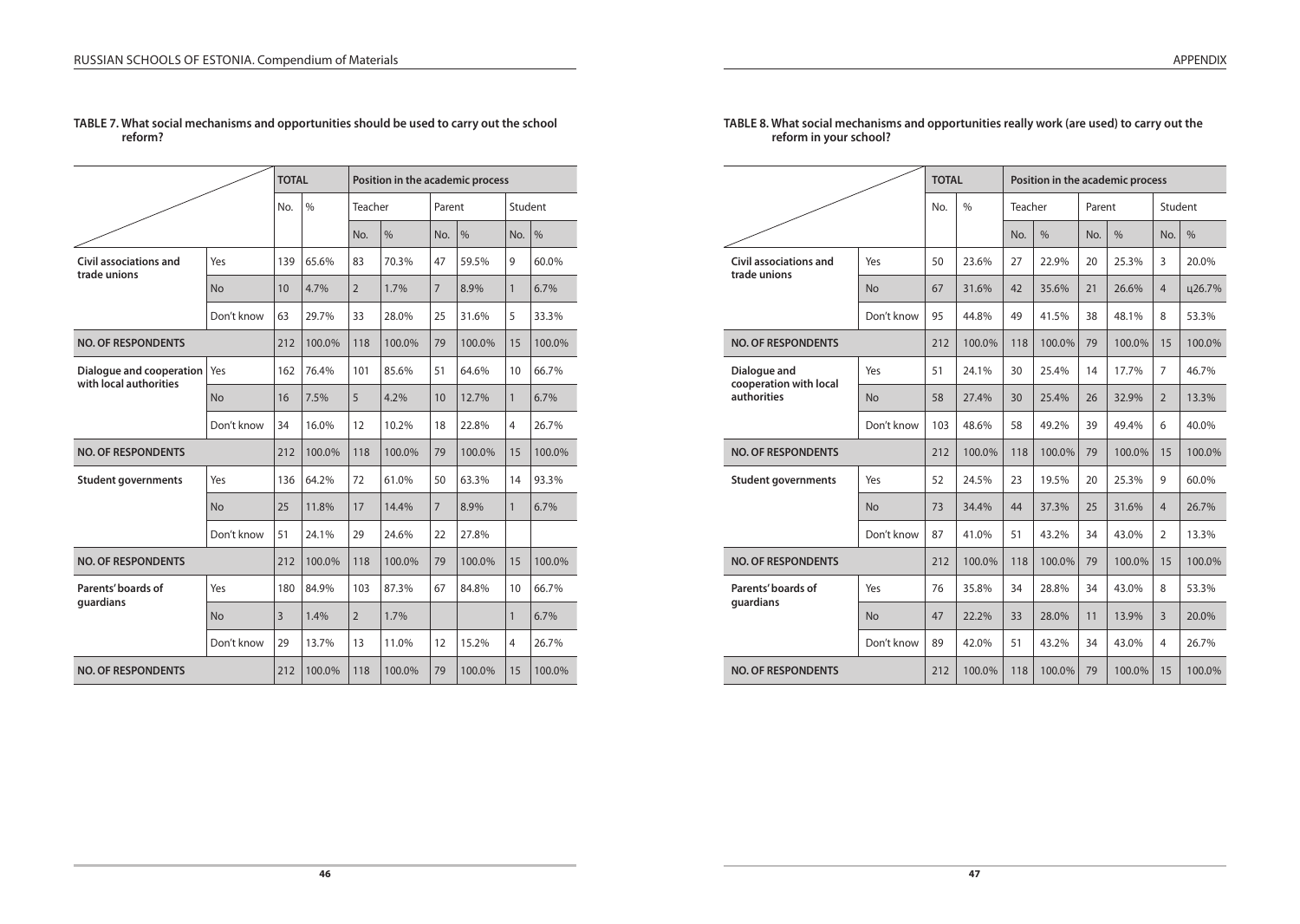**TABLE 9. What organisations and institutions of the Russian Federation do you know that actually support the preservation and development of Russian education in Estonia?**

|                                                                                                   |                | <b>TOTAL</b> |        | Position in the academic process |        |              |        |                |        |  |  |  |
|---------------------------------------------------------------------------------------------------|----------------|--------------|--------|----------------------------------|--------|--------------|--------|----------------|--------|--|--|--|
|                                                                                                   |                | No.          | $\%$   | Teacher                          |        | Parent       |        | Student        |        |  |  |  |
|                                                                                                   |                |              |        | No.                              | $\%$   | No.          | $\%$   | No.            | $\%$   |  |  |  |
| <b>Russian institutions of</b>                                                                    | Yes            | 102          | 48.1%  | 68                               | 57.6%  | 30           | 38.0%  | 4              | 26.7%  |  |  |  |
| higher education and<br>centres for academic                                                      | No             | 10           | 4.7%   | $\overline{7}$                   | 5.9%   | $\mathbf{1}$ | 1.3%   | $\overline{2}$ | 13.3%  |  |  |  |
| methodology                                                                                       | Don't know     | 100          | 47.2%  | 43                               | 36.4%  | 48           | 60.8%  | 9              | 60.0%  |  |  |  |
| <b>NO. OF RESPONDENTS</b>                                                                         |                | 212          | 100.0% | 118                              | 100.0% | 79           | 100.0% | 15             | 100.0% |  |  |  |
| <b>Civil associations in Russia</b><br>(Teachers Association.<br><b>Trade Union of Education.</b> | Yes            | 17           | 8.0%   | 12                               | 10.2%  | 4            | 5.1%   | 1              | 6.7%   |  |  |  |
|                                                                                                   | <b>No</b>      | 30           | 14.2%  | 18                               | 15.3%  | 9            | 11.4%  | $\overline{3}$ | 20.0%  |  |  |  |
| etc.)                                                                                             | Don't know     | 165          | 77.8%  | 88                               | 74.6%  | 66           | 83.5%  | 11             | 73.3%  |  |  |  |
| <b>NO. OF RESPONDENTS</b>                                                                         |                | 212          | 100.0% | 118                              | 100.0% | 79           | 100.0% | 15             | 100.0% |  |  |  |
| <b>Russkiy Mir Foundation</b>                                                                     | Yes            | 63           | 29.7%  | 28                               | 23.7%  | 29           | 36.7%  | 6              | 40.0%  |  |  |  |
|                                                                                                   | <b>No</b>      | 10           | 4.7%   | 3                                | 2.5%   | 4            | 5.1%   | 3              | 20.0%  |  |  |  |
|                                                                                                   | Don't know     | 139          | 65.6%  | 87                               | 73.7%  | 46           | 58.2%  | 6              | 40.0%  |  |  |  |
| <b>NO. OF RESPONDENTS</b>                                                                         |                | 212          | 100.0% | 118                              | 100.0% | 79           | 100.0% | 15             | 100.0% |  |  |  |
| Program for supporting<br>compatriots abroad                                                      | Yes            | 81           | 38.2%  | 55                               | 46.6%  | 22           | 27.8%  | 4              | 26.7%  |  |  |  |
|                                                                                                   | No             | 12           | 5.7%   | 6                                | 5.1%   | 4            | 5.1%   | $\overline{2}$ | 13.3%  |  |  |  |
|                                                                                                   | Don't know     | 119          | 56.1%  | 57                               | 48.3%  | 53           | 67.1%  | 9              | 60.0%  |  |  |  |
| <b>NO. OF RESPONDENTS</b>                                                                         |                | 212          | 100.0% | 118                              | 100.0% | 79           | 100.0% | 15             | 100.0% |  |  |  |
| <b>Government of Moscow</b><br>(St. Petersburg, border                                            | Yes            | 69           | 32.5%  | 50                               | 42.4%  | 16           | 20.3%  | 3              | 20.0%  |  |  |  |
| regions)                                                                                          | No             | 15           | 7.1%   | $\overline{7}$                   | 5.9%   | 5            | 6.3%   | $\overline{3}$ | 20.0%  |  |  |  |
|                                                                                                   | Don't know     | 128          | 60.4%  | 61                               | 51.7%  | 58           | 73.4%  | 9              | 60.0%  |  |  |  |
| <b>NO. OF RESPONDENTS</b>                                                                         |                | 212          | 100.0% | 118                              | 100.0% | 79           | 100.0% | 15             | 100.0% |  |  |  |
| Governmental bodies of<br>the Russian Federation                                                  | Yes            | 31           | 14.6%  | 20                               | 16.9%  | 7            | 8.9%   | 4              | 26.7%  |  |  |  |
|                                                                                                   | N <sub>o</sub> | 21           | 9.9%   | 11                               | 9.3%   | 8            | 10.1%  | $\overline{2}$ | 13.3%  |  |  |  |
|                                                                                                   | Don't know     | 160          | 75.5%  | 87                               | 73.7%  | 64           | 81.0%  | 9              | 60.0%  |  |  |  |
| <b>NO. OF RESPONDENTS</b>                                                                         |                | 212          | 100.0% | 118                              | 100.0% | 79           | 100.0% | 15             | 100.0% |  |  |  |

# **Kokkuvõte**

## **"VENE KOOL EESTIS. MATERJALIDE KOGUMIK"**

Inimõiguste Teabekeskus tegeles aastatel 2009‑2010 projekti realiseerimisega "Tingimuste loomine venekeelse hariduse säilimiseks Eestis, läbi Euroopa diskrimineerimisvastaste põhimõtete juurutamise ja rakendamise". Projekti eesmärgiks oli olukorra analüüs venekeelse koolihariduse sfääris ja õigusabi võimaldamine venekeelsete õppeasutuste õpetajatele, samuti hariduse vallas otsuseid vastuvõtvate üksikindiviidide, gruppide ja ühiskondlike tegelaste õiguslik koolitus. Peale selle anti projekti käigus panus ühiskondlikku dialoogi inimõiguste järgimise ja diskriminatsioonivaba kohtlemise probleemides (eriti hariduse alal), publikatsioonide abil massiteabevahendites ja seminaride organiseerimisega. Projekti finantseeris fond "Russkiy Mir" Tallinna linnavalitsuse osavõtul.

Kogu projekti käigus sooritasid Teabekeskuse töötajad ja eksperdid seadusandluse ja seaduse täitmise tagamise praktika monitooringut, mille mõned tulemused läksid käesoleva ko‑ gumiku ptk 1. Inimõiguste Teabekeskuse esindajate kokkusaamistel õpetajate ja lapsevanemate‑ ga, samuti erikoolituste, seminaride ja konverentside käigus, mille organiseeris keskus ja muud organisatsioonid, viidi läbi ankeetküsitlus. Käesoleva kogumiku ptk II on pühendatud saadud tul‑ emustele, mida võib määratleda kui arvamust, mis tuleb kõige aktiivsematelt õpetajatelt ja aktiv‑ istidelt koolide halduskogudes ja õpilaste omavalitsustes.

# **1. peatükk**

## **EESTI VENE KOOLI AKTUAALSED PROBLEEMID**

#### **Diskrimineerimine ja võrdse kohtlemise põhimõte haridussüsteemis**

Õigus haridusele on üks rahvusvahelistes õigusaktides ette nähtud ning põhiseaduslikult tagatud inimese põhiõigusi. Üldtunnustatud standarditeks tunnistatud dokumendid kindlustavad vähemuste õigust oma identiteedi säilitamisele emakeele kaudu. Enamik selliseid dokumente sisaldab klausleid selle kohta, et riikidele jäetakse võimalus teatud piiranguteks keskhariduse saamiseks vähemusrahvuste keeltes.

Mittediskrimineerimise baaspõhimõte on leidnud kinnituse mitmes dokumendis. Ka oli 2000. a. võetud vastu EL-i direktiiv, mis keelustab diskrimineerimise rassi ja etnilise päritolu / ku‑ uluvuse tunnuste alusel pea kõikides avaliku elu sfäärides (nn rassidirektiiv). Diskrimineerimise keeld Eesti seadusandluses rajaneb esmajärjekorras EV Põhiseaduse § 12, mis kehtestab kõikide inimeste võrdsuse seaduse ees ning keelab diskrimineerimise rahvusliku, rassilise kuuluvuse, na‑ havärvi, soo, keele, päritolu, usu, poliitiliste ja muude veendumuste, samuti varandusliku ja sotsiaalse seisundi ning muude asjaolude tõttu. Mis puutub seadusest tulenevasse võrdsusesse, siis kinnitas ka Riigikohus, et antud põhimõte laieneb kõikidele elusfääridele.

2009. aasta 1. jaanuaril jõustunud võrdse kohtlemise seaduses määratletud otsese ja kaudse diskrimineerimise, ahistamise jm definitsioonid praktiliselt ei erine 2000. a. direktiivi vastavatest sätetest. Üksikasjalikud diskrimineerimisvastased normid on seaduses kehtestatud mitte ainult erasektori töötajate, vaid ka ametnike suhtes. Rassilise ja etnilise diskrimineerimise osas laieneb seadus mitte ainult tööhõive valdkonnale, vaid ka nt haridussfäärile.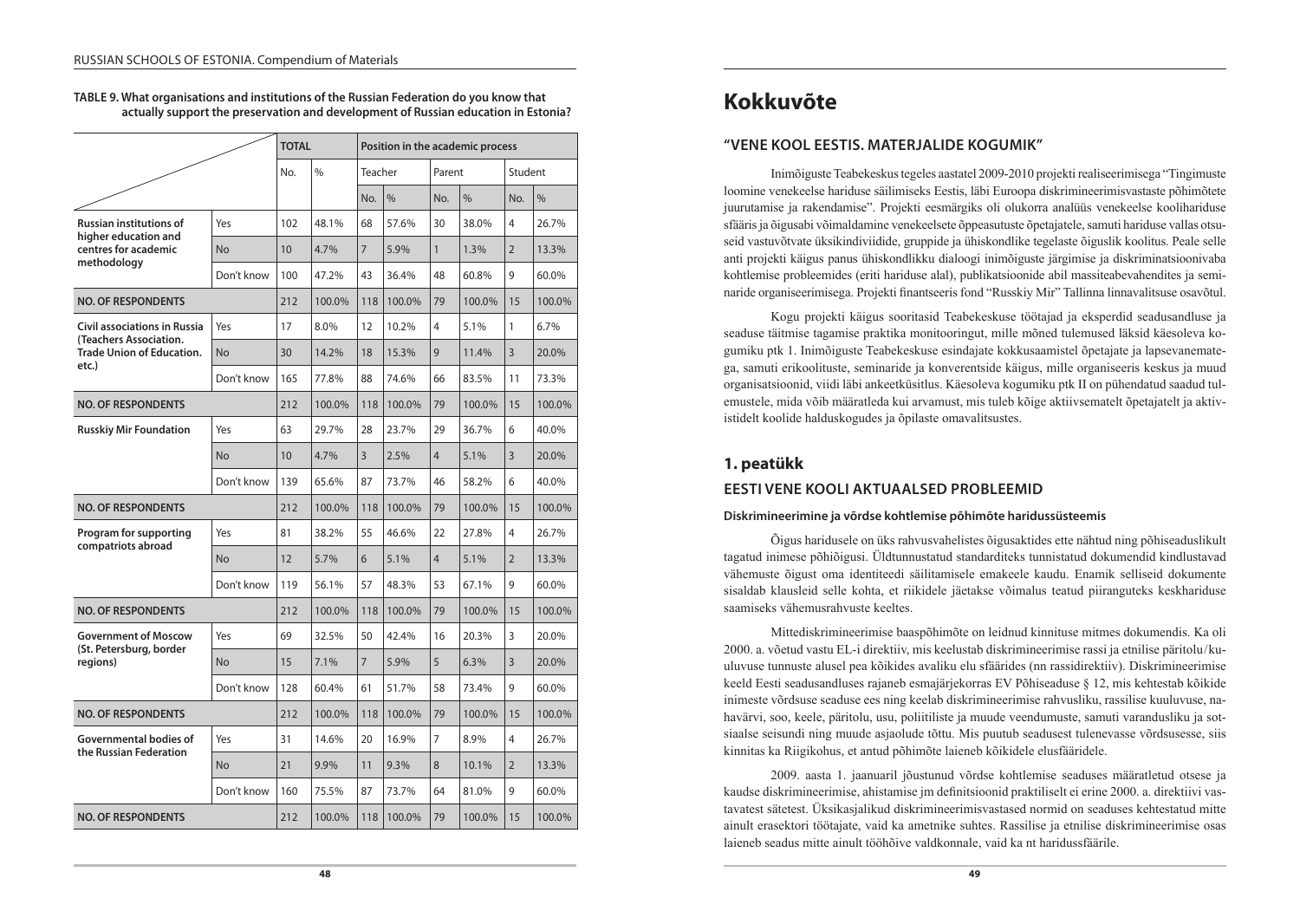#### **Võrdne juurdepääs haridusele**

Eesti hariduse infosüsteemi (EHIS) andmete järgi õppis iga viies Eesti päevaste üldhari‑ duslike koolide õpilane vene keeles. 2007. a. septembris algas Eestis üleminek gümnaasiumitase‑ mel (10.–12. klass) peamiselt eestikeelsele õppele. Ülemineku lõpetamine on ette nähtud 2011. a. Käesoleva aasta 1. septembrist kehtiv uus põhikooli- ja gümnaasiumiseadus pole toonud midagi põhimõtteliselt uut venekeelse kooli reformimise küsimusse. Praegune haridus- ja teadusmin‑ ister püüab erinevate vahenditega ilmselgelt reformi forsseerida. Sama võib öelda mõningate kohalike omavalitsuste kohta.

Pealegi demograafiliste probleemide tõttu õpilaste ning sellest tulenevalt ka üldharidus‑ like koolide arv Eestis pidevalt väheneb, kuid venekeelsete koolide arvu kahanemise tempo on palju kiirem. EHIS andmetel vähenes aastail 1995-2009 eestikeelsete koolide arv 23%, venekeelsete arv aga 47 %. Venekeelsed koolid langevad sageli ka nn koolivõrgu optimeerimise erinevate skeemide ohvriks. Selle näideteks on Loksal ja Rakveres tekkinud olukord. Juristide hinnangul rikuvad mõlema linnavalitsuse otsused venekeelne gümnaasium sulgeda / ühendada tõsiselt õi‑ gusnorme. Esiteks polnud küsimuse arutamisse kaasatud kõik asjaosalised. Teiseks olid otsused motiveerimata, koostatud vigadega ning osutasid valedele seadusesätetele.

#### **Vene õpetajad tööturul**

Venekeelsete koolide õpetajate suhtes rakendatavad eesti keele valdamise ametlikud nõud‑ ed piiravad nende õigusi tööks ja töö vabaks valikuks ning ametialaseks edutamiseks tööstaaži ja kvalifikatsiooni alusel. Venekeelseid koole külastab korrapäraselt Keeleinspektsioon, kontrollimaks õpetajate eesti keele valdamise taset. Kontrollimised toimuvad närvilises õhkkonnas. Õpetajaid kut‑ sutakse vestlustele sõltumata sellest, kas neil on vastava taseme keeletunnistus või mitte.

Vene koolide õpetajatele, kes ei anna tunde eesti keeles, ei ole selle keele valdamine kvali‑ fikatsiooninõudeks või selle osaks. Sellest tulenevalt ei saa eesti keele valdamise tase olla iseenesest õiguste piiramise aluseks. Keeleinspektsiooni tegevuse statistika (õpetajate rõhuv enamik kontrolli ei läbi) seab edukalt töötavate õpetajate suhtes proportsionaalsuse kriteeriumi täitmise kahtluse alla.

Keeleinspektsioon on kutsutud esmajärjekorras kontrollima tööandja distsipliini, sh dokumentatsiooni. Tegelikkuses viiakse peale paberikontrolli pedagoogidega läbi individuaalvestlused. Neid korraldab kooli juhtkond Keeleinspektsiooni teatise alusel. Vestlusele ilmumise kohustus tekib vaieldamatult vaid juhul, kui isiku või organisatsiooni kohta on algatatud väärteomenetlus ning isik kutsutakse selle kohta seletusi andma, kutsel peab olema märgitud kutsumise põhjus. Seadusest tulenevalt määrab tööandja töötaja riigikeele valdamise tarvilikust ja piisavust. Konfliktolukorras ta võib ka esitada taotlusi, kui töötajale esindatavad keelenõuded osutuvad liiga kõrgeks.

Eesti keele valdamist tõendavaks dokumendiks on keeletunnistus. 2008. a. keeldus seadusandja võrdsustama kuni 1999. aastani väljastatud täheliste kategooriate sertifikaate kehtestatud uute tasemetega, mistõttu seaduses puudub nende üksteisele vastavust määrav säte. Kuid neid arvestatakse töötaja keelenõuete täitmist tõendava dokumendina, kui nad tööandja arvates val‑ davad eesti keelt tööks vajalikus mahus. Tegelikkuses tajub tööandja sertifikaatide vahetamise süsteemi kui vajadust nõuda töötajailt uut tüüpi dokumenti. Kuid seadusest see sugugi ei tulene. Seadusele ei vasta ka praktika, kui alaliselt töötavate õpetajatega sõlmitakse eesti keele valdam‑ ise kohta tõendite puudumise ettekäändel uusi tähtajalisi lepinguid.

Vastavalt Põhiseaduse § 37 on hariduse iseloomu valikul on otsustav sõna lapsevanema‑ tel. Põhikooli- ja gümnaasiumiseaduse § 73 näeb ette koolides hoolekogude kui lastevanemate kooli puudutavate küsimuste lahendamisse kaasamise mehhanismi loomise.

Õppekeele kinnitamise dokumendiks koolis on arengukava. Mitte miski ei keela koo‑ lil märkida arengukavas õppekeeleks vene keelt. Arengukava koostatakse koostöös hoolekoguga ning kinnitatakse koolipidaja poolt. Hoolekogul on õigus kooli arengukava kohta arvamust av‑ aldada ning ta võib ilmutada selles osas ka järjekindluse. Kooli arengukavaga võib kinnitada ka gümnaasiumiastme õppekeeleks vene keele.

Oluliseks dokumendiks on ka kooli õppekava, mis määrab, millises keeles ja kuidas õpetamine toimub. Õppekava kinnitab kooli direktor, võimaldades enne kinnitamist hoolekogul oma arvamust avaldada. Hoolekogu nõusolekut eeldab ka koolis eriprogrammide, nagu keelekümblus või teistes keeltes õpetamine, rakendamine. Seega on hoolekogul võimalik lisaks vene keele kui ainukese põhikoolis õpetamise keele otsustamisele võimalik mõjutada ka teiste keelte kasutamist.

Järgnevaks põhikoolis ja gümnaasiumis õppekeele määramise etapiks on vastava ettepaneku esitamine linna / vallavolikogule, kes omakorda kehtestab õppekeele põhikoolis ning esitab taotluse vabariigi valitsusele gümnaasiumi kohta.

Põhikooli- ja gümnaasiumiseadus annab hoolekogule küll võimaluse põhikooli ja gümnaasiumi õppekeele küsimuse otsustamises osaleda, kuid jätab viimase sõna õiguse põhikoo‑ li osas kohalikule omavalitsusele, gümnaasiumi osas aga Vabariigi Valitsusele. Hoolekogu esineb seega vaid taotlejana, kelle ettepanekule võib järgneda nii positiivne kui ka negatiivne vas‑ tus. Hoolekogude mandaati tuleks muuta nii, et hoolekogu saaks endale vajaliku mõjujõu ning suurendaks sellega lastevanemate osa kooli saatuse küsimuste otsustamisel, õppekeele küsimus kaasa arvatud.

# **2. peatükk**

**UURINGU "ÜHISKONDLIKULT AKTIIVSED ÕPETAJAD JA LASTEVANEMAD VENEKEELSE HARIDUSE REFORMIST EESTIS" TULEMUSTEST**

#### **EESMÄRGID JA ÜLESANDED**

Uuringu põhieesmärgid:

- selgitada välja haridusprotsessis osalejate suhtumine Eesti venekeelse kooli probl– eemidesse;
- z määrata kindlaks probleemide pingerida (millised vajavad lahendamist esmajärjekorras);
- $\bullet$  määratleda probleemide võimalikud lahendusteed;
- z teha kindlaks, mis küsimustes on protsessist osalejatel (õpetajad; lastevanemad, õpilased) sarnased arvamused, mis küsimustes esinevad erinevused ning millega on nad seotud.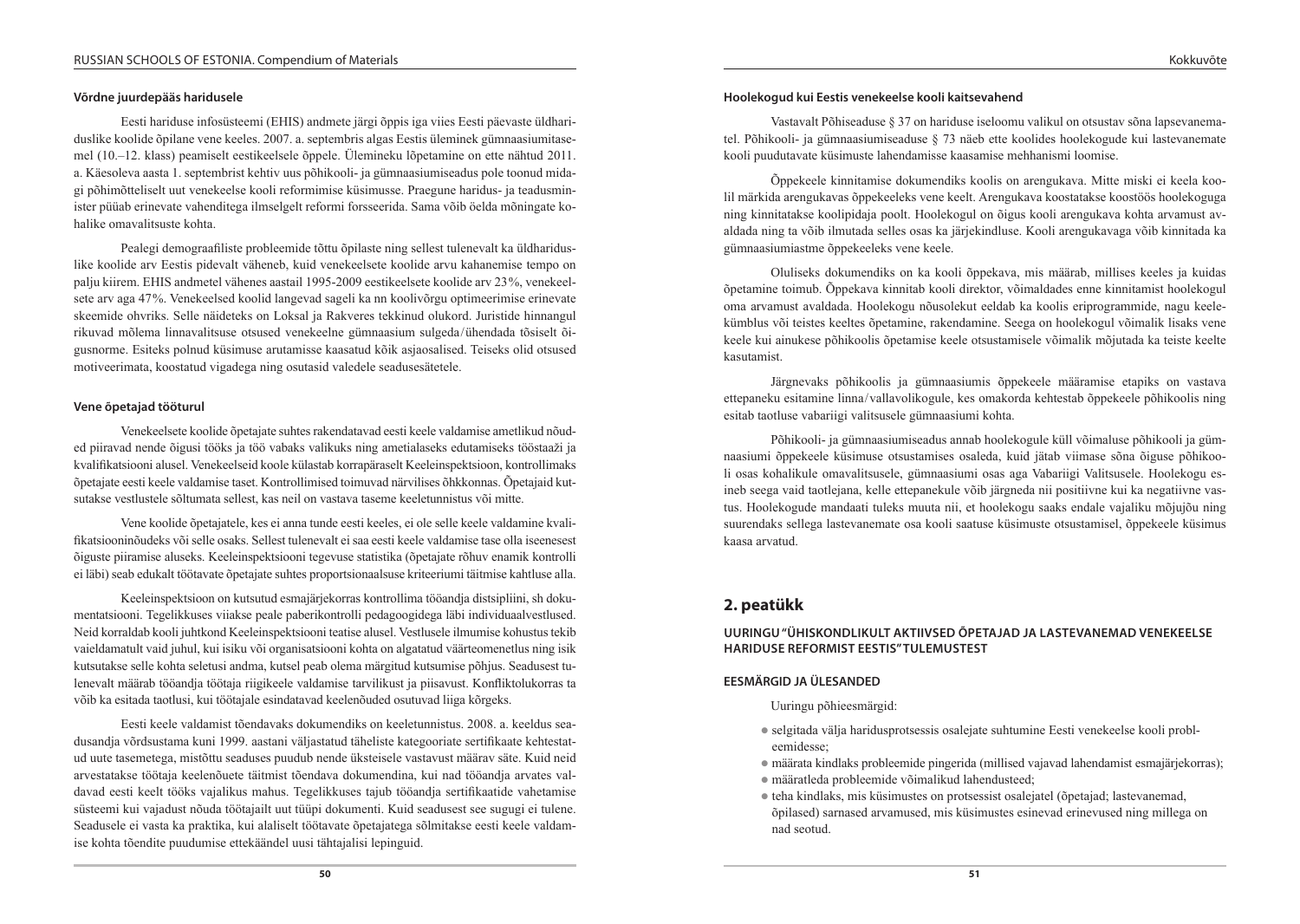#### **METOODIKA**

Projekt nägi ette järgnevaid *põhilisi uurimisplokke*:

- 1. Venekeelne haridus tervikuna: probleemid, eelistused, ootused
- z respondentide arvates pakilisemate venekeelse hariduse probleemide kindlaksmääramine;
- $\bullet$  eelistused hariduspoliitikas;
- elanike ootused erakondade tegevuse suhtes;
- kooli hoolekogude osa ning nende suhted haldusjuhtimise süsteemiga (nii koolisiseselt) kui ka munitsipaaltasandil) ja mõju õppe-kasvatusliku protsessile.
- 2. Reform 2007: informeeritus ja hinnangud
- $\bullet$  informeeritus Eesti venekeelse kooli reformist;
- $\bullet$  avalik arvamus reformist 2007.
- z Keeleinspektsioon ja venekeelne kool
- $\bullet$  otsekontaktid keeleinspektsiooniga;
- $\bullet$  suhtumine keeleinspektsiooni tegevusse.
- 3. Venekeelse hariduse õiguslikud ja sotsiaalkaitse küsimused
- z õiguslikest mehhanismidest ning õigusabi võimalustest informeeritus;
- sotsiaalsed mehhanismid ja võimalused;
- suhtumine Vene Föderatsiooni rolli Eestis venekeelse hariduse toetamisel ja abista misel: informeeritus ja ootused.

Iga ploki kohta olid töötatud välja vastavad tunnused (indikaatorid). Kokku oli kasutusel 29 tunnust-indikaatorit ning ligi 300 muutujat (sotsiaal-demograafilised näitajad kaasa arvatud).

Küsitlus viidi läbi 2010. a. kevadest sügiseni vene lingvistilise vähemuse kompak‑ tse asumise kohtades: Tallinn ja teised Harju maakonna linnad, samuti Ida-Virumaa linnad. Põhiliseks uurimise teostamise vormiks sai *grupiviisiline ankeetküsitlus*. Kokku oli jagatud 350 ankeeti, tagastatud 212. Andmete töötlus toimus operaatorfirma Saar Poll abiga.

Tulemuste korrektseks interpreteerimiseks tuleb silmas pidada, et küsitlus (ankeetide levitamine) toimus Inimõiguste Teabekeskuse esindajate kohtumistel õpetajate ja lastevanemat ega ning keskuse ja teiste organisatsioonide korraldatud eritreeningute, seminaride ja konverentside ajal. Seetõttu esindusliku juhuvalimit ei planeeritud ega kasutatud. Saadud tulemusi saab seetõttu hinnata kui *kõige aktiivsemate õpetajate ja lastevanemate, hoolekogude ning õpilasomavalitsuste liikmete* (viimaseid oli kahjuks küsitletud vähe) *arvamust.* Reaalselt on see enim ettevalmistatud ja huvitatud haridusprotsessi osalejate küsitluse tulemus. Just see annab võimaluse pidada uuringu tulemusi sama tähtsateks, kui tavalise representatiivse küsitluse puhul.

#### **JÄRELDUSED JA KOKKUVÕTE**

- Enamik respondente (74%) tunneb tõsist muret venekeelse kooli tuleviku pärast teo– statava koolireformi tingimustes.
- Sellest aspektist peetakse põhiliseks hariduse prioriteediks rahvusliku identiteedi säili– tamist. Traditsiooniline hariduse eesmärk – teadmiste ja oskuste omandamine – osutus teisel kohal olevaks.
- Küsitletute rõhuv enamus usub Keskerakonna valmidusse koostööks venekeelses hari– dusprotsessis osalejatega. See on praktiliselt ainus erakond, keda nad usaldavad.
- Enamik respondente arvab, et venekeelse kooli reform on metoodiliselt ette valmistamata, selle eesmärgid on ähmased, etapid ja nende tulemuslikkuse hindamise kriteeriumid suvaliselt määratud ning puudub vajalike ressursside arvestus. Sellele võib lisada, et teadaolevalt ei ole kavandatud ka reformi *kvaliteedi* monitooringut.
- $\bullet$  Enamik ankeedi küsimustele vastanutest (62%) on nõus sellega, et reformi tulemusena paraneb koolilastel eesti keele oskus. Vaid viiendik respondente arvab aga, et vene noortel tekivad eestlastega võrdsed võimalused konkurentsiks tööturul.
- Venekeelse hariduse aktivistid toetavad paindlikku lähenemist reformi teostamisele, reformi keskmes peab olema *konkreetne kool,* mis peaks ise määrama protsessi tempo ja vaheeesmärgid (58 %).
- z Küsitletud tunnistavad, et kasutavad oma igapäevases töös eesti keelt suhteliselt harva ja üldse kasutab seda vaid õpetajate vähemus. Pealegi pedagoogide enamik (74%) arvab, et ametlikud eesti keele valdamise nõuded on kas liiga kõrgeks aetud või ei vasta reaalsetele vajadustele. Just seetõttu keeleinspektsiooni kontrollid tekitavad stressi.
- Respondentide vastused andsid tunnistuse vägagi kesisest reformi aluseks olevate seaduste tundmisest, kuigi õpetajad teadsid teistest protsessi osalejatest rohkem. Kõige rohkem usaldavad vastanud probleemide tekkimisel ühiskondlike inimõiguste kaitse organisatsioone. Ametlike institutsioonide ja kutseühenduste suhtes suurt usaldust ilmselt pole.
- z Küsimustele vastanud avaldasid valmidust koostööks erinevate organisatsioonidega venekeelse kooli probleemide lahendamiseks. Esikohale seati lastevanematest koosnevad hoolekogud. Kuid reaalselt olemasolevaid mehhanisme kuigi efektiivselt ei kasutata.
- z Respondentide arvates peaks Venemaa organisatsioonid vaieldamatult osalema Eestis venekeelse hariduse säilitamises ja arendamises, kuid kaugeltki mitte kõik vastanutest ei oma andmeid venekeelse kooli reaalsest abistamisest Venemaa organisatsioonide poolt.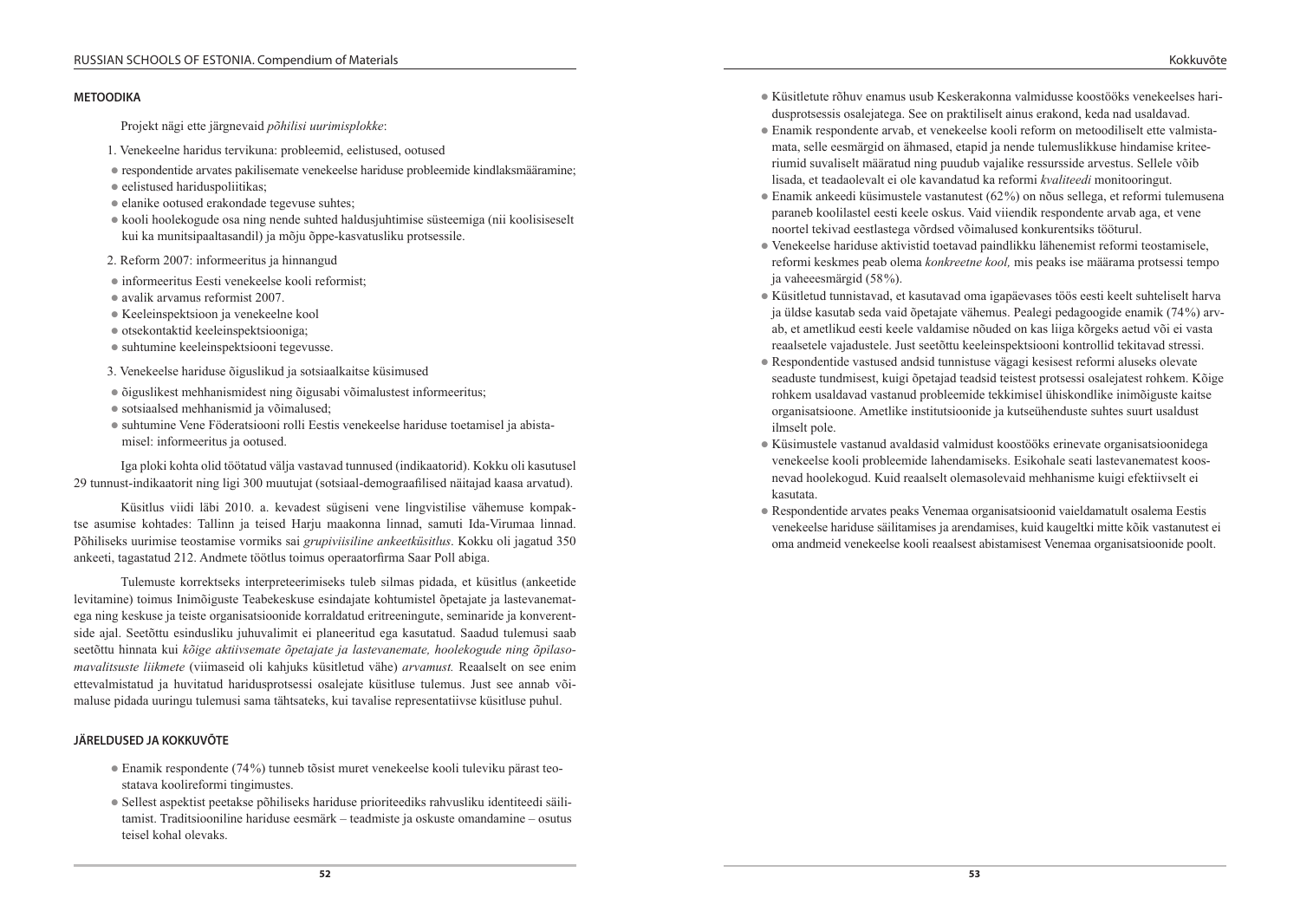# **The Legal Information Centre for Human Rights**

The Legal Information Centre for Human Rights (LICHR) was founded on May 2, 1994. Intimately involved in the setting up and consolidation of the LICHR were the non-governmental organisations of Denmark and Estonia. The LICHR launched its activities at the beginning of January 1995.

The LICHR is an independent non-governmental NGO, which activities are based on projects.

In its activities LICHR has mapped four high priority strategic spheres:

- 1. Conflict prevention: identifying the causes of potential conflicts through analysis and dissemination of information, as well as by enhancement of awareness and knowledge about the human rights;
- 2. Fostering the creation of the society based on human rights standards;
- 3. Analysis of the Estonian legislation for its conformity with the international instruments on human rights;
- 4. Provision of legal advice and aid to individuals, whose rights are not duly guaranteed or are violated.

# **LICHR PUBLICATIONS**

- 1. Erik Andrè Andersen, *Erastamine Eestis ühiskonna etnilist jagunemist*. Tallinn, 1997; ISBN 9985-9165-4-9
- 2. Эрик Андре Андерсен, *Этнически разделенное общество как результат приватизации в Эстонии*. Таллин, 1997; ISBN 9985-9165-5-7
- 3. *Rahvusvähemused Eestis: siseriiklikud seadused ja rahvusvahelise õiguse sätted. Rahvusvahelise seminari aruanne*. *Tallinn, 25-26.04.1997.a.*; ISBN 9985-9165-2-2
- 4. *Ethnic Minorities in Estonia: Domestic Law and International Instruments. Report of the International Seminar*. *Tallinn, 25-26.04.1997*; ISBN 9985-9165-0-6
- 5. *Этнические меньшинства в Эстонии: внутреннее законодательство и международные инструменты. Отчет международного семинара. Таллин, 25-26.04.1997 г*.; ISBN 9985-9165-1-4
- 6. *Identiteedi kujunemise probleemid post-sotsialistlikus keskkonnas (Tallinna rahvusvähemuste kogemuse alusel). Uuringu aruanne. Tallinn 1999-2000;* ISBN 9985-9165-7-3
- 7. *Интеграция в Эстонии: проблемы и перспективы. Отчет рабочего семинара. Таллин, 12 мая 2000 г. - Eesti ühiskonnas integratsiooni protsessi probleemid ja arengusuunad. Tööaruanne. Tallinn, 12. mai 2000.a.;* ISBN 9985-9165-6-5
- 8. *Международная практика использования прав национальных меньшинств в Эстонии. Отчет регионального семинара. Маарду (Эстония), 28 марта 1998 г. - Strengthening the Awareness on Minority Rights in Estonia. Report of the Local Seminar. Maardu (Estonia), 28 March 1998*. Tallinn 1999; ISBN 9985-9165-8-1
- 9*. Inimõigused: üksikisikute kaebused ÜRO-le ja Euroopa Nõukogule. Materjalide kogumik.*  Tallinn, 2000, 64 lk.; ISBN 9985-9319-0-4
- 10. *Права человека: индивидуальные жалобы в ООН и Совет Европы. Сборник материалов*. Таллин 2000, 72 стр.; ISBN 9985-9319-1-2
- 11. *Rahvusvahelised dokumendid, ratifitseeritud Eestis. Международные документы, ратифицированные Эстонией. International Treaties, ratified by Estonia*. Tallinn 2000; 300 lk./p.; ISBN 9985-9165-3-0; Tallinn 1998; 299 lk./p.; ISBN 9985-9165-3-0
- 12. Институт открытого общества, Программа мониторинга расширения ЕС, *Охрана прав меньшинств в Эстонии 2001*, 50 стр.; ISBN 9985-9319-5-5
- 13. *Социальный и экономический аспекты процесса интеграции в эстонском обществе: круглый стол 23 ноября 2000 г., Таллин, Эстония = Eesti ühiskonnas integratsiooniprotsessi sotsiaalne ja majanduslik aspekt: ümarlaud 23. novembril 2000. a., Tallinn, Eesti;* 58 стр./lk., 2001; ISBN 9985-9319-2-0
- 14*. Развитие принципов недискриминации и защиты меньшинств: задачи Эстонии. Материалы международного семинара. Таллин (Эстония), 14-15.01.2002. - Recent Developments in the Field of Non-Discrimination and Minority Protection and Challenges*